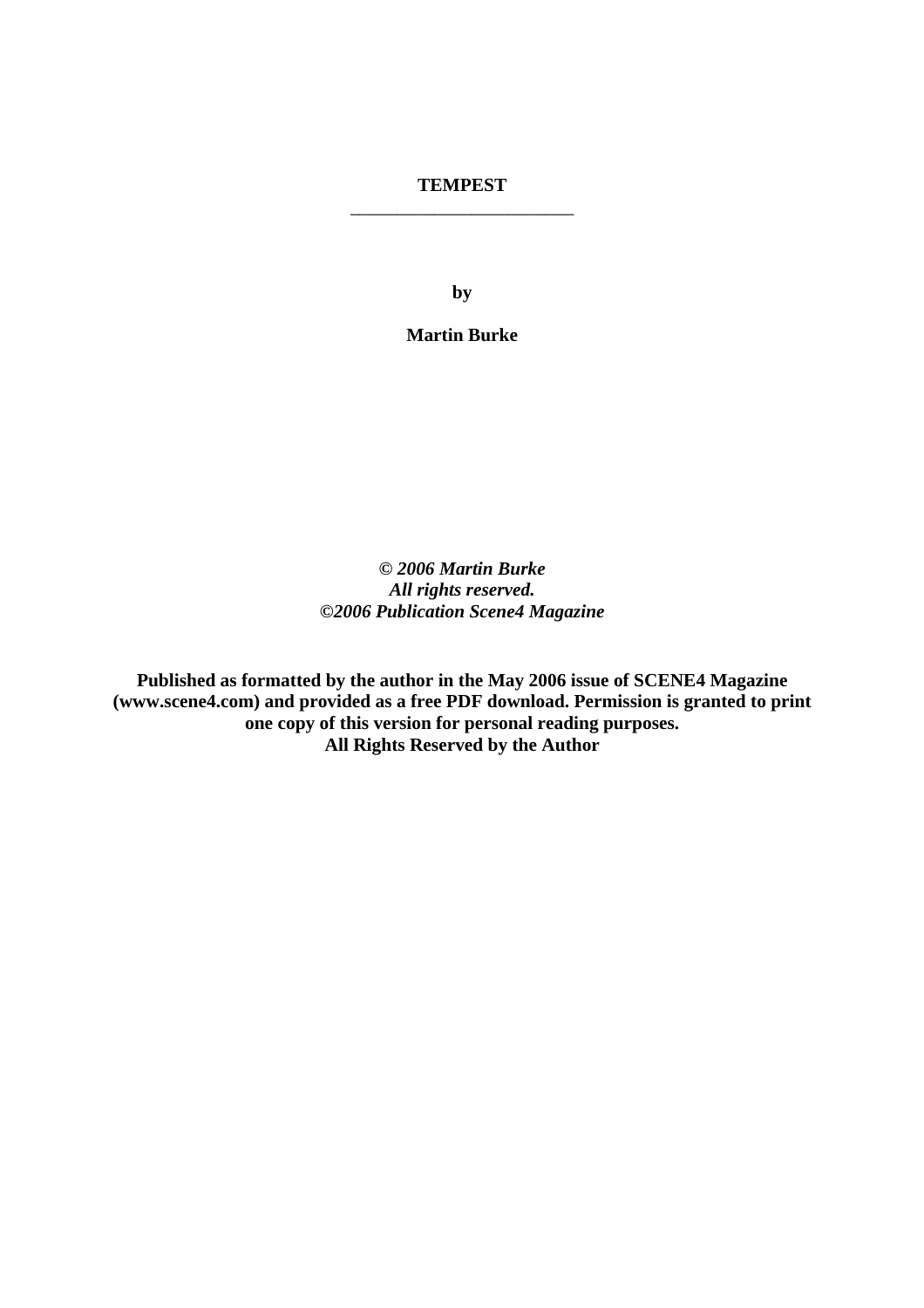# **Tempest**

**By Martin Burke**  Westmeers 20 8000 Brugge Belgium martin.burke@pandora.be

### **scene I**

**Prospero**  What do you see when you see me? Do you see a man or a magus? Am I am shipwrecked thing Or lord of this island? Tell me what you see. What do you see when you see me? Am I a man like you Or are we unlike? Tell me what you see and I I will tell you what I see. I see this island I see the cave in which I live I see the sea that holds me here. I am man and magus –that much should be clear to you But if I am a captive I am also a lord And the moment of revenge has come. Revenge –the word chills you You begin to fear me But don't be alarmed You are spectators and will remain so. I have no score to settle with you. Others however will feel my power Feel it and suffer it And bow down before me. You will see all this You will see what they do not That is your privilege You are lucky More lucky than I am But as yet you do not see that You see me as a man and a magus And you suspect there will be treachery-Well perhaps there will be Perhaps But it won't be directed against you I have a story to tell And you are my audience And I need you So now what do you see?

What will happen will happen Fate has brought us here tonight And fate can not be unbent You will play your part and I will play mine And the story will unfold as it must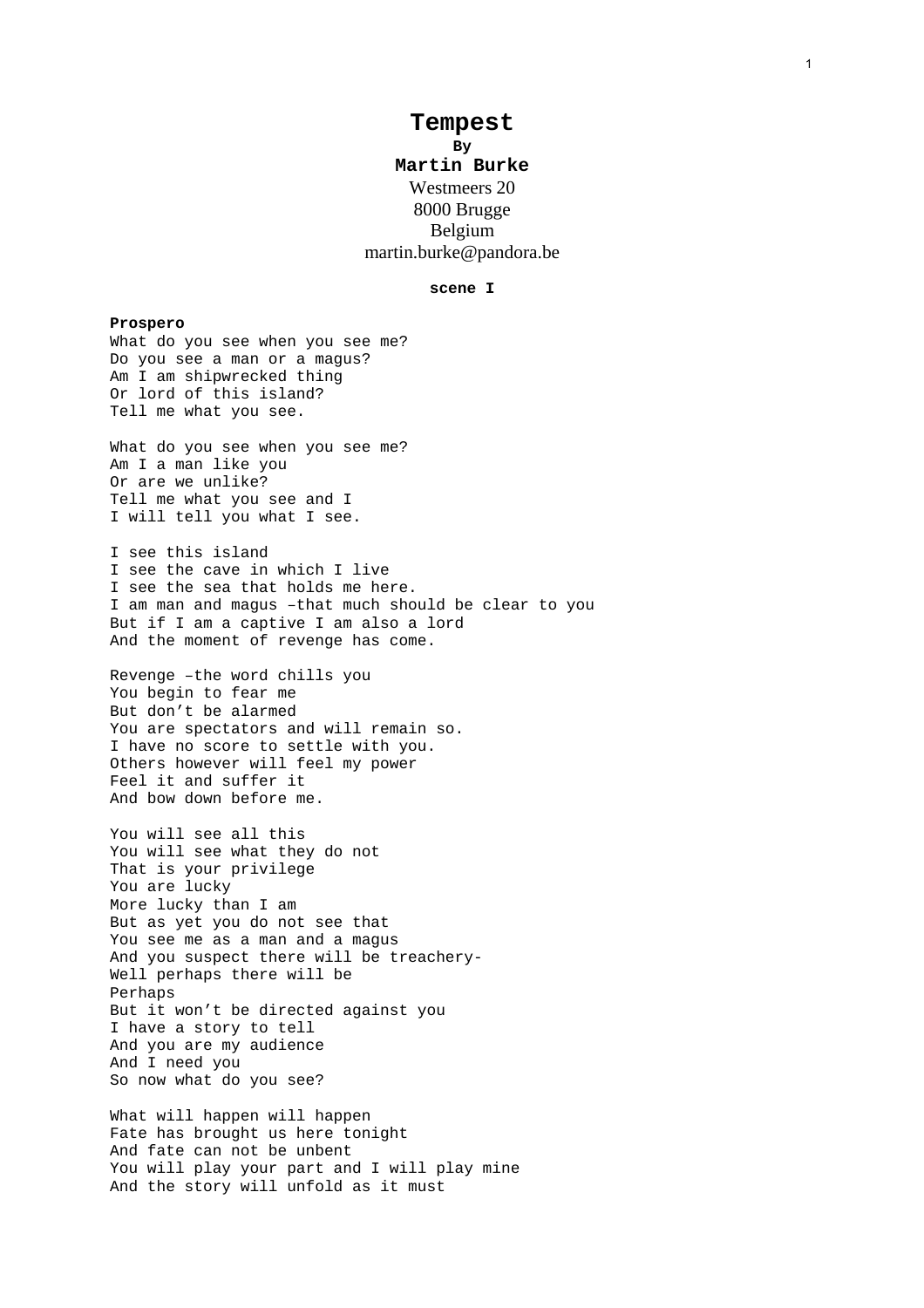So we are partners Co-workers towards a common end Which you as yet do not see Yet you will see the end Just as you will see the beginning Which begins with this storm on the island

> *Thunder and lightning –noise of wind and sound of waves He extends his hands as if commanding the elements*

Sea –hear me Wind –obey my voice Let water swell and crush that ship Which nears this place Yet save the sailors from drowning. Wind –obey my voice Sea –hear me Crush and cause havoc Bring to these shores Those on that ship And let them be Subject to my will. It is I, Prospero who commands this I, Prospero the man and the magus

*He lowers his hands* 

So now you have seen The beginning of this drama Stay then and watch What will unfold For it will unfold And all will be told And you will be wiser in the end.

#### **Scene II**

*Enter Miranda.* 

### **Miranda**

Father, that storm It frightens me

### **Prospero**

There is no need for alarm Everything happens as everything must

### **Miranda**

Then you caused it to happen? You brought the wind and the sea Into one terrible unity?

### **Prospero**

Everything happens as everything must

# **Miranda**

Then if your skill and art Caused this thing to happen Then cause it to stop.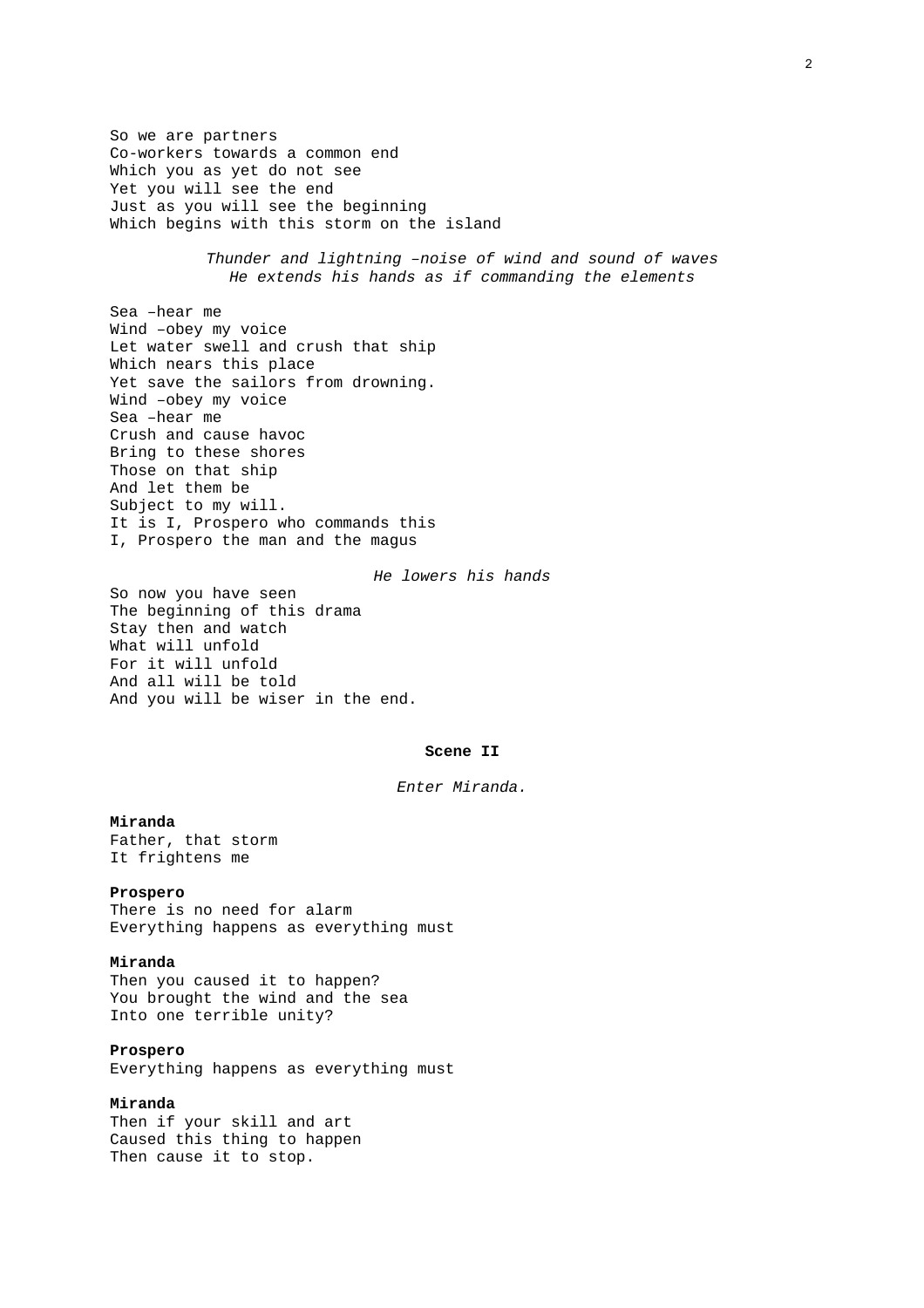### **Prospero**

Not yet, my child, not yet. All the pieces are not yet in play

# **Miranda**

But surely you saw that ship! You must have seen it flounder on the rocks Before it sank no doubt with all on board! I could weep for the drowned. I could cry out for their tortured souls Caught in that mess of water and wind. Cause the storm to stop! You can do this thing as you have done much else So do this for me

### **Prospero**

Calm yourself. Tell your heart To have no more amazement at what's done For no harm has been done

### **Miranda**

But the storm, the ship! I saw it sink

# **Prospero**

No, there has been no harm. Everything that has been done has been done for you Yet you do not even know who you are You do not know who I am. You think I am Prospero master of this cave? I am more than that and so are you And everything happens as everything must

### **Miranda**

I never sough to know more That you would tell me

### **Prospero**

Then it's time I told you everything. Give me your hand and take my magic cloak from me And wipe your eyes. Nothing has been done That should not have been done and not one soul Has gone down with that ship. If I wove the storm then I wove the net That saved the sailors and that one I seek. Everything happens as everything must And what has happened it but the beginning Of the end that started long ago. You will learn everything-my story and my plan And don't worry The end of this will warm us both So I'll begin

# **Miranda**

You have often started to tell this story But you have never finished it. Some hesitation in your voice and soul Would not let you tell me all but tell me all For I want to know everything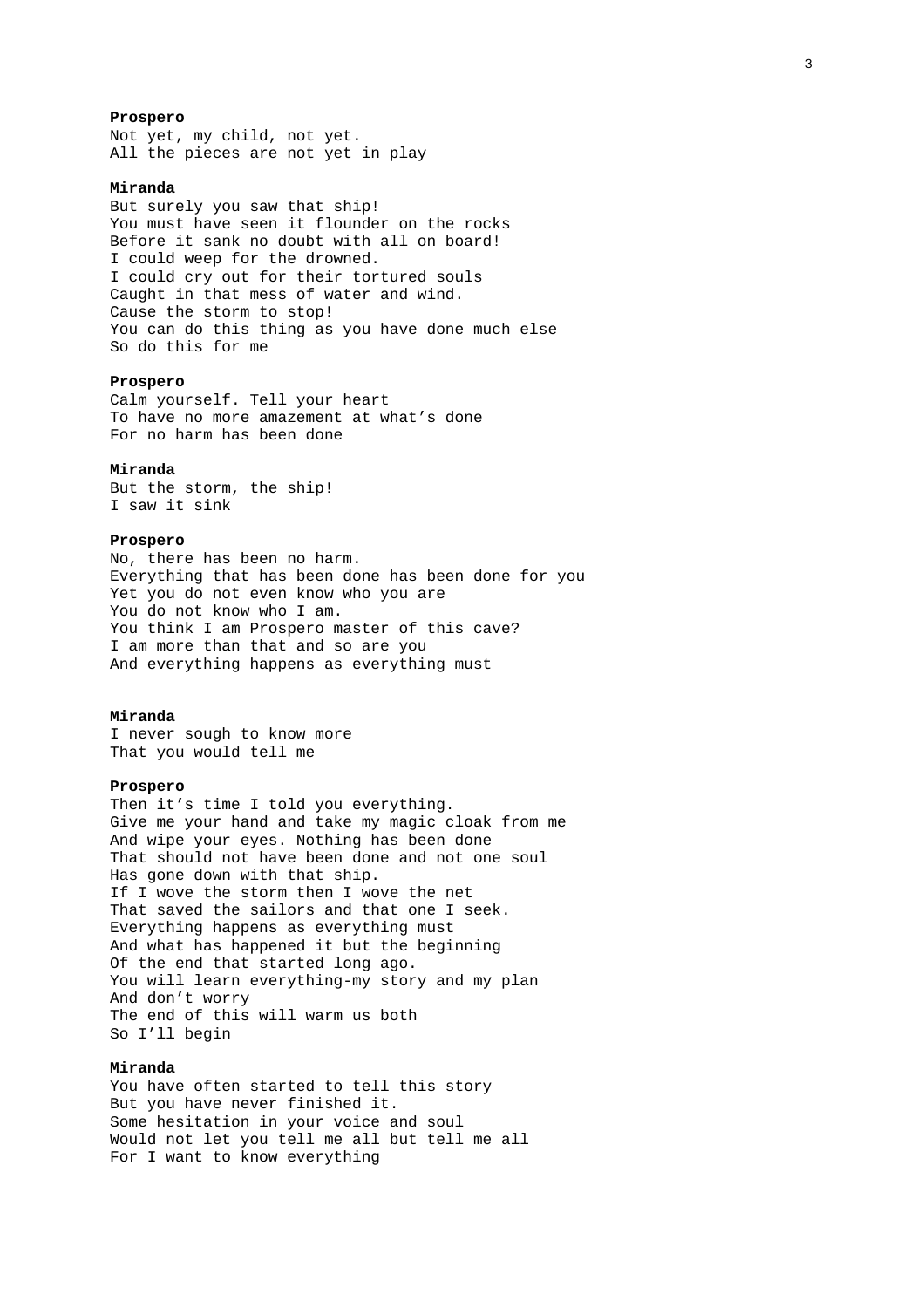### **Prospero**

Yes, I have begun and faltered But not this time. Not now. Not today. So listen to all that I have to say Tell me what you remember –not of this island But what you remember of that life we lived Before we came to this island If you remember anything that is For you were only three years old when we came here

# **Miranda**

Perhaps I was, I cannot really say. And yet there are things I remember

### **Prospero**

But what do you remember? A house? A face that seems familiar? Some warmth that warms you even as you now remember it?

# **Miranda**

It warms me but I can put no name on it. It's more like a dream than some assurance Of the real thing, and yet, something speaks to me As if I once was cradled by nursing women

### **Prospero**

By four or five of them. Sometimes more. I'm surprised this image lodges in your mind And not something else. But no matter. What you remember from the abyss of time Confirms the truth of all memory. And do you remember anything else-Some small fact? Some gesture or word? Anything that has a name?

### **Miranda**

I do not. I'd like to. I'd like to lift the fog That clouds my mind in darkness but I cannot.

### **Prospero**

Twelve years Miranda, twelve years Since I was the Duke of Milan And a prince of power

### **Miranda**

A prince? A Duke? Are you not then my father?

### **Prospero**

A man can be many things At different times or all at once And so I have been a duke, a prince, But I always have been and am your father

# **Miranda**

Your words amaze and confuse me If you were a prince and I am your child Then how did we come her-Was it fortune or evil fate Which drove us to this island?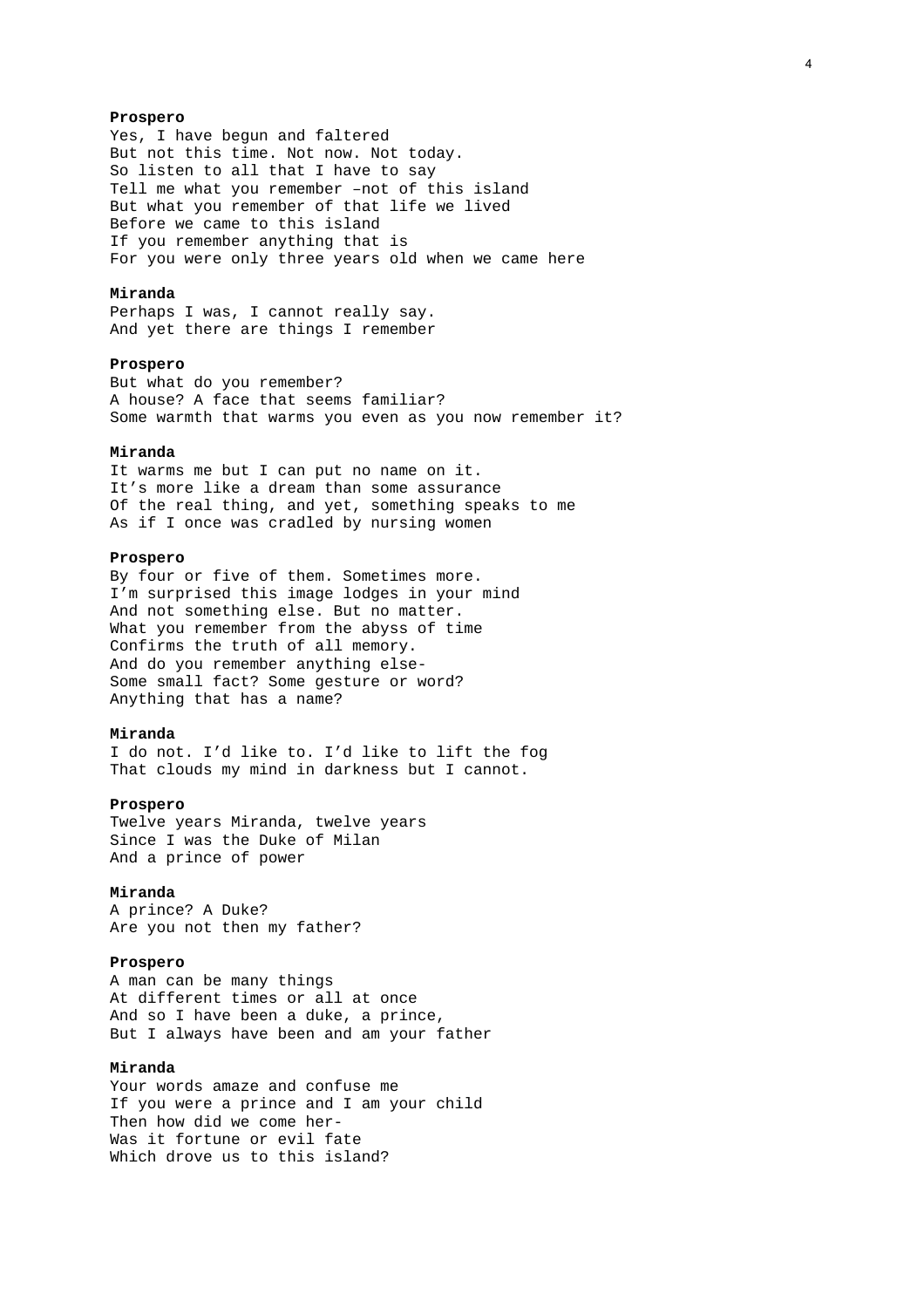### **Prospero**

It was both dear child, it was both. And that you are amazed Is not to be wondered at. It is a foul story But foul stories can have good endings And if all moves according to my will Then the ending of this will please us both.

### **Miranda**

More confusion and amazement! That something foul should end in a pleasing manner Is beyond my understanding at this moment. But if you tell me all If you tell me everything Then perhaps I will understand and share your confidence. So tell me all, tell me everything. I am your child and I will listen

### **Prospero**

All complex things have simple beginnings And there is no treachery so great As that from within your own family Yet this is how the story begins. Think of two friends –your father and his friend For that's what he was and is –Antonio Almost a brother which next to yourself I loved most in all the world And who I made the manager of my affairs And lauded him for this So that I could devote myself To the study of those arts which fascinated me. Until gradually, piece by piece and day by day I transferred the daily government to his care. This was the fault which I committed And for this I blame no one but myself. Even so, he also played his full part And it is that part which I cannot forgive. So listen well

### **Miranda**

I'm listening father

### **Prospero**

He quickly learned the arts of politics Who to speak to, who to refuse Who to grant an audience to And who to leaving waiting in the cold corridors. Aye, he learned his part to perfection And at this I was, at first pleased. This granted me ease to study those arts I had set my heart upon. It seemed as if Two minds became one to rule the state But two minds cannot occupy the one crown. This is the ancient laws which I forget But he did not forget it. O no, Not he, not that cunning one Who saw in the crown his hearts desire And who, I now see, began his plotting from the start. Ambition makes a good servant but a bad master And I did not see that he was ambitious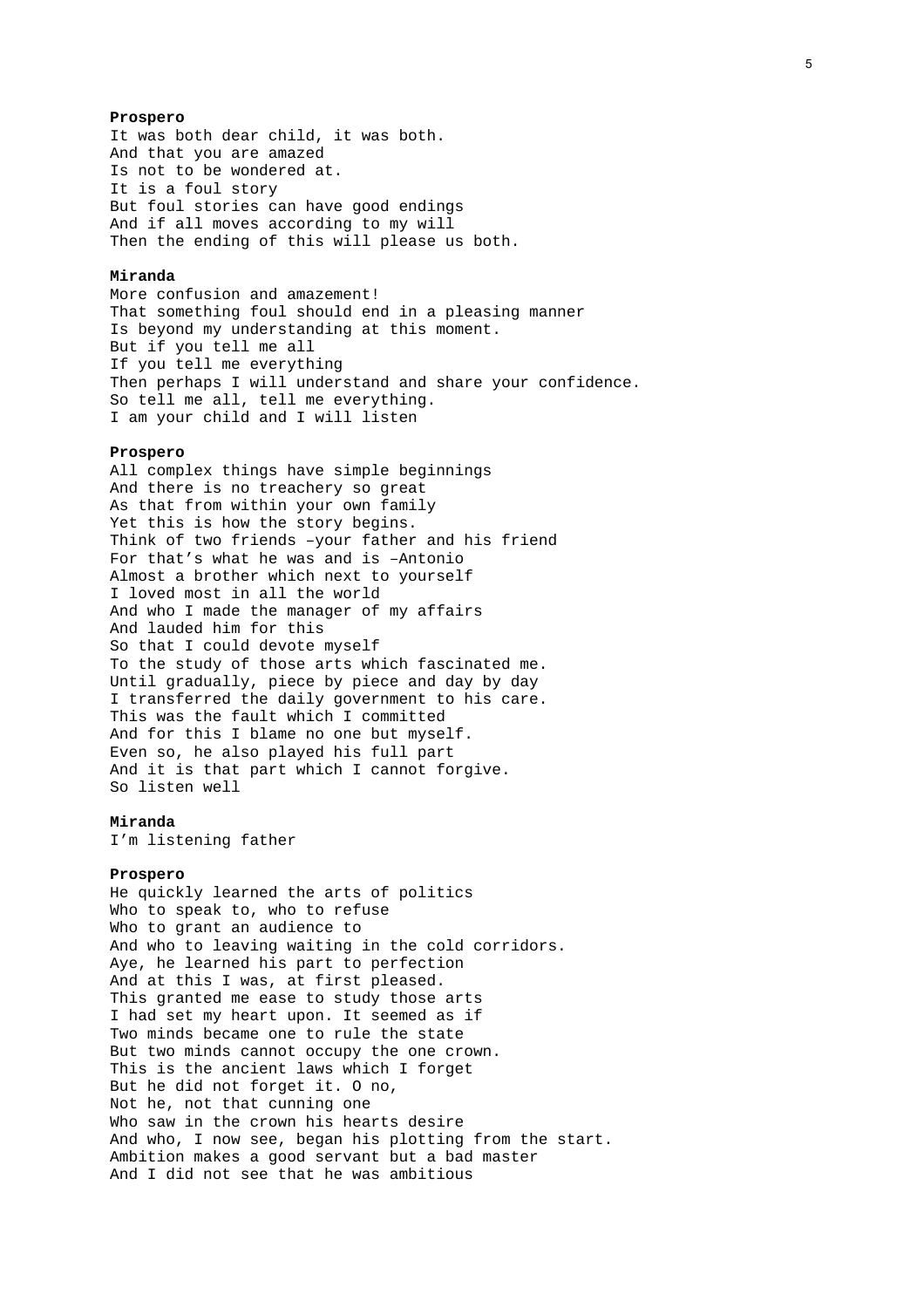But he was, ambition his driving force As it burrowed like a worm to the apple's core Of his scheming. For by now ambition had become His master and he the willing servant. I blame myself for my part in this But I blame him for his. He proved himself false as governor and friend. The more I neglected the affairs of state The more he neglected justice and all propriety. He liked the trappings of power. He liked the sovereign rule he was called on to exercise And would not let righteousness guide him in this. What began as vanity soon turned to evil. His ambition grew dark and his mind grew dark. Slowly but deliberately he moved From covert to outright evil And believed himself to be the very office He held by my grace. All the prerogatives of state The wealth and the trappings, the crown and the cowl-Yes, he loved them for the power they gave Though he was always unequal to it. Are you still listening?

### **Miranda**

Yes, I'm listening Even though it pains me to do so.

# **Prospero**

My kingdom was my library His kingdom was his ambition And the two could not rest easy side by side. No, he craved more and more and sought to undo The one who had given him that position. He sided with the King of Naples, Offered to give him an annual tribute And pay all due homage to his crown. To satisfy himself he was prepared To see our city drown in slavery.

### **Miranda**

Now I understand your pain

### **Prospero**

Yes, you do –and what do you now think Of my friend?

### **Miranda**

What can I think of a deceitful one But surprise that he and you should be born Of the same human nest. It's as if Foulness and beauty both have the same father

### **Prospero**

Well said, well said. But my story must continue. There will be time later on to acknowledge You insights and wisdoms. For the moment this story Must take priority The King of Naples was well pleased with this development. He saw a chance to loose an enemy and gain a city And so he listened to my friend.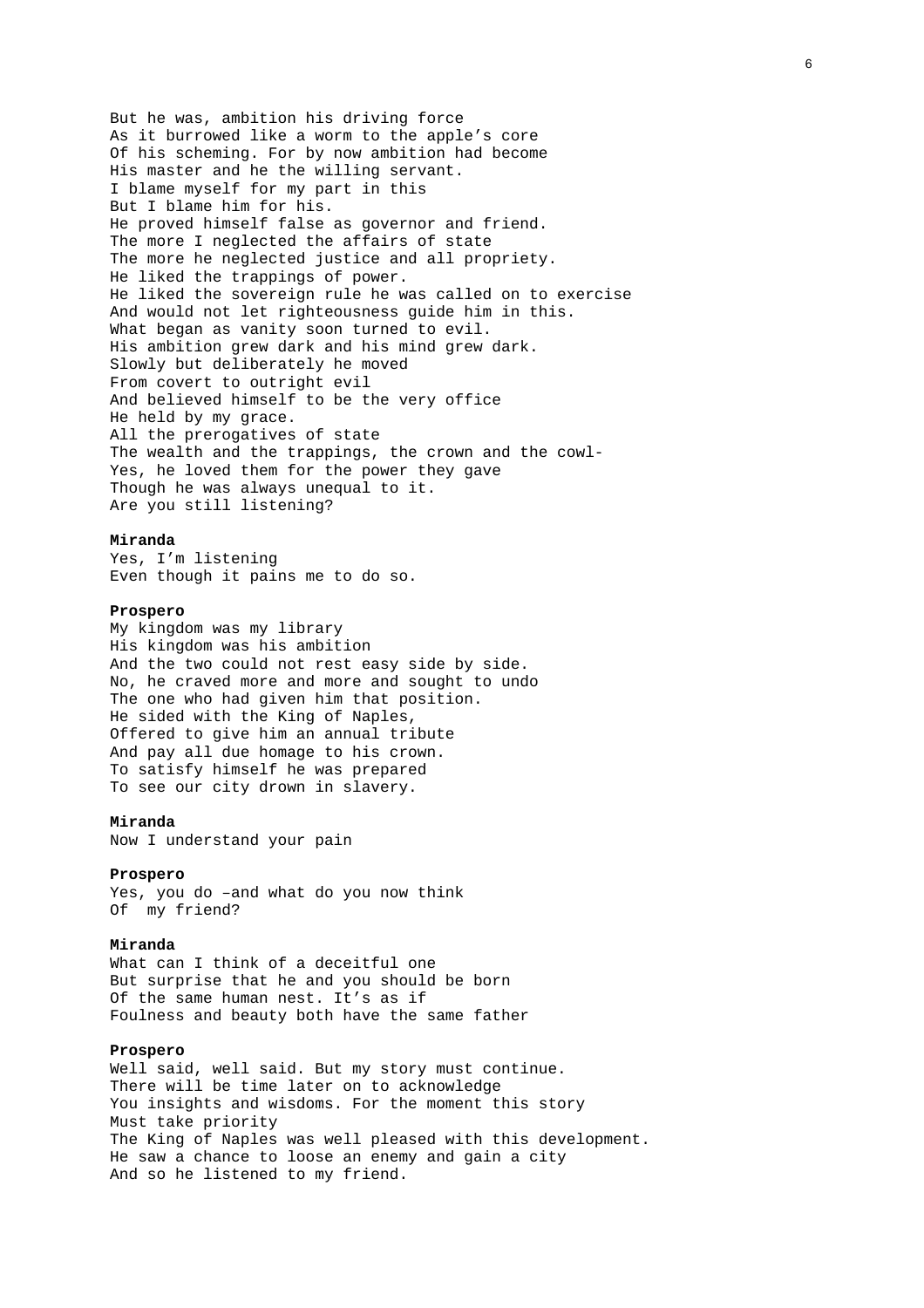I do not know the exact bargain between them Not do I want to know. If it enough that one night, one fated night, He opened the gates of the city And let an enemy army march in. And all would have been lost –my life, your life, Were it not that friends help us escape the fate That had been planned for us. And so we escaped-You crying in my arms, I crying in my heart

# **Miranda**

I do not remember crying then But I will cry now So terrible is the story you are telling me

### **Prosper**

Yet everything happens as everything must. The wheel turns, the year delivers her burden. All things return to their source and justice, Yes, even justice will be appeased.

#### **Miranda**

It is a miracle that they did not destroy us Why didn't they?

### **Prospero**

Well asked girl, well asked. The simple fact of the matter is they dared not So great was the love the people bore me. They covered their acts with fancy colours But what colour but black could have painted our deaths? No, they didn't dare and that saved us-Just as we were also saved by those few friends left us Who put us out to sea on a boat that was so rotten Even the rats would not board it. However, that's may be as that may be but it saved us. Without it who can say what would have become of us.

### **Miranda**

I must have been nothing but trouble for you In that condition

### **Prospero**

You were the one thing that saved me! You seemed infused with fortitude and hope As if Heaven blessed you and your smile. That was my one consolation. You were my reason for living. Nothing you did added to my burdens.

### **Miranda**

Then how did we get to land here?

### **Prospero**

Luck –or heaven's gift –who can say? Fortunately we had some water and food Which Gonzalo, a noble of our city, Had given us. And knowing that I loves my books More than my kingdom made sure that they were saved And brought to the boat before we departed. Gonzalo is a good soul. There should be a reward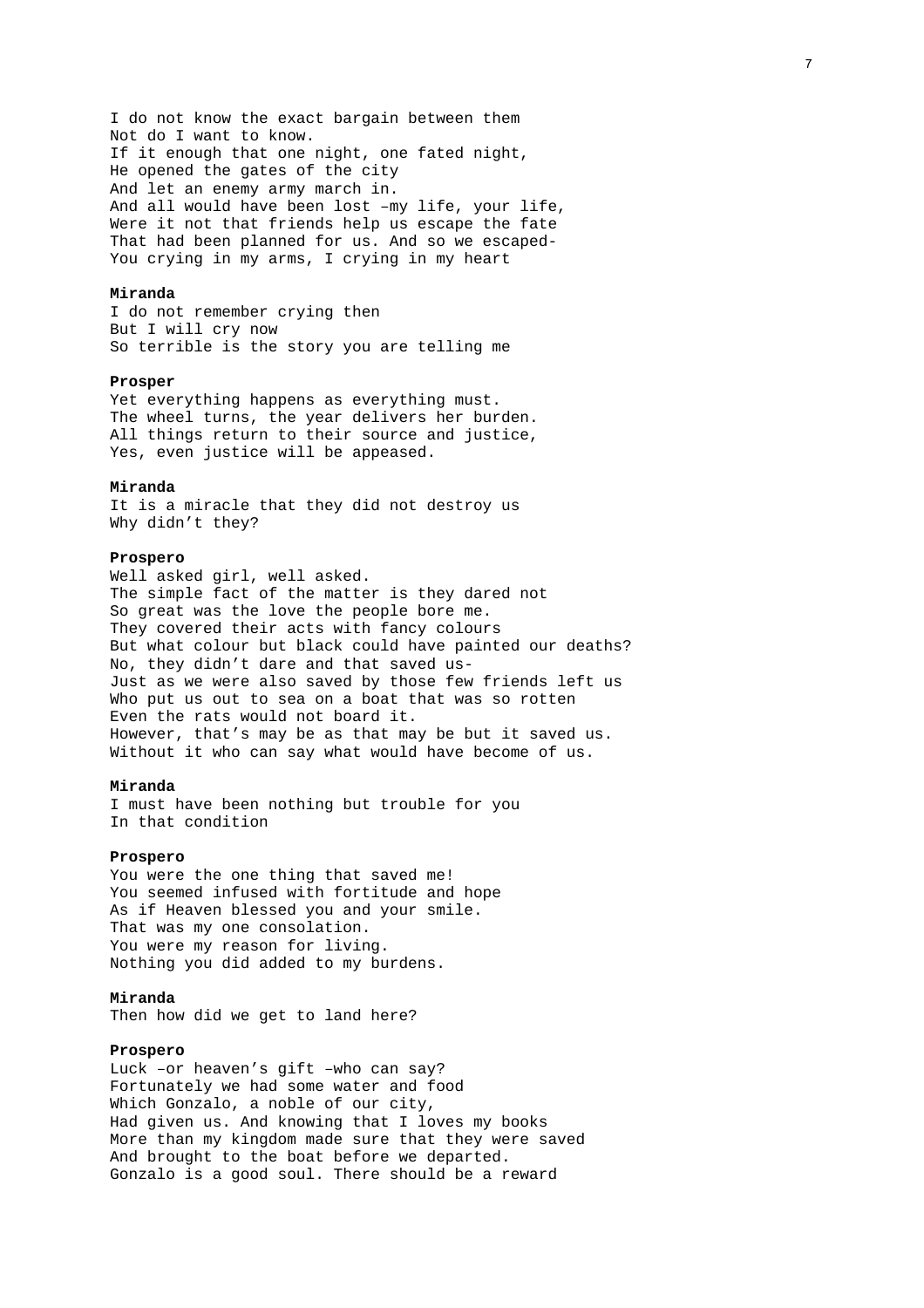For such fidelity and there will be, o yes, As sure as there will be justice there will also be rewards.

### **Miranda**

I wish I knew that man

### **Prospero**

You will, for we are nearing the end of this sea-sorrow. We arrived on this island and ever since then I have nurtured you more than any princess Was ever nurtured. I have been your school teacher And you have been my pupil.

### **Miranda**

And I thank you for all that you have thought me But that does not explain this storm-What part has this in our sorrow What power is a work here and to what end?

### **Prospero**

Everything happens as everything must. Fate allows no loose ends. The year turns And delivers its burden and fate has turned Full force on me and brought my enemy On that ship near to my shore. I have longed for this I have waited for this This is the moment for which I am ready. All will be shown to you But for now you must rest. Sleep nears you and you cannot resist. Sleep. Sleep. Dreams will take you there

Come; I am ready now, Approach Ariel. Come.

*Enter Ariel*.

# **Ariel**

Hail master! Great lord! I come to answer your pleasure Tell me what that is-Do you want me to swim or to fly Just tell me and I'll do your bidding There is no task I'll not perform for you Ariel is your servant and all his qualities Are yours to command

### **Prospero**

Then answer me-Have you preformed Exactly as I told you to?

# **Ariel**

To the last detail. Nothing you commanded me was left undone. I boarded that ship disguised as fire. I wasted the masts and the sails I destroyed every cabin There was nothing that did not know The fire that I was.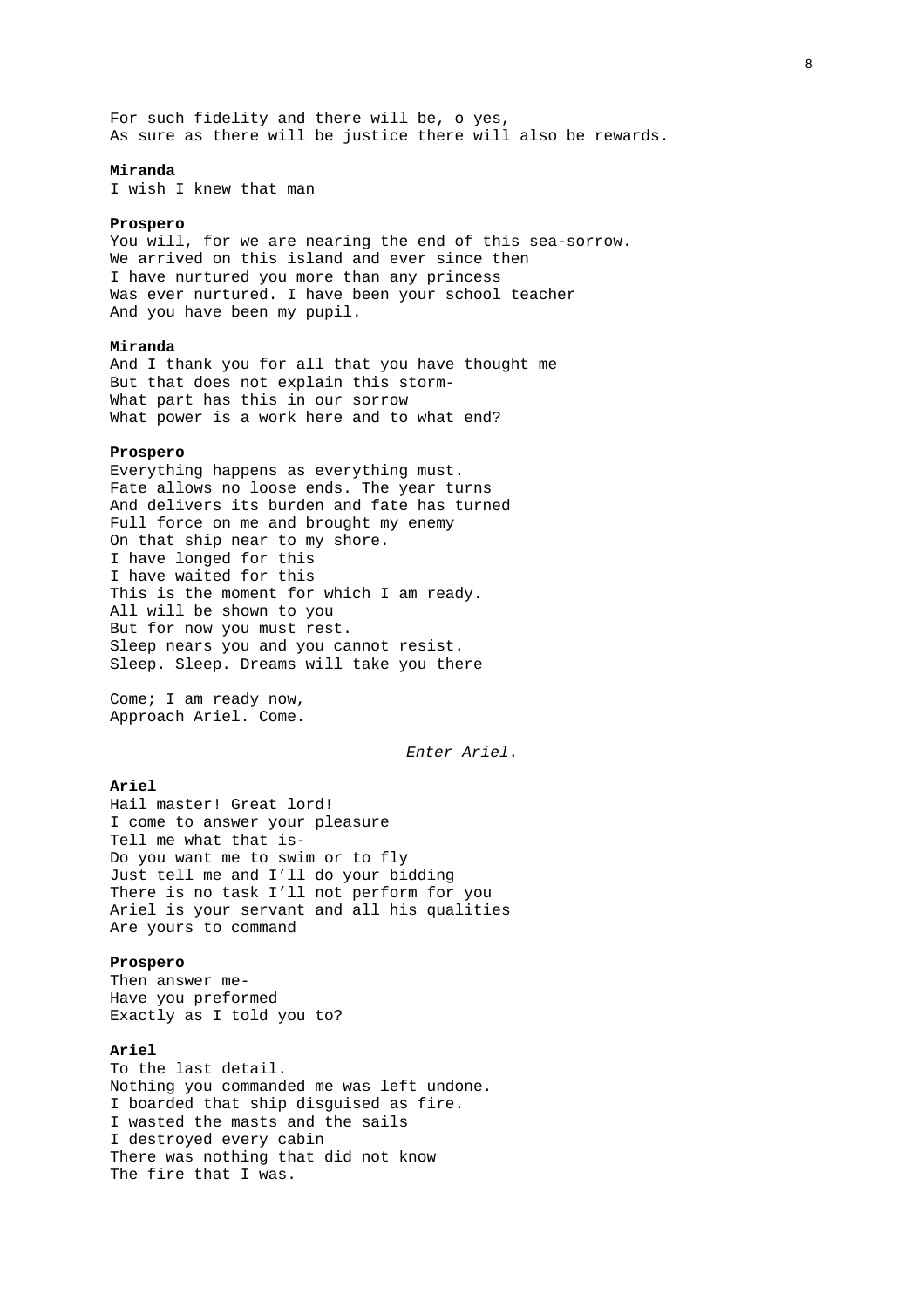This is what you wanted. This is what I have done. Down to the last detail Nothing added and nothing left out. Your commands are mine to obey and I obeyed them In the way that would make you proud of me. Fire and thunder –the sailor's dread. Fire and thunder is what I shed.

### **Prospero**

Good, good. That is what I wanted. And were there any who were not afraid?

### **Ariel**

Not a soul. Not one. Fire and thunder And the raging sea –what heart or reason Can hold itself against them? Not one on that ship could And so one by one they abandoned it. Sailors and noblemen fighting to escape Into the water so as to swim for shore. But even then I did not let up. The more the sea raged the more fire I brought Until they did not know if they would drown Or be burnt to cold ash

### **Prospero**

But that was close to the shore –was it not?

**Ariel**  Yes, it was close to the shore

### **Prospero**

But are they safe?

### **Ariel**

They are safe, all of them, Not a single one died in the flood. Some of the sailors are scattered about the island-But the others, those who you wanted, They are safe and on the shore trying to understand Just what has happened to them

### **Prosper**

Excellent!

### **Ariel**

Excellent indeed! Nothing has prepared them for this. They do not know how to act. They have no one to command to serve them. They are children without their mothers.

### **Prospero**

And the sailors? And the rest of the fleet-What has happened to them?

# **Ariel**

As for the sailors of the King's ship They are asleep in the hold of that boat And the boat itself is hid in a deep harbour.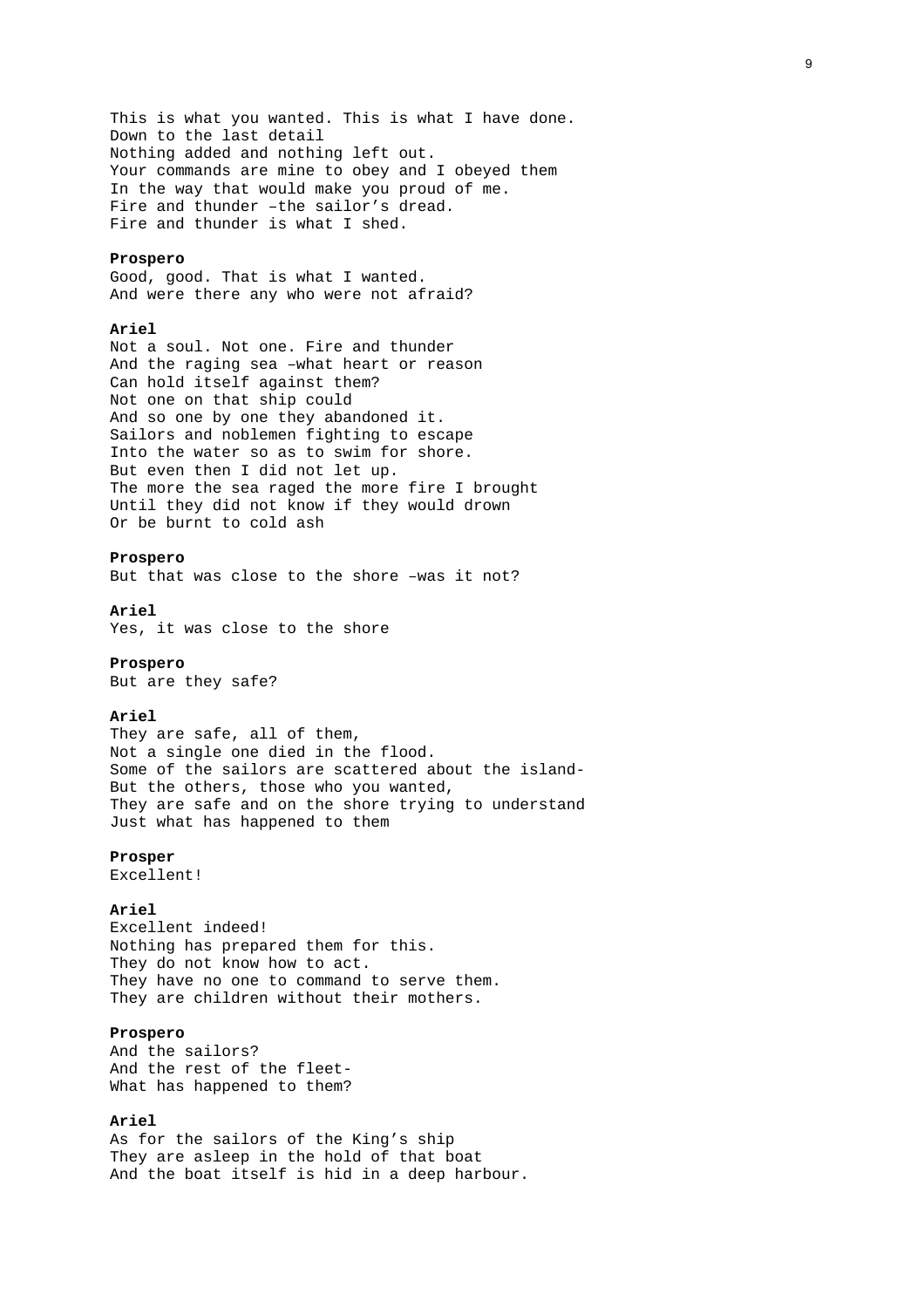No one will find it. No one will see it. It is safe and protected-Both from the waves and from all prying eyes. As for the rest of the fleet They have regrouped and are now Heading once more towards Naples Yet all believe that the king's ship Has gone down and with it the king himself

### **Prospero**

You have done well But there is more to do What time is it?

# **Ariel**

It is noon

### **Prospero**

Noon and past it I'd say So what remains of this days Must be profitably spent

# **Ariel**

Is there more work to do? Well if there is I'll do it But let me remind you of what you Promised you

# **Prospero**

Promised? You dare call on me To make a promise to you?

# **Ariel**

But you did. You promised me My liberty if I was faithful to you-Well, I have been faithful I have dome what you asked, I have preformed every task

### **Prospero**

And you will have your freedom-But not just yet. I need you to do what must be done.

### **Ariel**

And I have done everything you commanded me To do. I have been faithful. I have obeyed. I have served you as a good servant should And you promised me if I would do this That you would set me free

### **Prospero**

Have you forgotten the torment From which I freed you?

# **Ariel**

No, I have not forgotten

# **Prospero**

But you have –you have forgotten And so you think it a harsh fate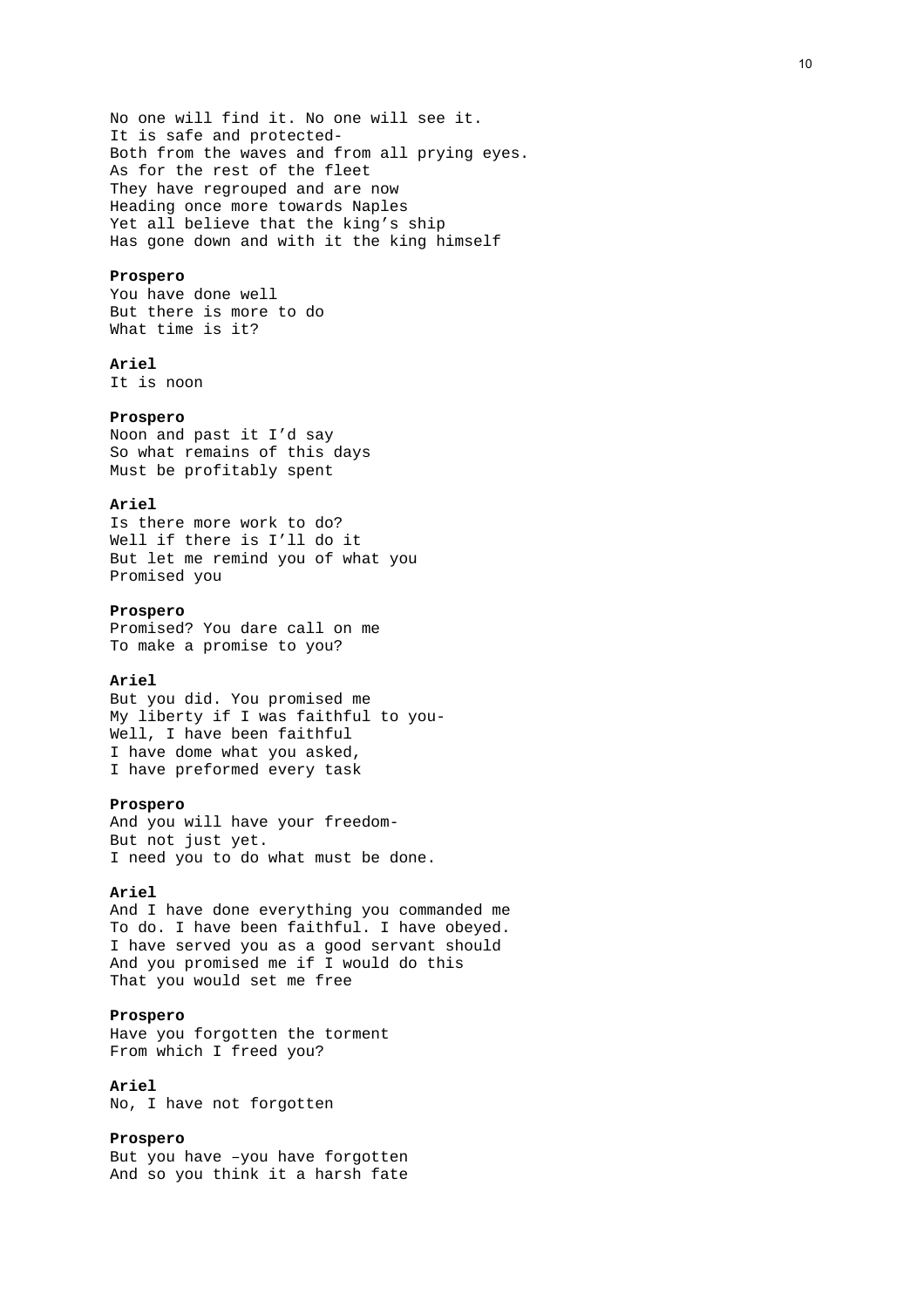To do as I tell you to do-To fly through the air Or to do business with the sea. You have forgotten much but I, I can remind you if you wish

### **Ariel**

No, I have not forgotten

### **Prospero**

But you have –or at least Find it convenient to do so. Have you forgotten the foul witch Sycorax And all her arts and how she imprisoned you? Well, have you? Do you remember What a slave you were to her?

# **Ariel**

No Sir

### **Prospero**

I think you have, so let me refresh Your memory. Where was she born –tell me.

### **Ariel**

It Algeria –or so it is said

# **Prospero**

You remember that but seem to have forgotten So much. Have you forgotten her terrible power And infamous art for which she was banished? Have you? Have you forgotten What she did to you? Do I have to tell it to you all again?

### **Ariel**

No, you do not have to tell it

### **Prospero**

But it seems that I do. You seem to have forgotten that she was banished here for her crimes. They you were her servant and had to do Every foul thing that she commanded you to. And so she punished you for twelve years. Twelve years –have you forgotten them already As they turn slowly like a mill wheel? It seems you have forgotten much Or choose to –but I will help you remember You cries of pain and pleas for help. And have you also forgotten The one that she begot –that foul and loathsome Creature of her schemes?

# **Ariel**

Yes: Caliban her child

### **Prospero**

A dull thing to be sure And yet I keep this same Caliban in my service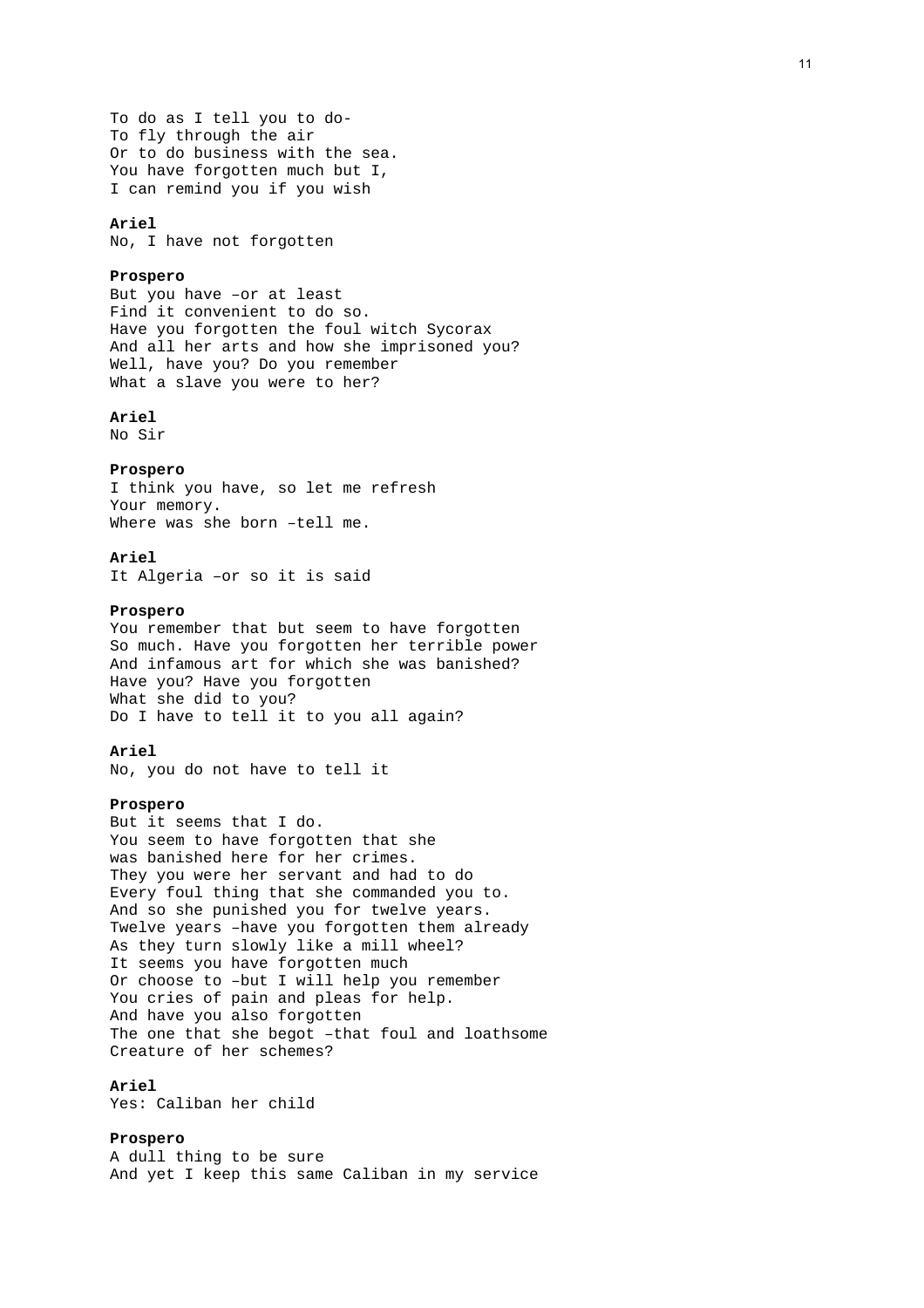As I do you –which is why it's best for you Not to forget the condition I found you in. It was my art that freed you-My art and my well set against the spells of the witch Or have you grown so ungrateful That you have forgotten

### **Ariel**

No, I have not forgotten And I thank you again and again

### **Prospero**

Good, you would do well to remember If not then I'll give you the same punishment For another twelve years

# **Ariel**

Your pardon, Master, I will be submissive And do as you say

### **Prospero**

Do so for two more days And then I will discharge you

# **Ariel**.

That's my noble Master: What shall I do? What shall I do?

# **Prospero**

Change yourself into a sea spirit That no one but I can see

### **Ariel**

Whatever you say, whatever you say, My master will have his day **Prospero**  Awake Miranda, awake. You have slept well but now you must awake

### **Miranda**

I've fallen asleep. It must be The strangeness of your story Which did it.

### **Prospero**

Then it's time to wake As we have much to do. Shake off that sleep We must visit Caliban Who never greets us with kind words

### **Miranda.**

Caliban is loathsome. I do not like him

# **Prospero**

Perhaps, but we cannot miss him. He provides many useful services He collects wood and lights our fires And does so efficiently. As to his ugliness-Who is not ugly to someone else?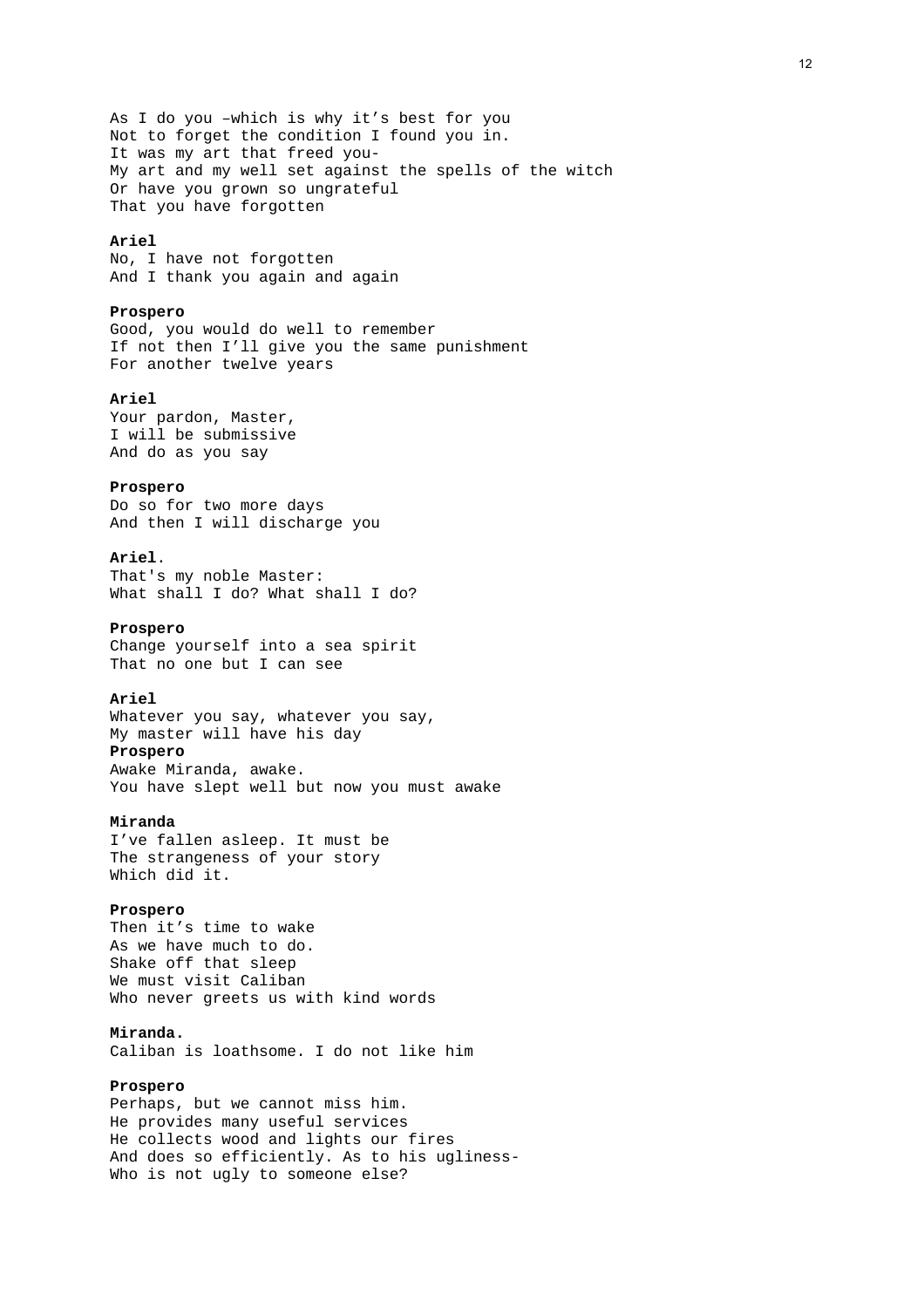**Caliban** (within) There's wood enough within

#### **Prospero**

Come out. I have other business for you. Come here *To Ariel* Yes, you look good Ariel. You know what must be done So go, do it

# **Ariel**

My Lord, it shall be done.

*Exit Ariel* 

### **Prospero**

Caliban, I called you So come.

*Enter Caliban.*

### **Caliban**

A curse on you both And on all things. Let everything be as loathsome and foul As I am to you

# **Prospero**

Be quiet –or I'll plague you With cramps and pains. I can do this. You know that I can. I have done so in the past And will do so again if you are not more civil To me and mine. So be careful Caliban-You have your uses but you are not to my liking

### **Caliban**

Small thanks is all I get for all that I Have done for you. You taught me many things But I taught you many things also. When you first came to the island you gave me The names of the greater and the lesser light And gave me water and berries to eat. And I –I showed you the secrets of this island: The fresh springs and the barren places And all the places the light does not see But a curse on you. I am the only subject You have and you abuse me, keeping me here In this cave, keeping me from the rest of the island

### **Prospero**

Lying slave and liar again. I have used you with all human care In spite of the filth that you are and lodged you Within my cell until that is You set your greasy eyes upon my child

# **Caliban**

Greasy eyes and greasy hands-yes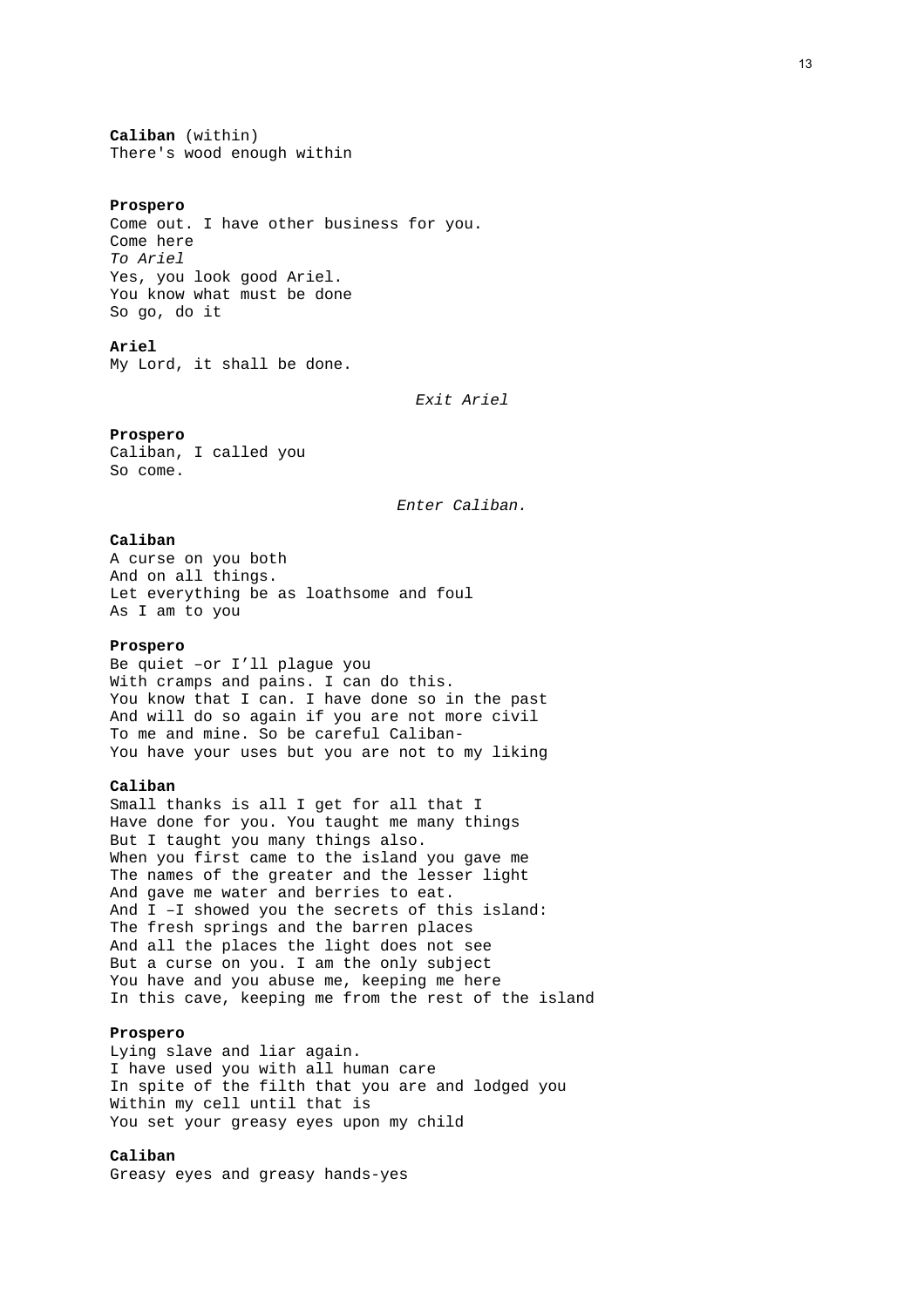If you had not stopped me I would have peopled this island with Calibans

### **Miranda**

Abhorrent creature! Nothing of good Resides in you nor could. And yet I pitied you. I taught you How to speak when you moaned like a savage. That was when you didn't even know your own meaning. You moaned and groaned but no sensible word Escaped from your mouth until I taught you. But that wasn't enough for you. You wanted more That you could entitled to. Which is why You are still a prisoner –an ungrateful one But a prisoner none the less You deserve nothing less.

# **Caliban**

The only profit I got from all you told me Was the ability to curse you both. May the red plague rid you and yours Of all language

# **Prospero**.

Hag-seed, fetch some fuel And be quick about it Or I will make you feel What only I can make you feel. If you do not do this Then I will give you such pain As the keep the world awake With your wailing

### **Caliban**

No, not that, I will obey you Because your art has such power That makes me unable to resist it. Yes, I will serve you

### **Prospero**

Then go -and come back quickly

*Exit Cal*.

### **Scene III**

*Enter Ferdinand led by Ariel* 

# **Ariel's Song**.

Come to these yellow sands And take my hand. Kiss the wide wave And spirits will bear Your burden. Wave, wave, on these yellow sands; Come take my hand.

# **Ferdinand**

Where does this music come from-Does it come from the air or the earth? Surely even though it has stopped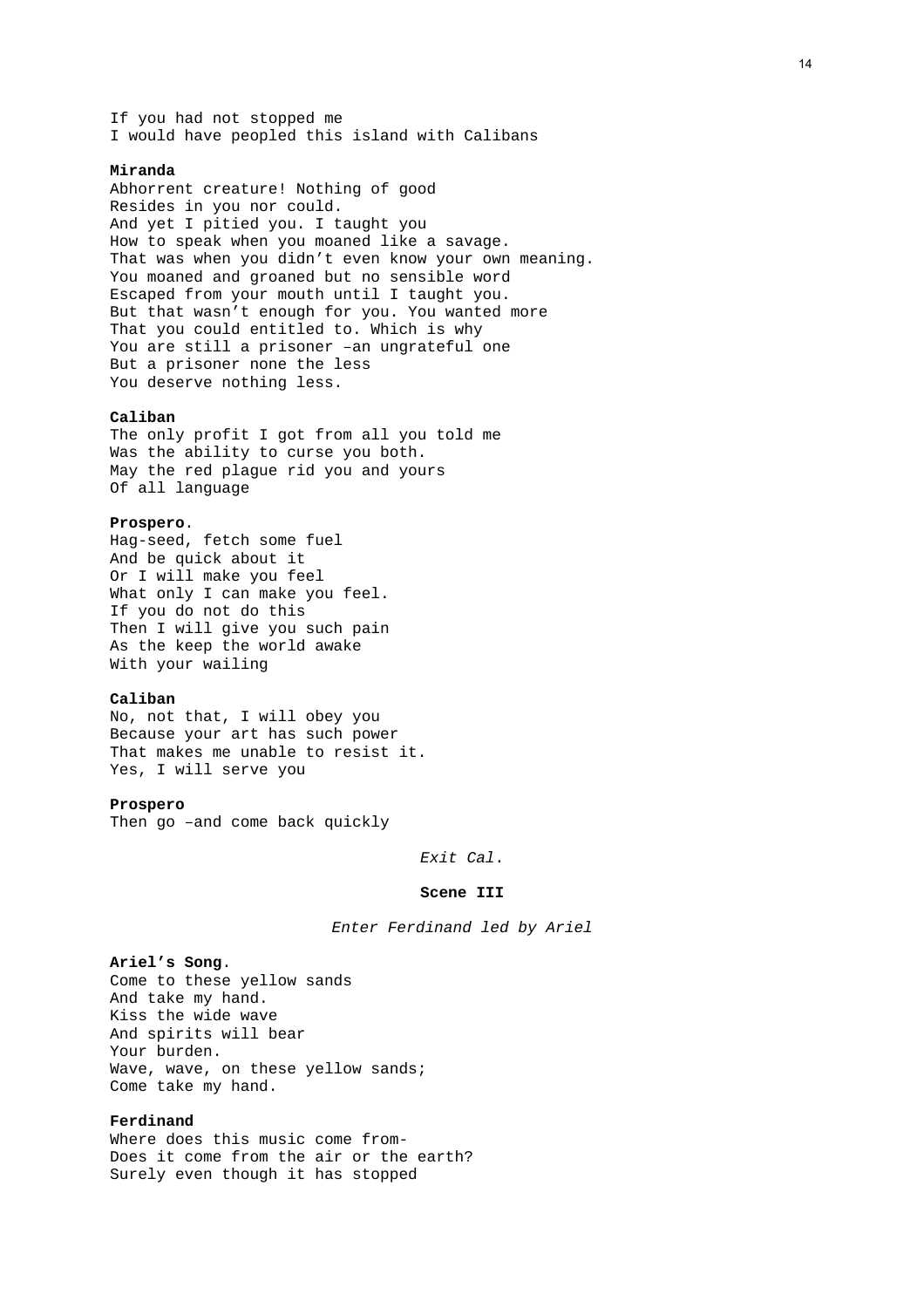It waits upon some god of the island Sitting at his leisure. This music came to me And stilled the waters and my passion With its melody-So have I followed it Or has it drawn me? Listen –it begins again.

### **Ariel's Song**.

Five fathoms deep Your father lies With bones of coral And pearls for eyes. Nothing fades But suffers a sea-change Into something rich and strange Sea-Nymphs hourly ring his knell.

### **Ferdinand**

The song sings of my father. Surely this is something more Than human sound. I seem to hear it Everywhere about me.

**Prospero**.(*to Miranda*) Use your eyes. Open them full And tell me what you see

### **Miranda**

It's a spirit. He must be. He is beautiful to look at But believe me –he's a spirit

# **Pro**.

No, no spirit but a man Who eats and sleeps as I do. He's from the shipwreck And is stained with grief- -Which is a cancer on every beauty-You call him a spirit You might also call him a good person. He has lost his companions And searches for them

### **Miranda**

I might call him A thing divine For I have never seen anything so noble

### **Prospero**.

So all thing work towards the end I foresaw. This is good. This is very good. You have done well Ariel –in two days I'll free you for this

# **Ferdinand**.(*seeing Miranda*)

Goddess these songs are sung to Help me. Am I to remain upon this island? Can you, will you help me?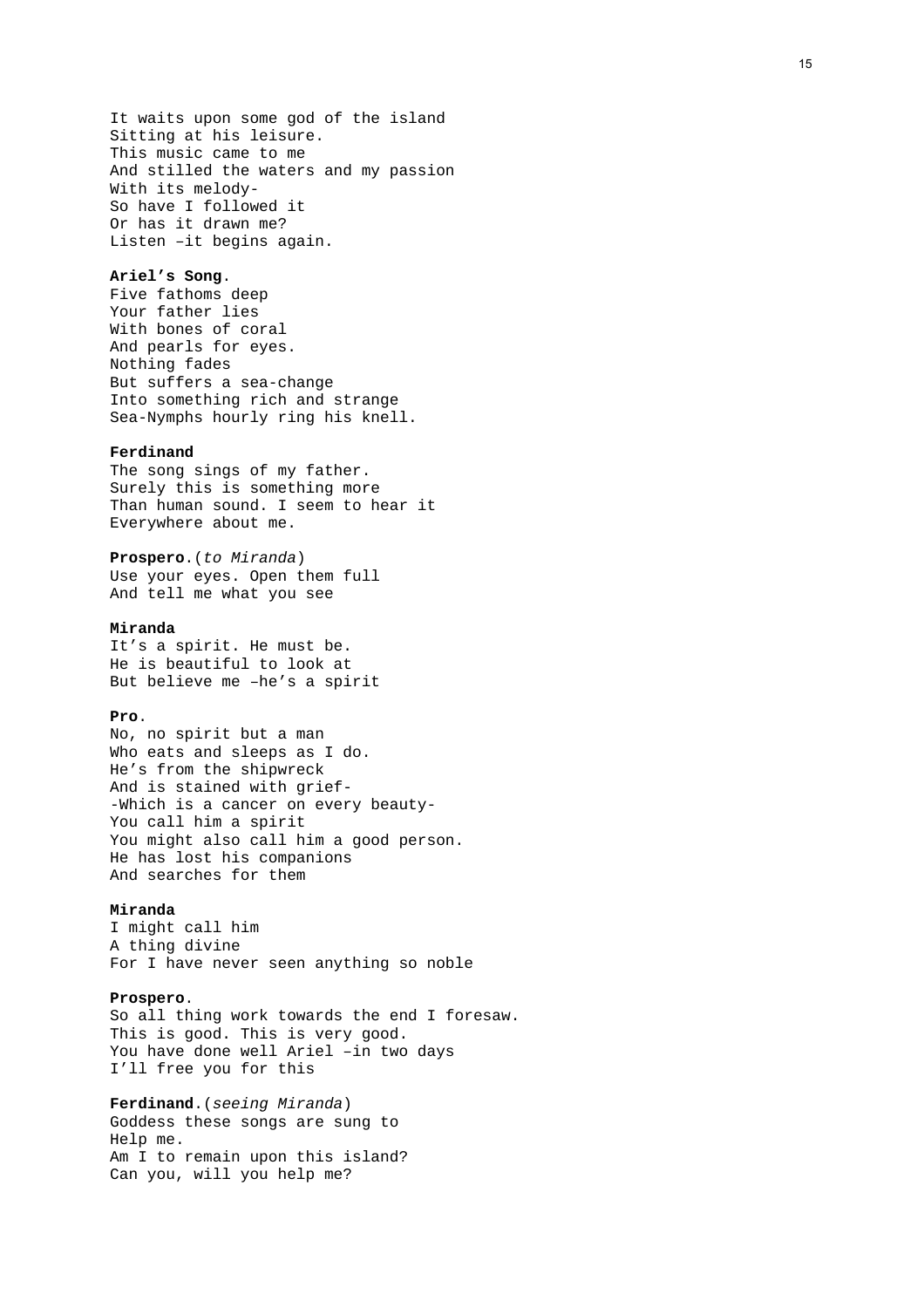Tell me what to do and think-This is my true request But are you a goddess or a woman?

# **Miranda**.

No, I am no goddess But certainly a woman

### **Ferdinand**

Language, language, language! It fails me now even though I Speak the best of it where it is spoken

### **Prospero**

The best? You are the best? How would you be the best If the king of Milan were to hear you?

# **Ferdinand.**

How strange to hear you speak of Milan-My home and kingdom Now that my father is dead And I inherit his lands and name

# **Miranda**.

I feel your grief

# **Ferdinand**.

And not only my father But the King of Naples And his retinue

### **Prospero**.

So everything happens as everything must. The story unfolds. The book is open. Well done Ariel, well done. You have Brought him to me and I will reward you. And you dear sir –listen to me I fear you have done yourself some wrong

### **Miranda**

I never heard my father speak so urgently. Why is that? Surely it can't be because of this man Who is only the third man that I have seen But never have I seen one more beautiful than him. If only my father will share my thoughts.

### **Ferdinand**

I share your thoughts. If you are not promised Or if your affections are not already placed I'll make you the Queen of Naples.

**Prospero** *(to himself)* So, they are both in each other's power. This is moving quickly. Almost too quickly. Winning too easily makes the victory a simple thing So let's confuse matters a little. *(then loudly)*  So, you have come to this island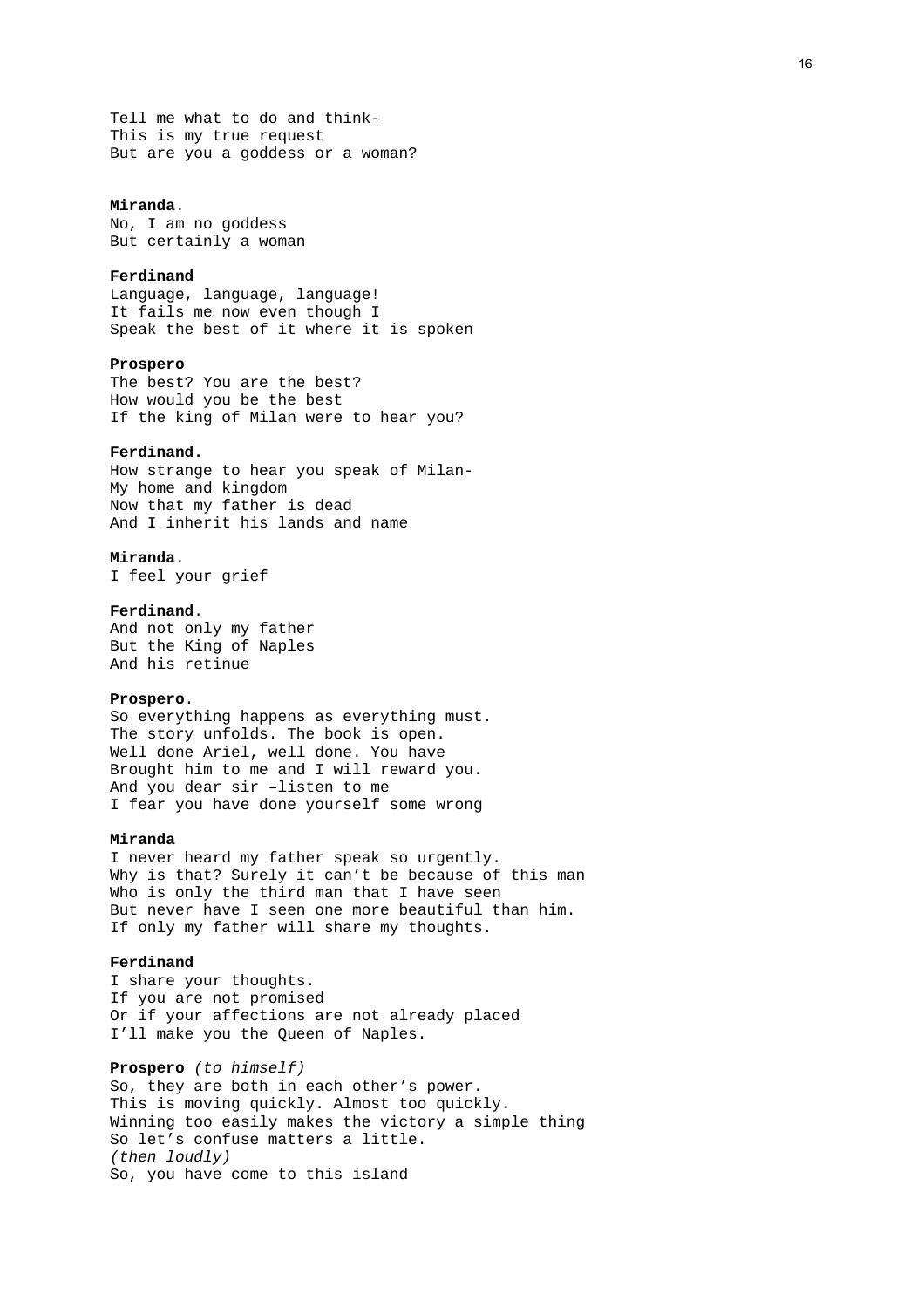But you have come on false pretences. Your shipwreck was no chance. It is a plot to rob me of my kingdom.

### **Ferdinand**

No, as I am a man

# **Miranda**.

Listen to him. Nothing foul Could have such a fair appearance. Evil cannot live with beauty And he is beautiful.

# **Prospero**

It's no good arguing on his behalf. I'll bind his hands and feet together. I'll give him salt water to drink And husks to eat. That's what he deserves And what he deserves he'll get.

### **Ferdinand**

How can I resist? I want to but I can't. He has a power I am powerless against

### **Miranda**

Be gentle with him dear father. He is gentle and not at all fearful.

# **Prospero**

Perhaps –yet I see, as I can, That his conscious is guilty So come man, put up your sword And I'll disarm you. You have no power To resist or subdue me. You must do as I say.

# **Miranda**

Father, please listen to me

### **Prospero**

Are you hanging on my coat tails?

### **Miranda**

Have pity on him-he is shipwrecked I'll vouch for his behaviour.

# **Prospero**

So you have become his advocate? You are blinded by what you see. You think him beautiful whereas in reality He is as ugly as Caliban is to all men And all men are angles to him

### **Miranda**

My feelings have a humble goal. I have no ambition to see one more beautiful Than he is.

# **Prospero**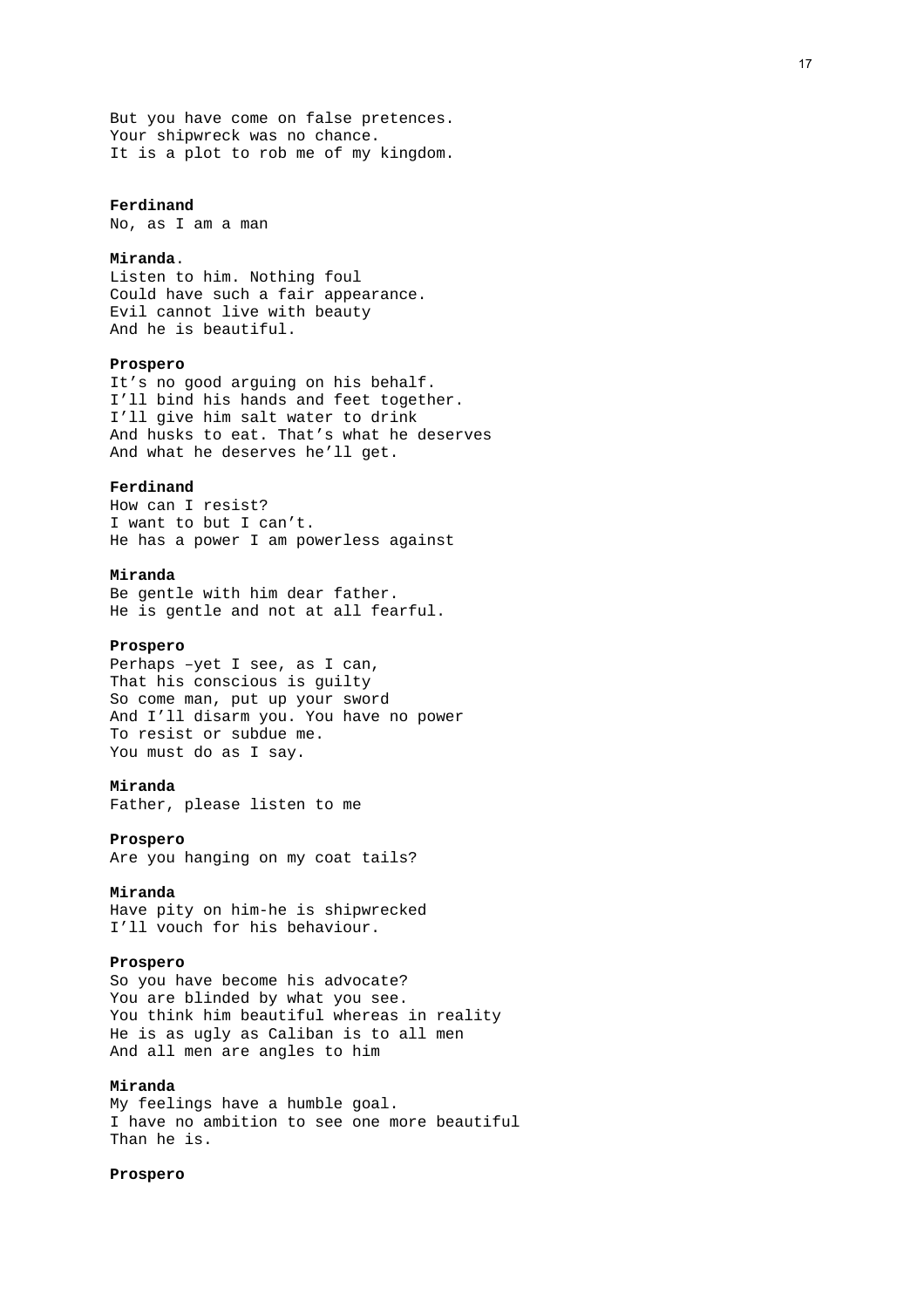Obey me in this. You feelings And your nerves are in their infancy And have no vigour in them.

### **Ferdinand**

Infancy? I don't care if they are In their infancy –this is what I want! I don't care for all my losses Nor for the fact that I am in this man's power. Her beauty places me in a prison And yet that prison is large enough for me. Let him do what he pleases, I don't care. I only care that she will care for me.

**Prospero** (*to himself*) So the plan works as I knew it would. So come Ariel, follow me. There is more to be done

#### **Miranda** (*to Ferdinand*)

Don't be alarmed. He is kinder than he Now seems. I don't know what's gotten into him. This is so unlike him. His nature is better than this.

### **Prospero**

Yes Ariel, you will be free-But first you must do exactly as I tell you

# **Ariel**

To the very last syllable

# **Prospero**.

Then follow me And do not talk on his behalf

*They leave* 

### **Scene IV**

*Enter Antonio and Gonzalo* 

# **Gonzalo**

If you weigh our sorrow Against our comfort Then we have much to be thankful for.

# **Antonio**

We have?

# **Gonzalo**

Yes. Why, every day sailors drown And their wives mourn Whereas we have survived.

# **Antonio**

Yes, I suppose we have

# **Gonzalo**

Of course we have. There is that much to be thankful for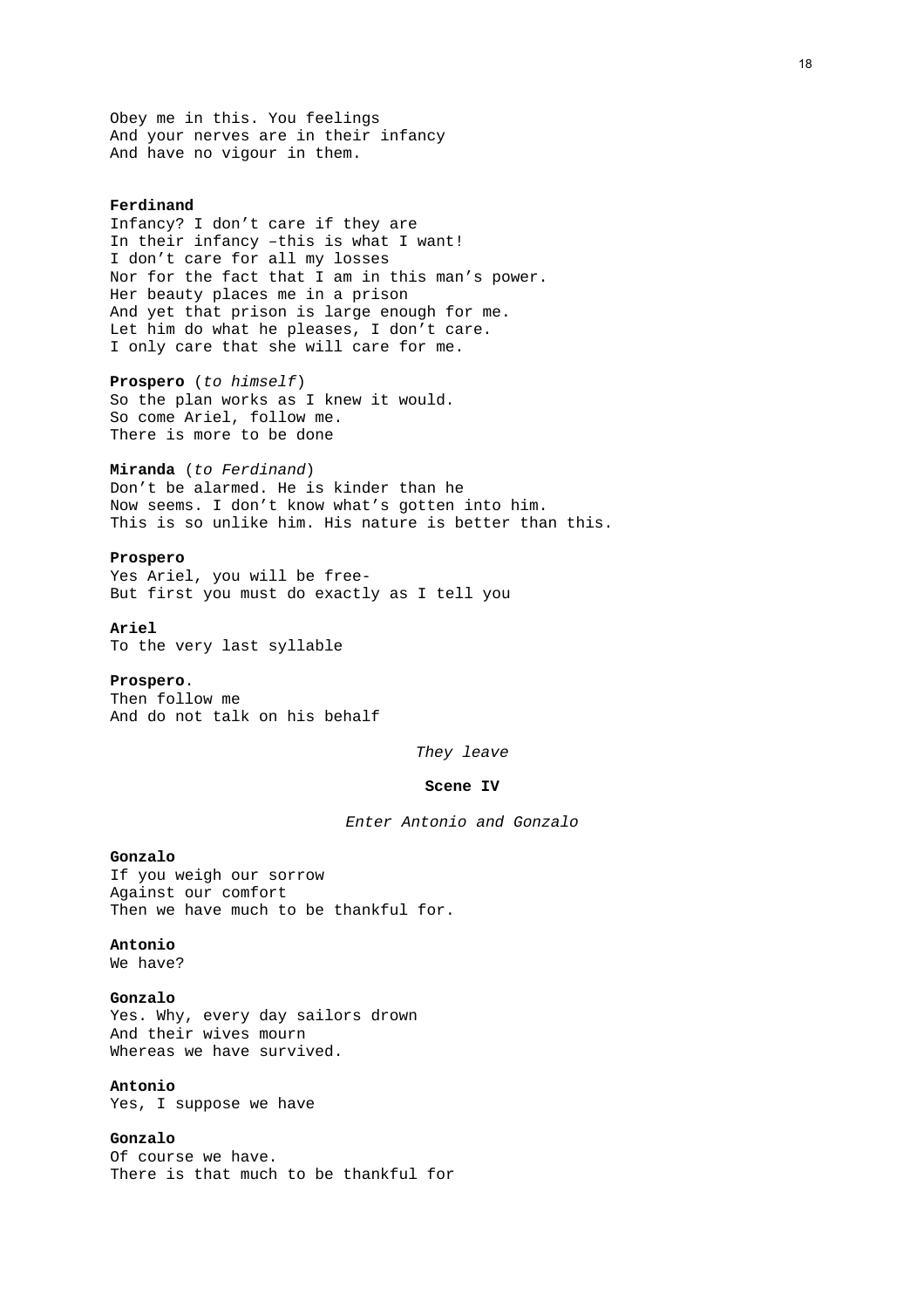# **Antonio**

Perhaps you are right. And no doubt you are right And yet… **Gonzalo**  And yet…….?

# **Antonio**

This island

### **Gonzalo**

This island which seems to be deserted

# **Antonio**

Uninhabitable, and almost inaccessible

### **Gonzalo**

And yet…..?

# **Antonio**

There is something about it. Something I do not like. I am suspicious of the fate That brought us here

# **Gonzalo**

Whereas I'm grateful to the fate That let us escape that wreck And saved us.

### **Antonio**

Yes, we have escaped one wreck-But what have we entered into? Fate is fickle and often malicious. It saves you from the wave To preserve you for the rocks. I know. I've studied its ways. Fate is double-edged And what it gives it also takes.

### **Gonzalo**

But look at the island it has given us-It is green and sweet And I dare say we could live here Until we are rescued. Did you not see The fruits and the plants? Did you not see The shade that it offered. All of these are to our advantage It we will make use of them

# **Antonio**

Everything you say is true-And it's that which makes me suspicious Of the intention at work here.

# **Gonzalo**

What intention? Fate is fickle But has no will. Chance and chance again Brings us to this place. I say that we Should make the best of it.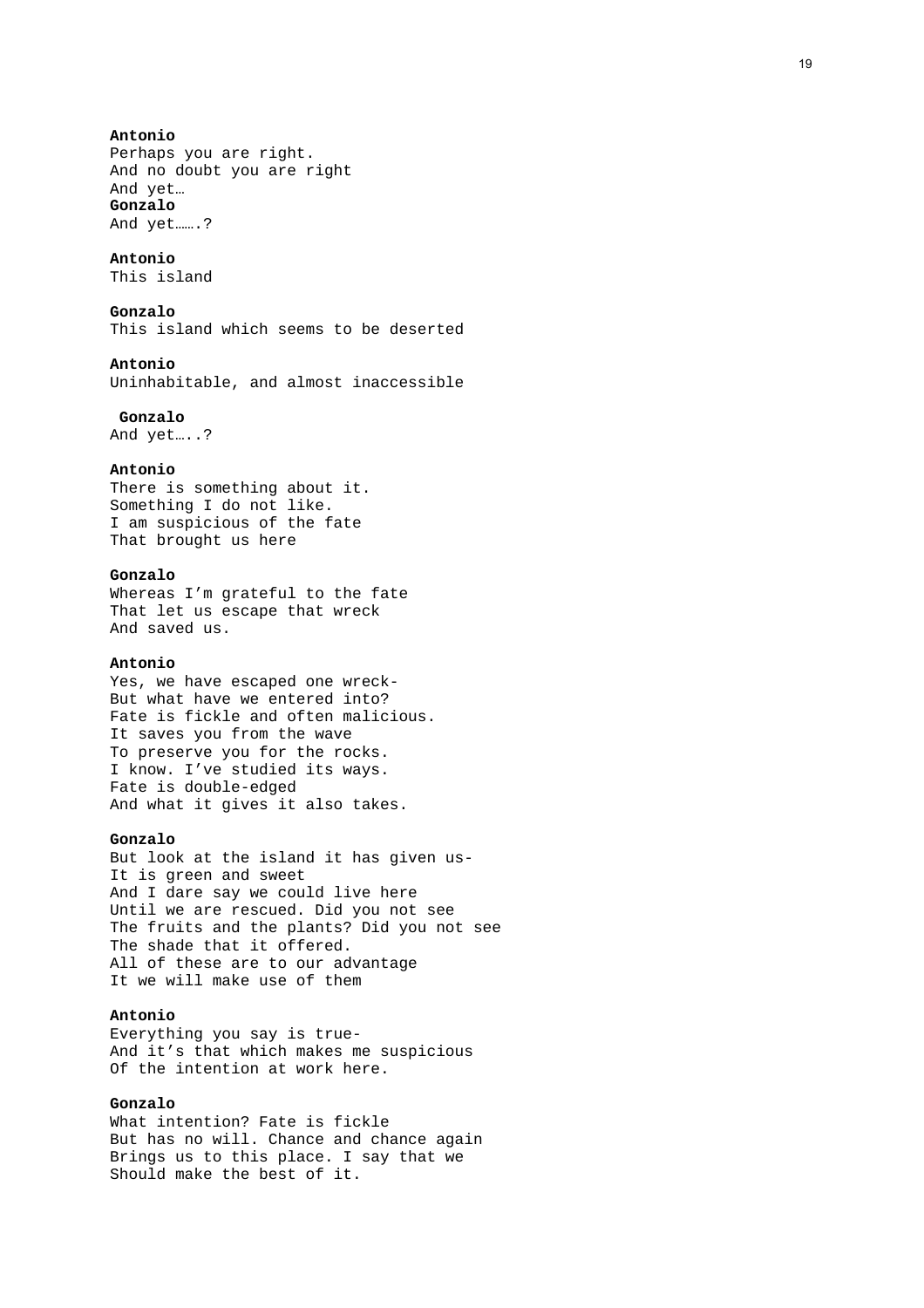# **Antonio**

Don't you feel it-Some subtle will in the air That lures us on and on Towards the centre of this island? Don't you feel it? Or are your senses Already deadened by your survival?

# **Gonzalo**

My senses were never more awake Than they are now. You only need to see death In order to love life all the more.

# **Antonio**

And yet I sense something familiar But forgotten. Some disturbance from the past. An old malignancy coming to a head Like the flood that washed us here.

# **Gonzalo**

I sense nothing but the chance to survive Until some ship will rescue us.

# **Antonio**

No, there is something at work here. Some hand that shapes our steps and lives As if some local god had us in his power.

# **Gonzalo**

The waves have washed your good humour away

# **Antonio**

They have brought with it As much as they washed away.

### **Gonzalo**

It has washed away your old self. This mood is something new in you That I have never seen before.

### **Antonio**

Don't presume to know me in every thought And manner. There are many aspects of my life That will always be a mystery to you and others.

# **Gonzalo**

I'm making no such presumption.

### **Antonio**

Strange forces guide our lives. Hate over-rules the laws of love And the heart is a house set against itself.

# **Gonzalo**

This is so unlike you

# **Antonio**

But this is what I am. I cannot escape it. Ever since that storm washed us here I have had to face myself in all the ways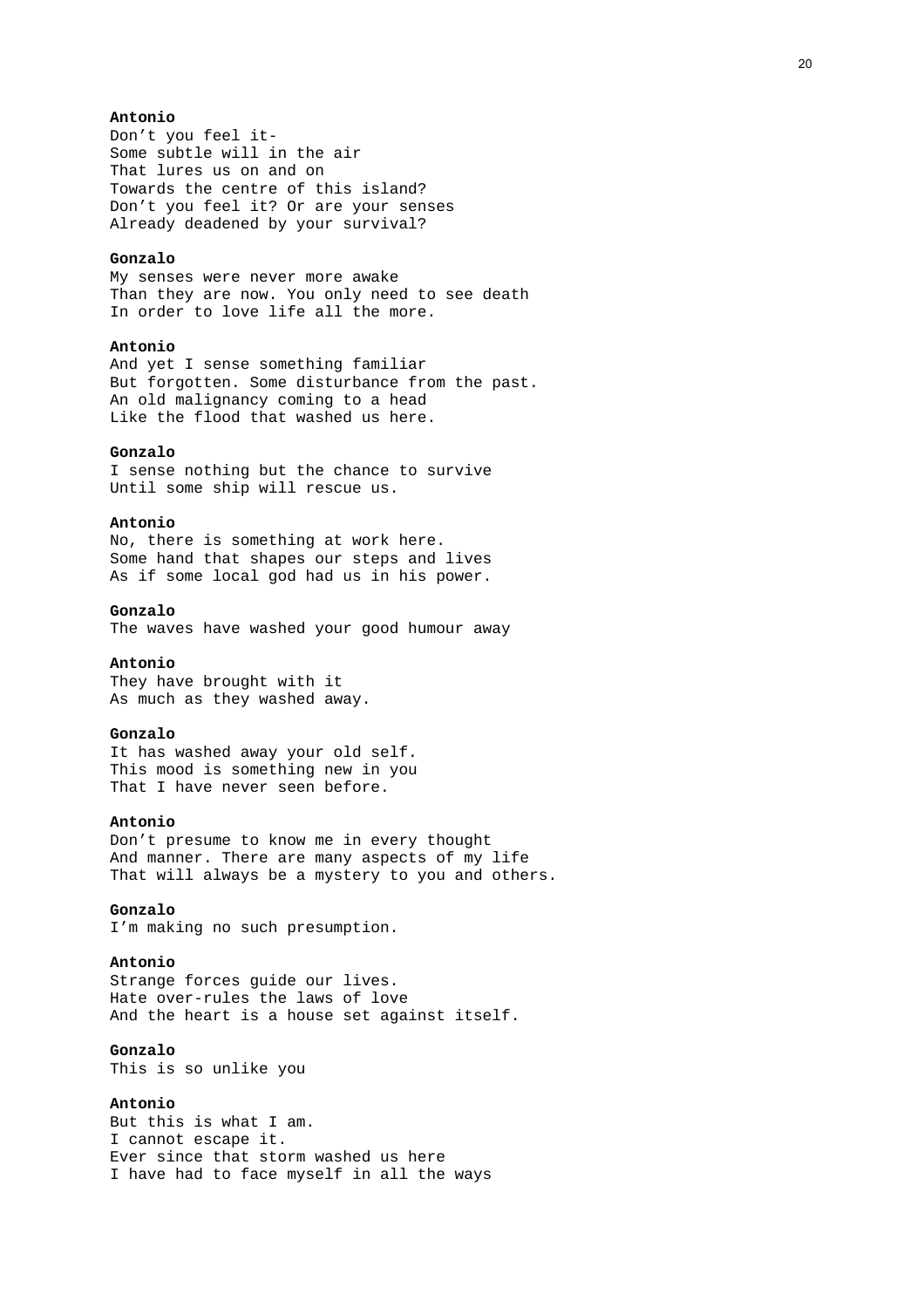That sensible men avoid. This is not of my seeking. This is not what I want to face And yet, and yet, There's no escape from what fate Forces you to face and acknowledge And I can acknowledge nothing more complex Than myself and my history. Something familiar yet something forgotten. I cannot name nor avoid it. Something forgotten, something familiar. I do not expect you to feel it as I do For whatever god has lured us here Has lured us to some purpose only he As yet knows. How then can you know it? How can you feel the force of hate Over-ruling all thoughts of love That are common to us all? No, there's no escape. The play has begun –it began with that storm And each act must be played out. But to what end? What end? Who can say? The play will show us our parts and dialogues.

# **Gonzalo**

You were always wrapped in your secrets. No man has ever fully know you or befriended you In openness. You have your secrets and your ways. I do not pretend to understand them.

# **Antonio**

I am as complex and as simple as any man. We are each all the parts we make of ourselves As the play of our lives directs.

### **Gonzalo**

I have played only one part-That of Gonzalo whereas you are Antonio In all the ways that you need to be. Perhaps that is the difference between us.

### **Antonio**

Perhaps that is due to circumstance? Or to destiny? Who can say? We are the players that we are And perhaps that's the end of it. Perhaps its makes no matter which role we play. The play is the thing And all the rest is make believe. Yes, I can believe that –for I have been those things Foul and dark to the ways of love. And so have you. A different scale perhaps But the same story. Familiar and forgotten. Old wounds opening again. Strange histories coming to life. The unresolved meeting the chance to conclude itself In ways we cannot foresee.

*Enter Ariel (unseen) playing solemn Music*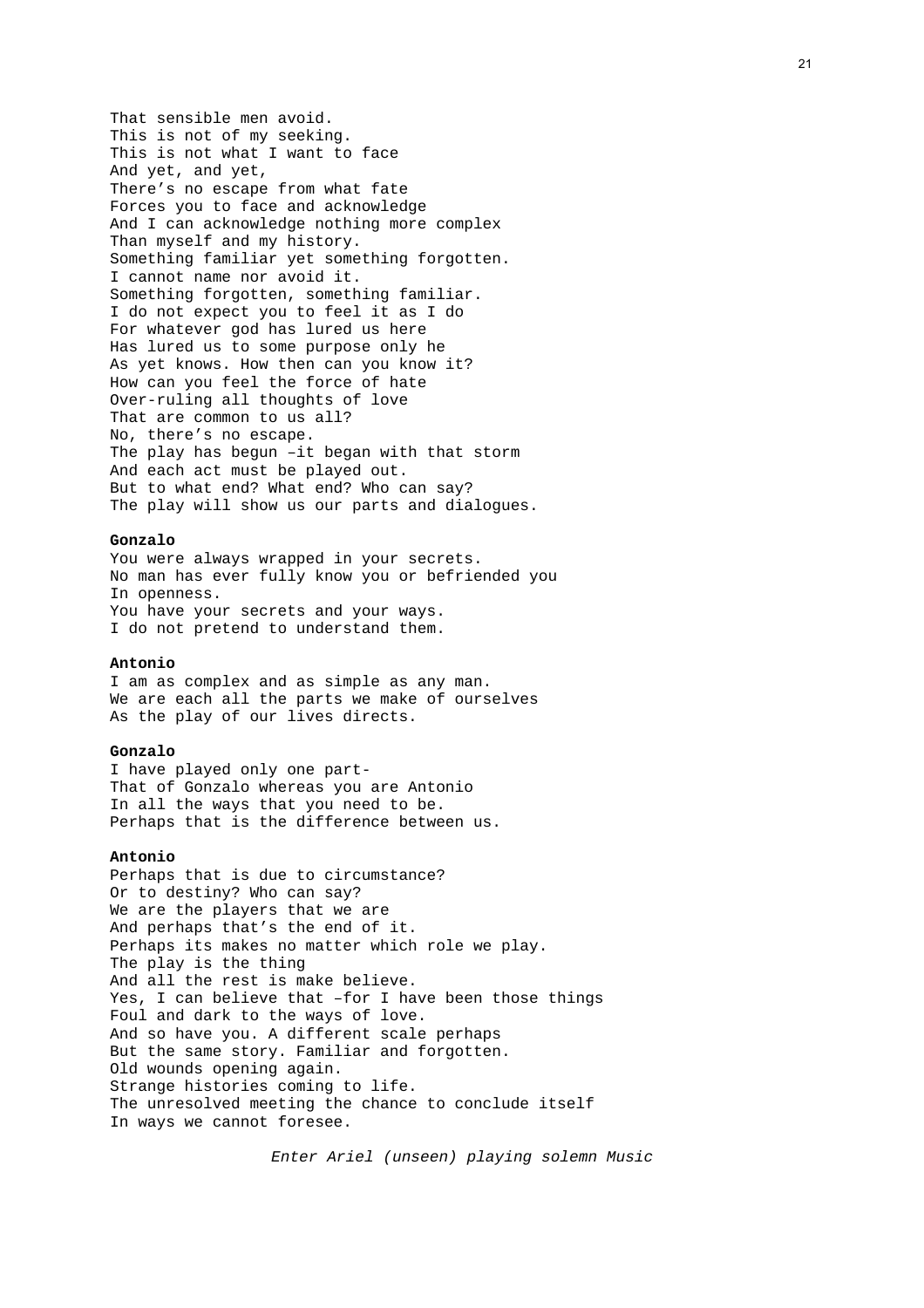# **Gonzalo**

Perhaps you should rest. Perhaps I should rest. We are both are very tired.

# **Antonio**

I do not want to sleep-I fear what my dreams might bring.

### **Gonzalo**

Perhaps it will bring you some comfort.

### **Antonio**

Or perhaps some horror is lurking there To claim me.

# **Gonzalo**

Dreams are only dreams. They cannot harm you.

### **Antonio**

How do you know what my dreams contain? How do you know what any man's dreams contain? There is a darkness in sleep that I fear It is total and consuming and I cannot escape it.

# **Gonzola**

I had no idea you were so troubled.

# **Antonio**

Troubled? If only that was the name of my fear But I can give it no name. I fear sleep. I fear what it will bring. I know what it has brought But not what may be waiting for me. How then can I sleep. How then can I find comfort. Old wounds and histories –yes, I fear them And what they may be lurking with.

# **Gonzalo**

I do not understand. You are king yet you fear the past-So what is it that you fear? Tell me, I'll root it out into daylight And then you can do with it as you like.

### **Antonio**

My past is my cancer. I cannot escape it.

# **Gonzalo**

No, tell me what to do and I'll do it. I'll rid you of this fear –you'll see.

### **Antonio**

If only you could.

**Gonzalo** 

But I can! You'll see!

# **Antonio**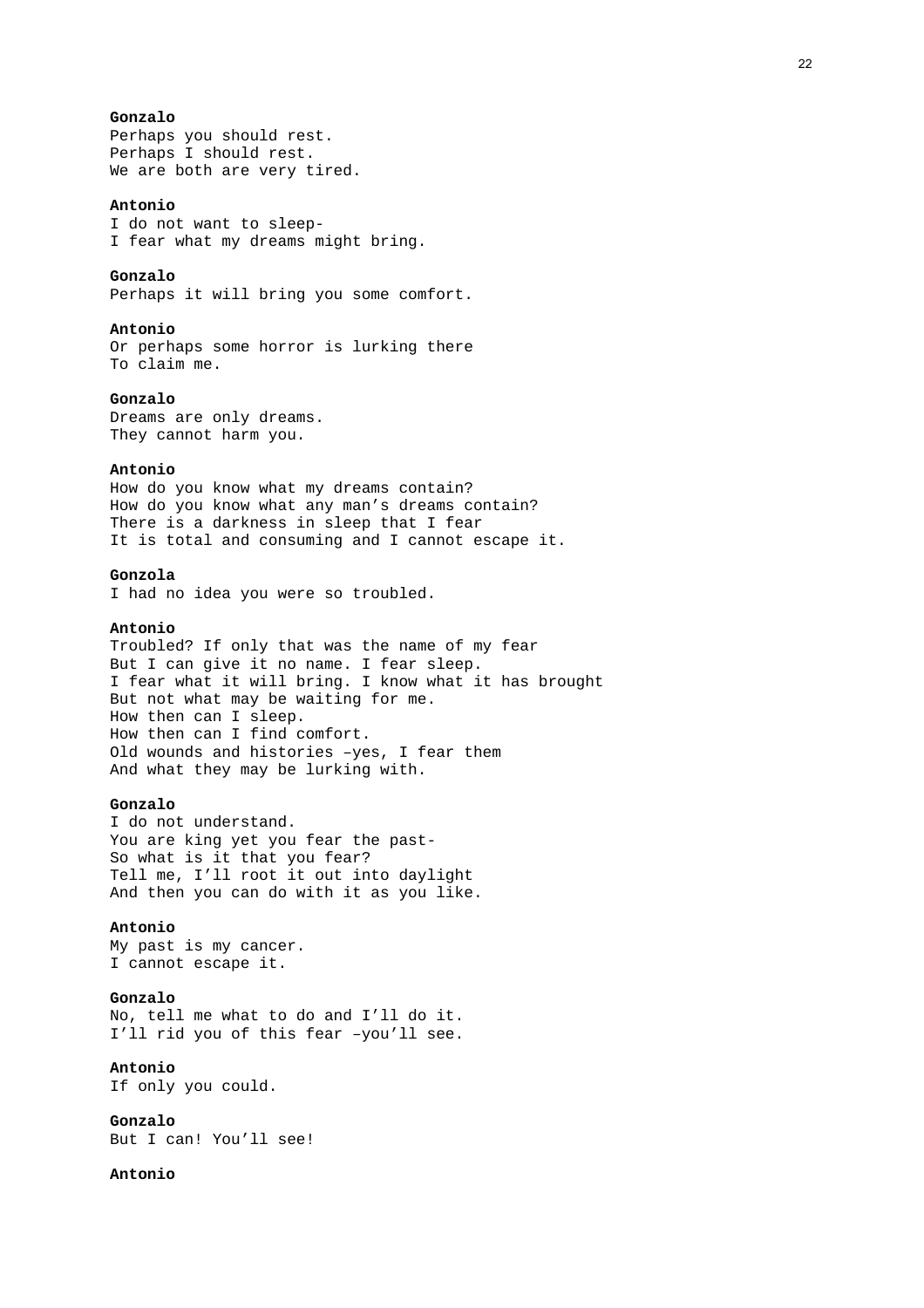How simple your world is-There is a problem? Then root it out? There is a cancer? Then kill it! I envy you. You will not believe this But I envy you.

### **Gonzalo**

There is nothing and everything to envy. You are king and I am the servant-This is the way of the world. This is the world as I want it.

# **Antonio**

Yes, I envy you. Your simplicity Shames me.

### **Gonzalo**

A king should not be ashamed And you are king. You inherited the kingdom

# **Antonio**

How delicately you put it How charmingly innocent history seems In your mind. The reality however is more complicated than that-As you very well know.

# **Gonzalo**

I know what I want to know. You are the king and I am the servant And that's the way it should be. So sleep. I'll guard you. No foul thing will challenge you tonight.

### **Antonio**

I fear it and yet I must risk it.

#### **Gonzalo**

Sleep, I'll guard you.

### **Antonio**

Do I dare? Do I dare risk the darkness again? No. I dare not. I must not sleep. My enemies would know of it And take advantage of me. I cannot sleep. But you Gonzalo, you may-

*Ariel plays some music* 

There! What was that?

### **Gonzalo**  What was what?

# **Antonio**

That music. You must have heard it?

# **Gonzalo**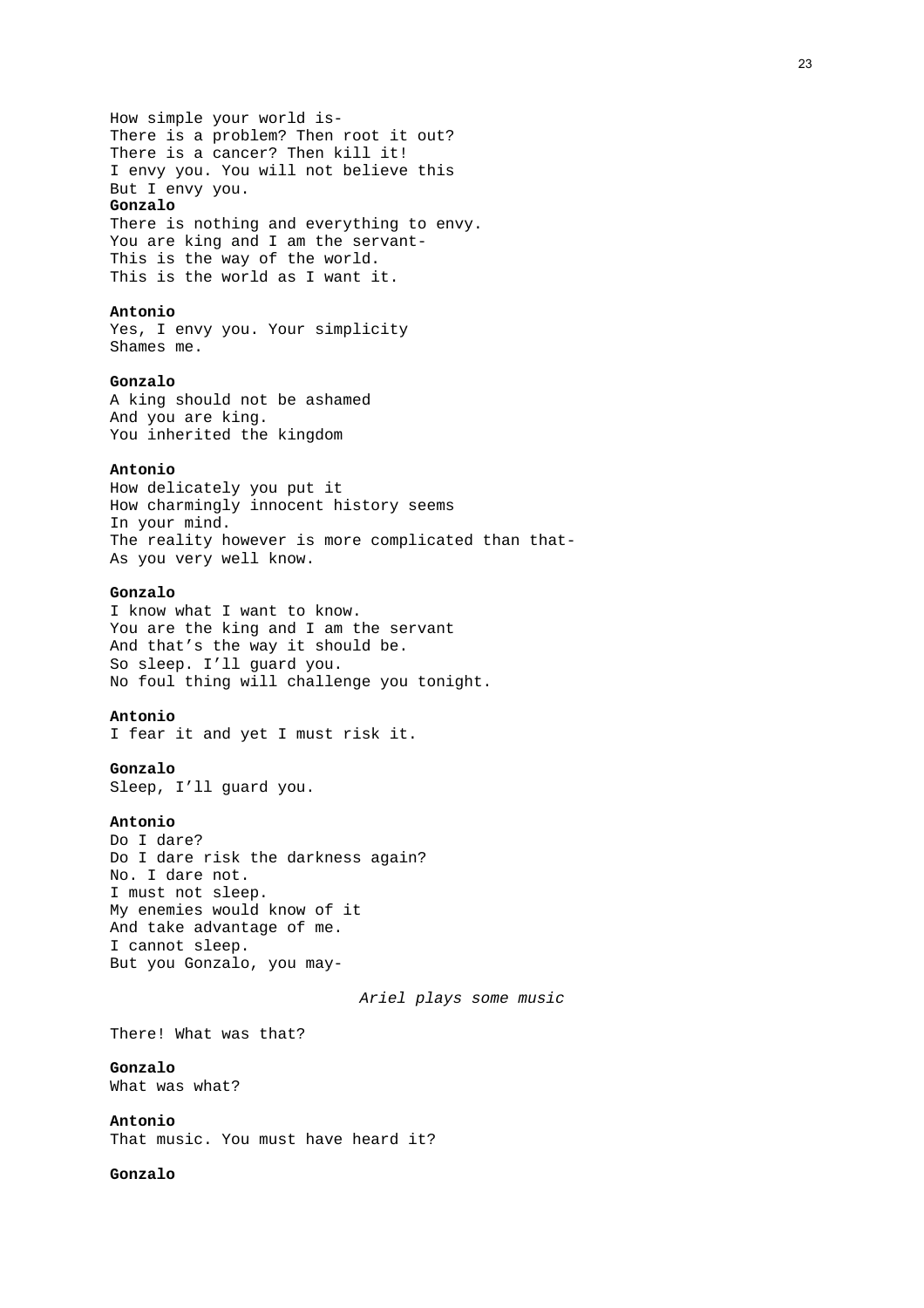I heard nothing.

# **Antonio**

But there was music on the wind.

# **Gonzalo**

It was only the wind

# **Antonio**

No, it was music. Strange and unearthly But music none the less.

# **Gonzalo**

I heard nothing.

# **Antonio**

But I heard it

# **Gonzalo**

Music?

**Antonio**  Music –but strangely so.

# **Gonzalo**

But you are so tired-It was only a deception of the wind

# **Antonio**

No, it wasn't the wind.

# **Gonzalo**

Sleep, you must sleep. You begin to hear things that aren't there.

# **Antonio**

Then let us move on. I do not like this place.

**Gonzalo**  Wherever you go I'll follow

### **Antonio**

But where can we go That dreams cannot follow-Tell me that.

# **Gonzalo**

I can only tell you what I know.

# **Antonio**

But I know so much more.

*They leave* 

### **Scene V**

*Enter Prospero*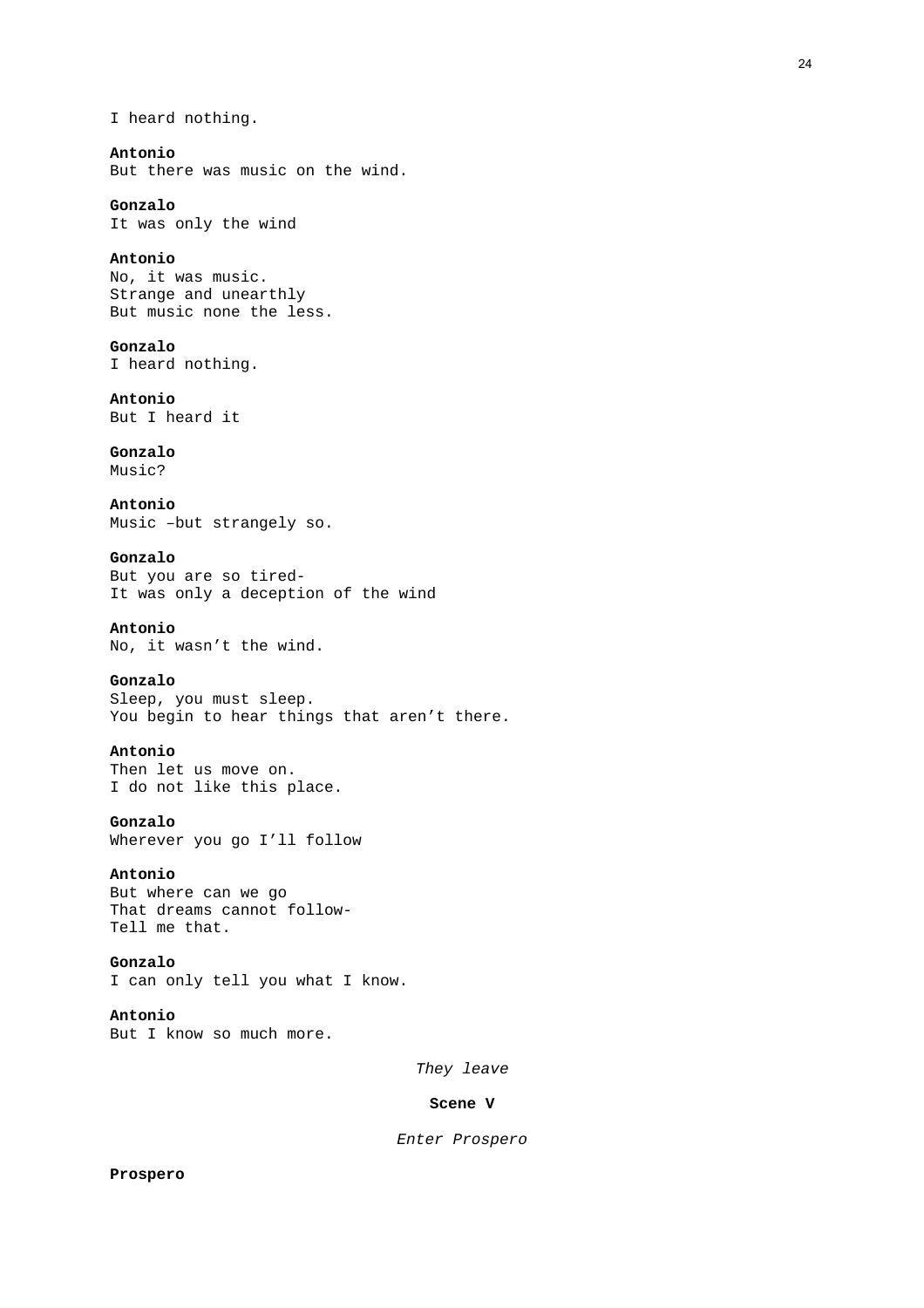Now what do you see? You see a play and its actors And its many parts Arriving at a common conclusion. What is that conclusion to be? Can you see it now? Can you suspect the part you will be Called on to play? That's right. You are also part of this play And must play your part. I am assigning you that role And you have no choice. Perhaps you are happy To be a spectator –but that is not enough. You have a part to play And play it you will As these others also will. Watch them as they move In the maze I have made. Watch them as they dance The dance I have outlined. We all move to unheard music. We are all dancers in the maze. Even I who weaves this tale Must also move to my given part So now what do you see? Do you see a man or a Magus? Do you see the dancer or the dance? Is this music to your liking? No matter. The dance goes on and all move According to the intricate steps And I have foreseen all. Nothing will occur without my will And my will can be ruthless and cunning. I have learned much on this island. I have waited and watched and am ready. The piece move, the music begins, And the dance has commenced. Then let it be so. Let them play their parts And let the drams hold you in its claws. But do not forget, no, never forget That you also are part of the dance. You also have a role in my scheme.

*Prospero leaves* 

# **Scene VI**

# *Enter Caliban*

# **Caliban**

A curse on the Magus! First the one and then the second And then a third and a fourth. May he suffer every ill. May he know every pain. May the sunlight darken for him And the moon refuse him light.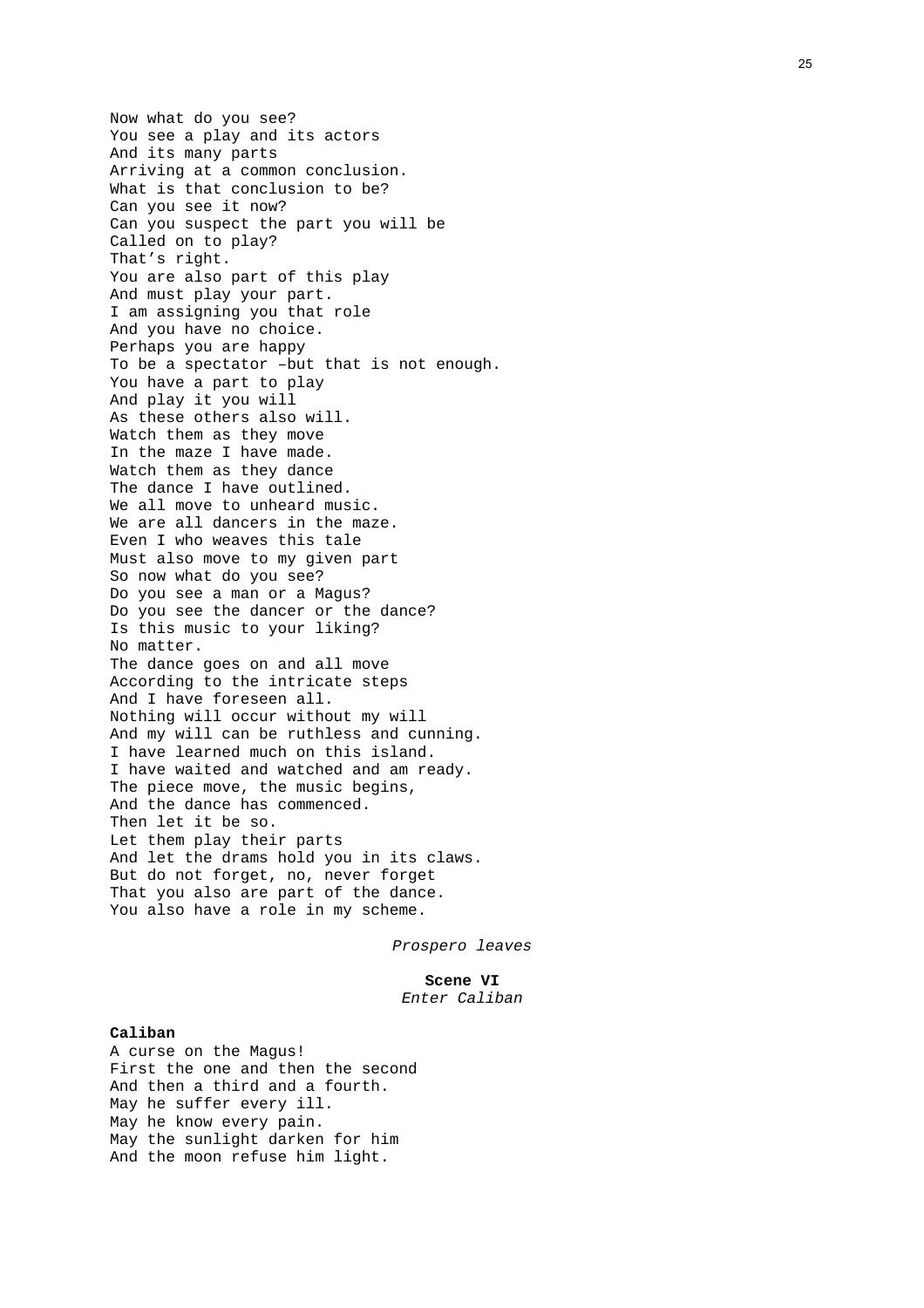No such luck. His powers see to that. His powers keep me a prisoner And so I must serve him, Serve him, serve him. He is the master I am the slave That is the way of the world. But if he is who he is Then I am what I am-Caliban of the greasy hands Caliban of the greasy thighs Caliban of the greasy eyes.

Curse him once and curse him again. May he know every ill May he know every pain. Nothing I do pleases him And nothing gains a word of praise. Nothing, nothing, brings me ease I must work and I must serve. Nothing, nothing, brings me peace I must work and serve.

### *Enter Antonio and Gonzalo*

And here comes two new spirits of his To torment me. I'll lie flat on the ground-Perhaps they will not see me.

# **Antonio**

This is a barren place. There is neither bush nor tree to shelter in From the storm that's gathering. It is gathering on the wind. Already I hear the first thunder in the distance. Soon it will be here. Soon we will know its full force.

### **Gonzalo**

Perhaps its won't come. Perhaps we'll escape the worst of it.

### **Antonio**

Always the optimist –or are you naive? I'm never really sure. The only thing I'm sure of Is the wind and the rain; All the rest is illusion and supposition.

### **Gonzola**

I can't help it. Nature makes me happy in this world And shows me the better side of fate.

### **Antonio**

Then yours is a simple fate And not for the first time I envy you. You see the world in simple terms Whereas I see it as plot and counter-plot.

# **Gonzalo**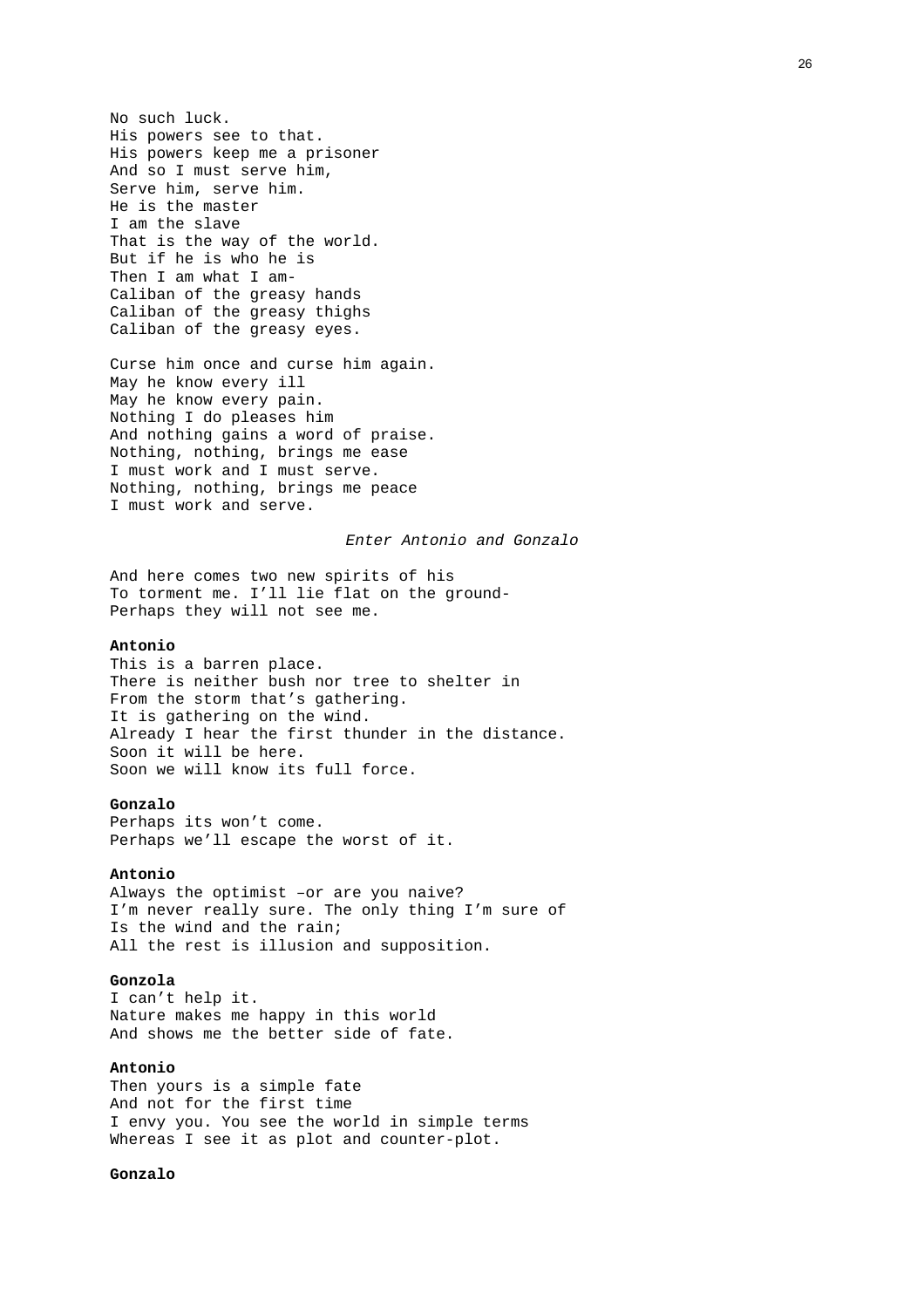But you are king. You see what I cannot.

### **Antonio**

It's what I cannot see Which disturbs me in this place. Some force is at work here. I've felt ever since we arrived on the island-And even before that The storm that brought us here-Who wrought it with a terrible command And subjected us then and now To all its expectations?

# **Gonzalo**

I cannot answer you. You are the king and I am Gonzalo. That's all I know of the world.

### **Antonio**

Wait –what have we here? A man or a fish Or a fish-smelling man For he smells!

### **Caliban**

Don't hurt me! Don't hurt me! Caliban will serve And Caliban will be good!

### **Antonio**

So he talks as well as smells-This is a fine condition To find someone in –but what is he? A man or a fish or some hybrid Of the two? We'll asks it and see What it says.

### **Gonzalo**

Be careful. You do not know If it has power –that power you fear On this island

# **Caliban**

Don't hurt me And I won't hurt you.

### **Antonio**

You see Gonzalo, he is as afraid of us As we first were of him.

# **Caliban**

Nothing to be afraid of. Nothing to be afraid.

# **Antonio**

If I were now in England –as I once was, Then I could make a fortune From this creature. There they will pay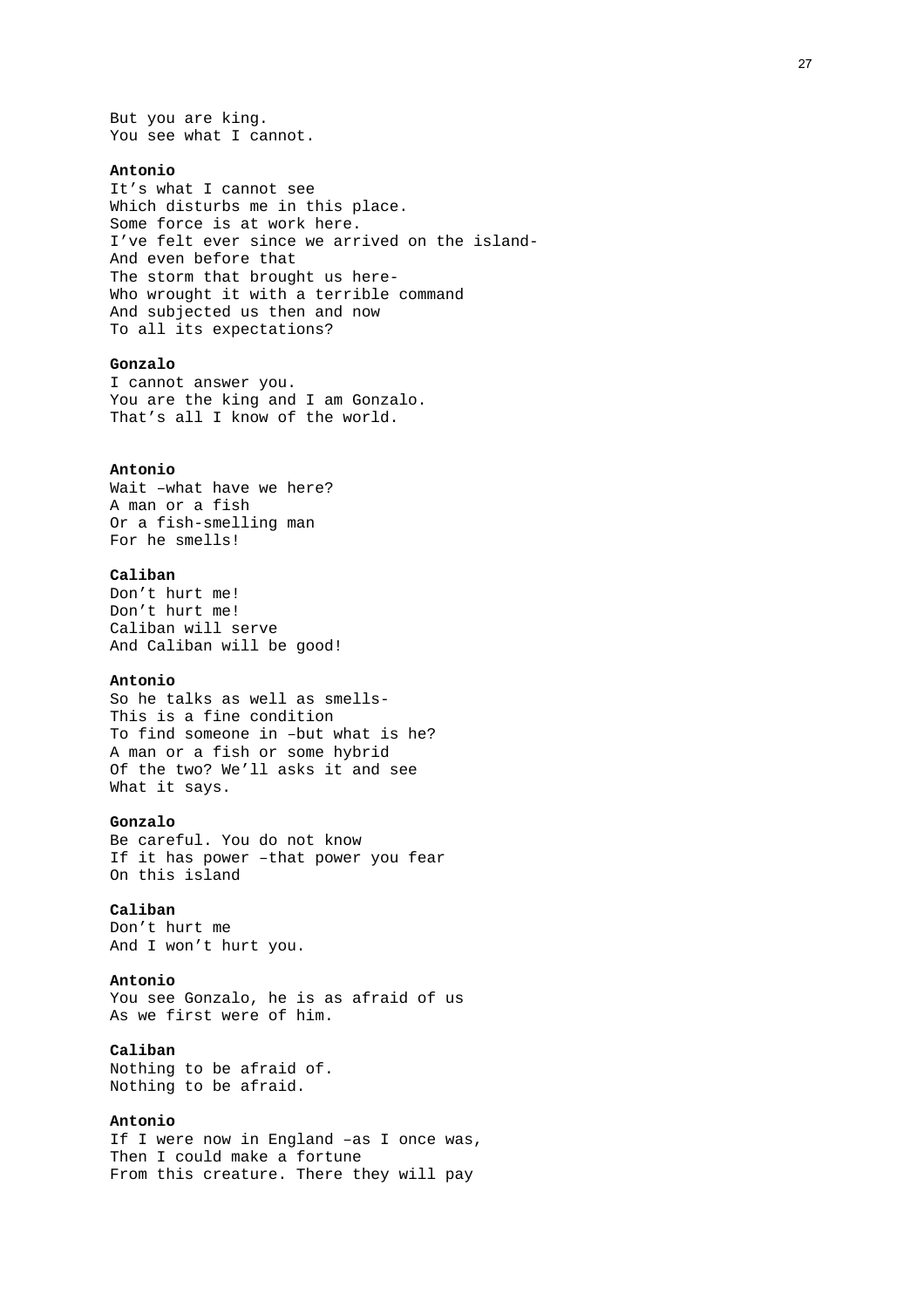A large price to see a freak But will not give one penny to a beggar. But since he speaks, since we are here, We must make other plans. He is no fish but some islander Struck by a thunderbolt! That's it. That and no less. Some simpleton who does not know The difference between night and day. He will amuse us.

# **Caliban**

O I know the difference Between the large and smaller light. I know words. I know this island And can show you a lot of things. And if you'll be good to me Then I'll be good to you.

### **Gonzalo**

He repels me. I neither like Nor trust him.

### **Antonio**

We do not have to like And we do not have to trust him. Yet he is frightened. That much is plain. But of what? Of you? Of me? Or of something else which we cannot yet name?

# **Caliban**

Do not torment me I'll bring my wood home faster.

# **Antonio**

Home? Where is home on this island And who is it home to?

# **Caliban**

To the Magus that we all serve.

# **Antonio**

But I do not serve. Men serve me. I am still a king even though my kingdom Seems far away now.

### **Caliban**

We must all serve the Magus.

# **Antonio**

And who is this Magus you speak of? Who is he and is he master here of you And every creature?

### **Caliban**

He is. Every creature and spirit. The seen and the unseen. The air and the waves The land and the sea The darkness and light.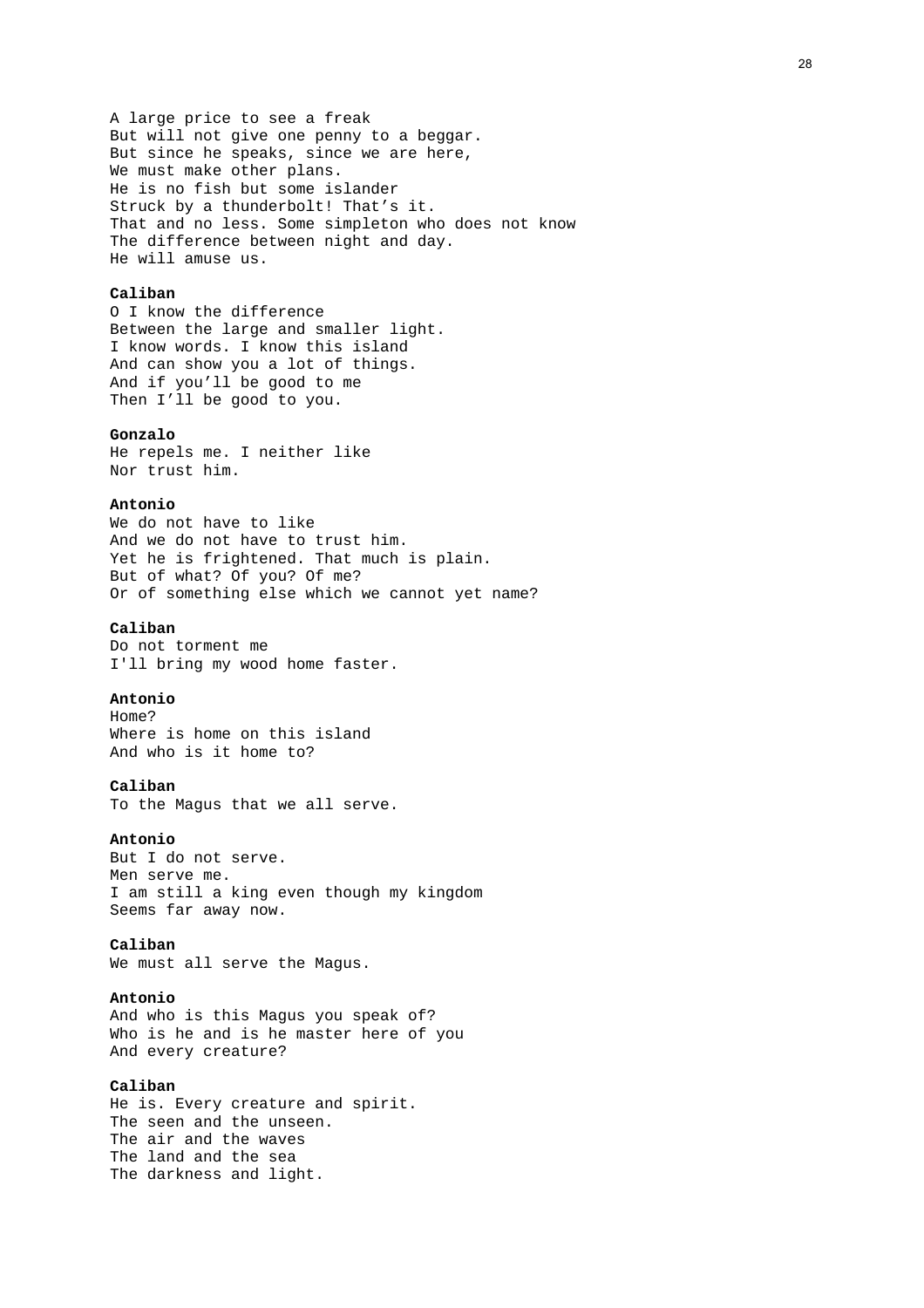I will not speak his name-It is a foul name and perhaps he will hear me.

### **Antonio**

Yes, I thought so. In fact I told you so Gonzalo. There is a force at work here. Strange powers have been let loose and nothing Is shapeless or without meaning. A mind guides our fate –but to what end? This is something familiar and forgotten to me. I know it yet cannot give it a name. Some strange destiny awaits us in this place.

### **Gonzalo**

Do you really think we should listen to him-After all, he does not talk like a wise man talks. He rants in gibberish about a Magus But won't mention his name. Well, I don't believe him. He does not have the intelligence to know a Magus From a fool. He is a fool and only knows a fool's Account of the world. We should not bother with him But let him go on his way.

### **Caliban**

Let me go let me go Let me go in rain and snow

# **Antonio**

But where is he going-That's the question.

### **Gonzalo**

Where does any fool go But to his hovel?

### **Antonio**

No, he is busy with a task to perform-Not for himself Then for who?

### **Caliban**

You come to torment me. You are two of the spirits The Magus conj ours up to hurt me. Let me go Let me go Let me go in rain and snow

# **Antonio**

Its neither raining nor snowing So where would you go?

# **Caliban**

To the Magus! To the Magus! As all must go Even if it does not rain nor snow.

# **Antonio**

Tell me his name.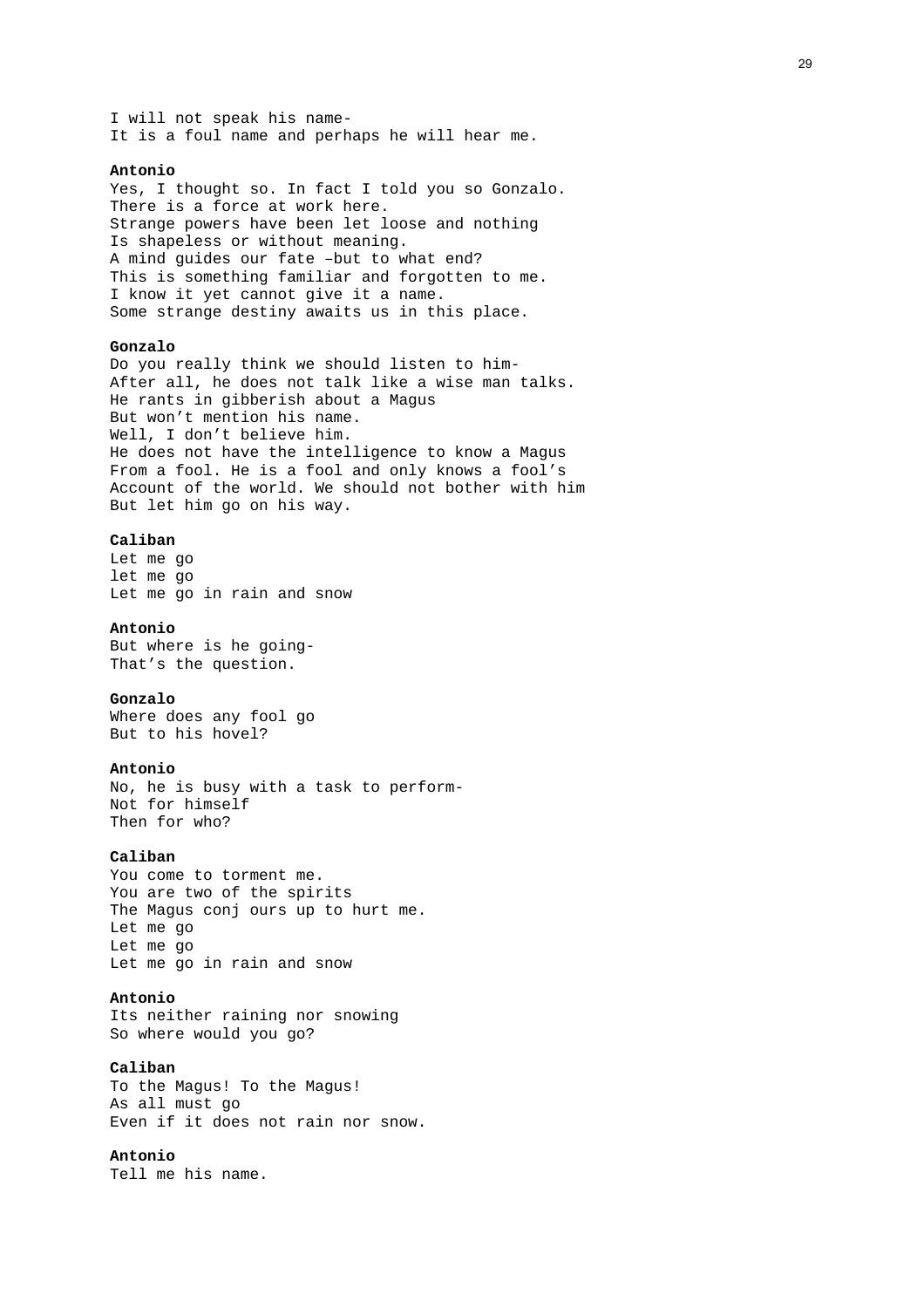I must know his name.

### **Caliban**

No name, no name, He will hear it and come. **Antonio**  His name, his name, Tel me his name.

### **Caliban**

No name, no name, He will hear it and come.

# **Gonzalo**

He is a fool with a fool's reasoning. You will get nothing from him.

### **Antonio**

I will get what I need to get. And if I do not get a name I will get some measure of this man.

# **Gonzalo**

From this fool?

# **Antonio**

Even a fool has his own special wisdom.

# **Gonzalo**

Then let us hope that his brain is better Than his appearance For he is a frightful creature.

# **Caliban**

I am what I am –as all are.

### **Antonio**

There, I told you. The creature has more sense Than he pretends. He will be useful to us.

# **Caliban**

Caliban will serve Caliban will be good.

### **Antonio**

Yes, you will serve. I see that just as I also see That this meeting is more Than my fate has prepared me for.

# **Gonzalo**

Be careful. Do not trust him. He may yet lead us into some trap.

# **Antonio**

I do not trust ever fool I use. This is a rule all kings follow.

### **Caliban**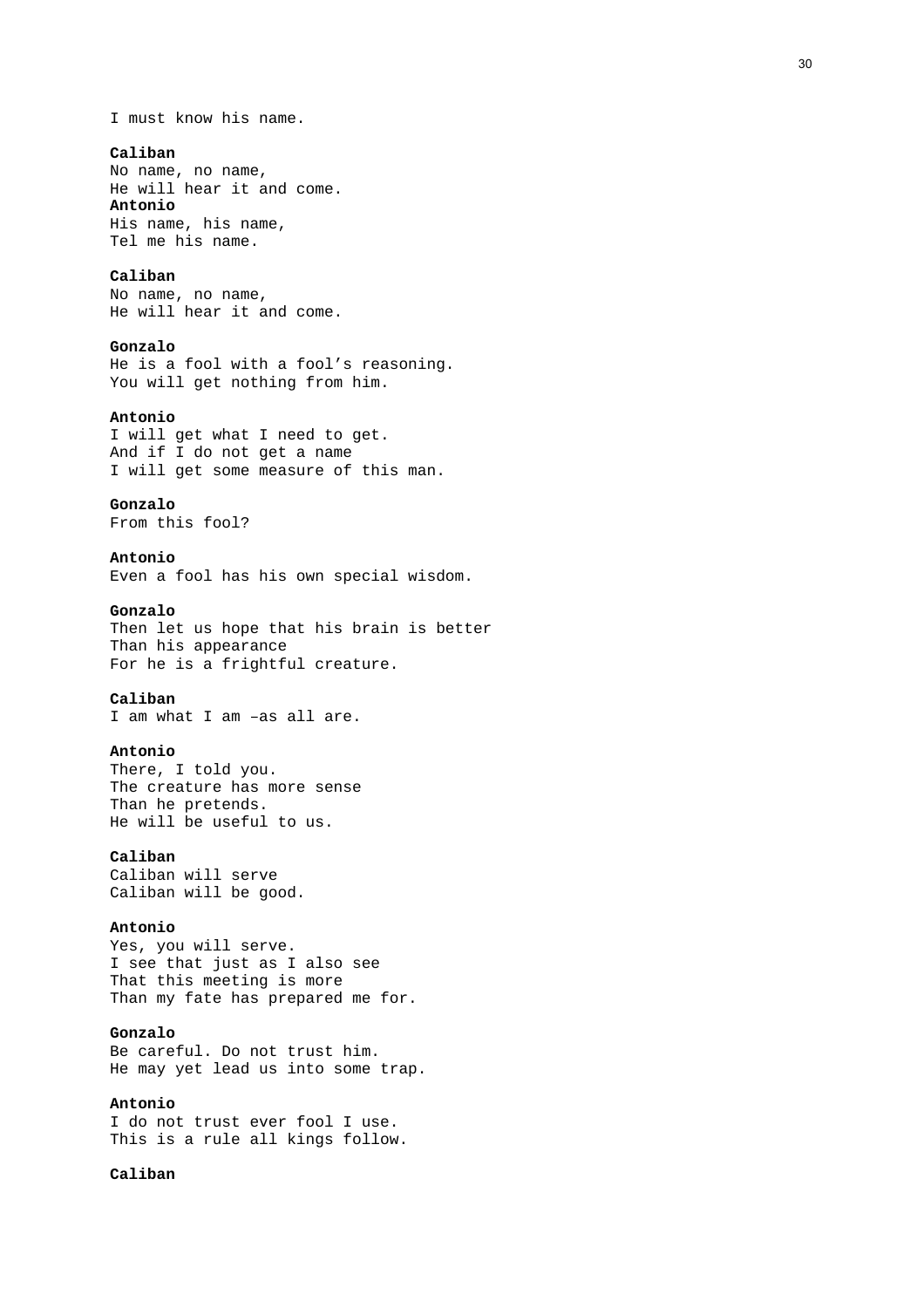Then follow me and I'll bring you To the Magus. Curse him!

### **Antonio**

Nothing moves without purpose here. Neither the storm that brought us here Nor the storm that is approaching. Some guidance is at work. Some mind shaping the steps we take. Surely you must feel this also?

### **Gonzalo**

My fate is always to be directed by others. This is the common fate of every one Who serves a king. And so I see in this Nothing that I have not already known And nothing that I wish to rebel against. You are the king, you give the lead. I will, as I always have in the past, Follow where you tell me to go.

### **Antonio**

I am a king to you Yet on the island All that counts for nothing. Some greater will than my own Moves us according to its plan-But what is that plan? Who can say? I cannot say. You cannot say. And even this creature can tell us nothing That we do not already know. Yet something familiar, something forgotten, Stirs in my mind though I can give it no name. Forgotten yes, but I suspect un-avenged. Something festering underground in a malignant will.

### **Gonzalo**

Then maybe we should kill this creature And have done with him?

# **Caliban**

No! no! no! Caliban will serve Caliban will be good Caliban will do everything that he should!

### **Antonio**

No, we will not kill What we can use. Death is not always the answer To every problem.

# **Gonzalo**

And the problem is?

# **Antonio**

To remember. To recall. To give a name to nameless things And be the master of this place.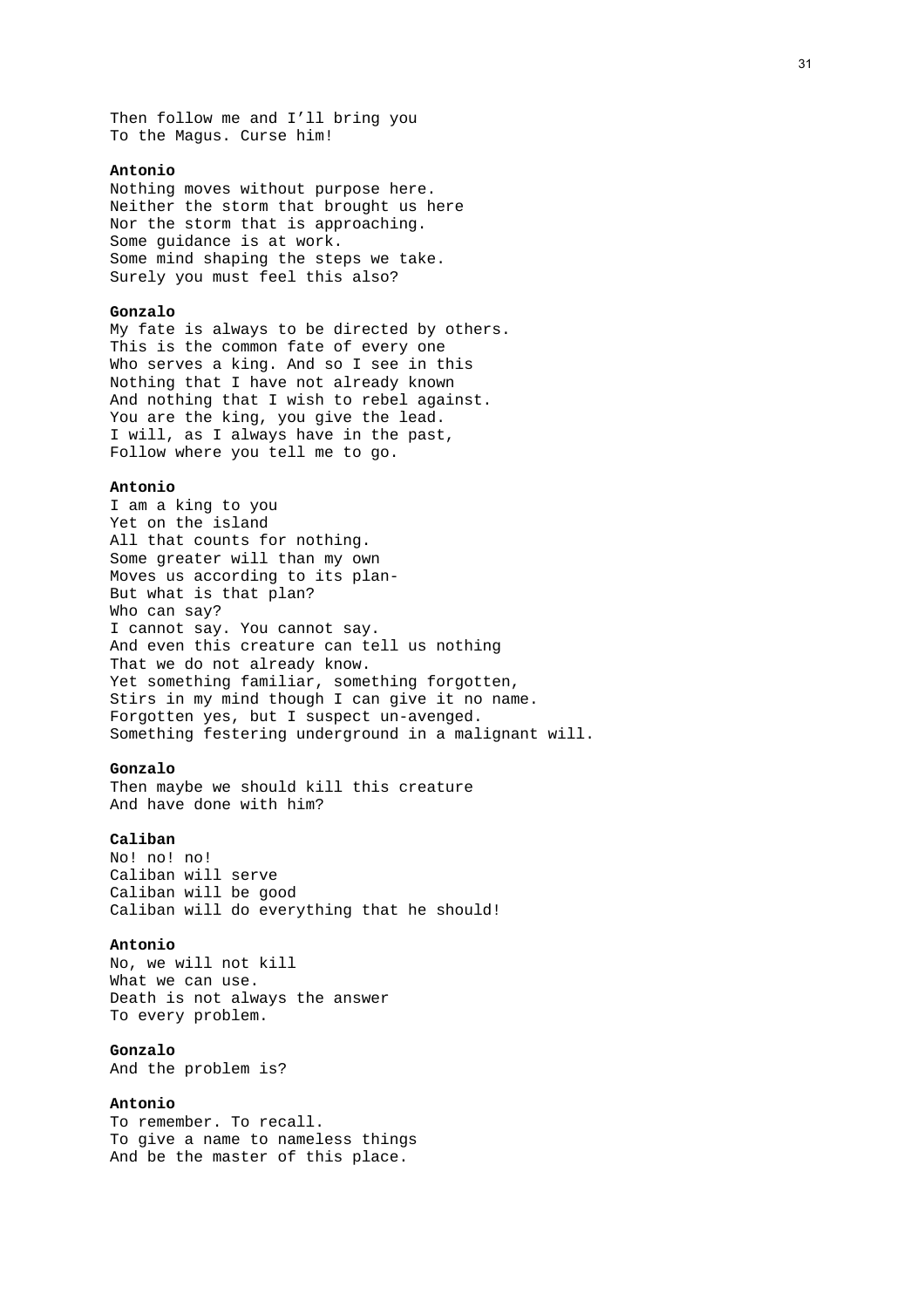# **Gonzalo**

That is beyond me. I have no such skill.

### **Caliban**

No, don't kill, don't kill. Caliban will serve, he will, he will.

# **Antonio**

And how will you serve? In what way will you be of us to us.

# **Caliban**

I know this place. Every stone and pool. Every pathway through the bushes Every cave that blocs out the moon. I can take you to him –if you like. Or I can hide you somewhere else. You only have to say what you want And Caliban will serve you.

# **Antonio**

Yes, he may be useful.

### **Gonzalo**

But he serves the Magus-How do you know this is not some treachery On his part?

### **Antonio**

It may be, it may well be. We will kept our wits about us So don't we don't loose them And so much more.

### **Gonzalo**

Very well creature. I won't kill you. At least not yet I won't. But one false move. One false step And I'll hang you out to dry Like a ragged piece of cloth.

### **Caliban**

Caliban will serve Caliban will be good Caliban will do everything that he should.

### **Antonio**

So we move –but towards what? The forces of this place Are on the move and all moves towards Some far-off resolution. Why then do I fear it? I don't know. There is something here I don't want to know. Something familiar but something forgotten. Something out of a the past that's unresolved.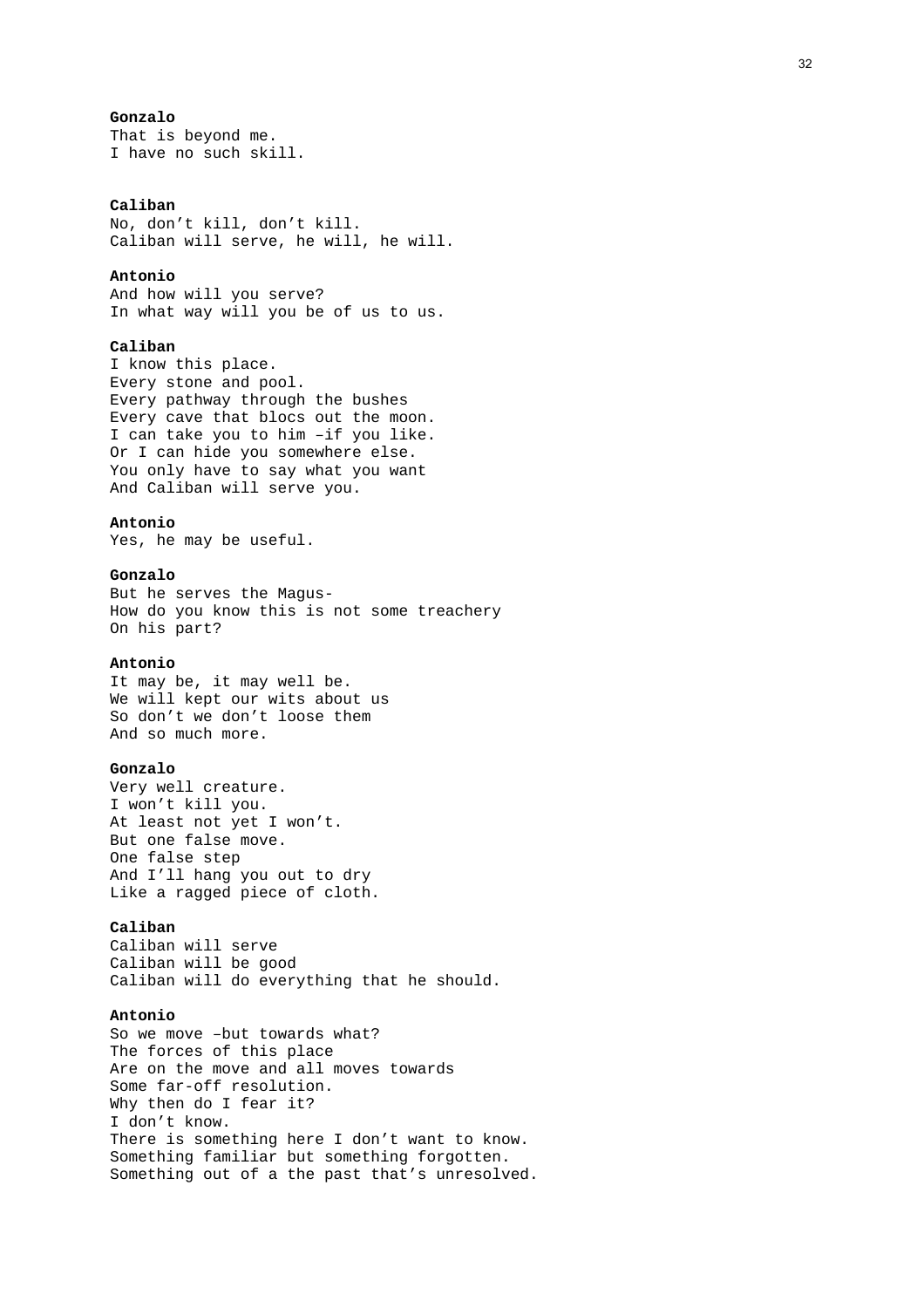More than that I can't say Though there is a lot more that I could say. I'm king –but king of what? A servant and a freak And my kingdom is this island. Well the, if I can be king of nothing else I'll be king of this. The bushes and trees will obey me. The wind will be my servant. Yes, king, and always was meant to be No matter what circumstances shaped themselves Around me. O yes, I too have played several parts in the play And have been many things so that I could be This one thing –king, of Naples and wherever Of this island if nothing else is left to me So let the creature lead us on. I do not have to trust him to use him. I'll use him and then fate will decide his fate. It has done so with me. It will do so with him. And the devil take the Magus of this place.

### **Scene VII**

*Enter Ferdinand (bearing a Log.)* 

### **Ferdinand**

It's strange, isn't it, How something's change with circumstance And how something which begins in misery Often leads to the best results. It's love that does it of course. Love and nothing else. Take this task –these logs that I must gather And pile up. If I had to do this for any one Or any other thing other than the one I love Then it would be the worst of chores. Whereas as, because she has asked me to do this, It becomes a pleasure to fall in with her will And do what she asks me to do. Her father is composed of harshness but she matches this With all the gentleness that is hers And so this task becomes a pleasant thing to do. Yes, I would do it till doomsday If she wanted me to and then do it for a day longer. Yes, love makes light of heavy matters And so I don't mind being called on to do this. Anything done for her sake become a blessing to my heart

*Enter Miranda and Prospero*.

# **Miranda**

Enough! You have done more than enough! I wish the lightning had burned up these logs Rather than see you life them from place to place. Rest, take a pause. My father is busy with his thoughts And will not notice what you do.

# **Ferdinand**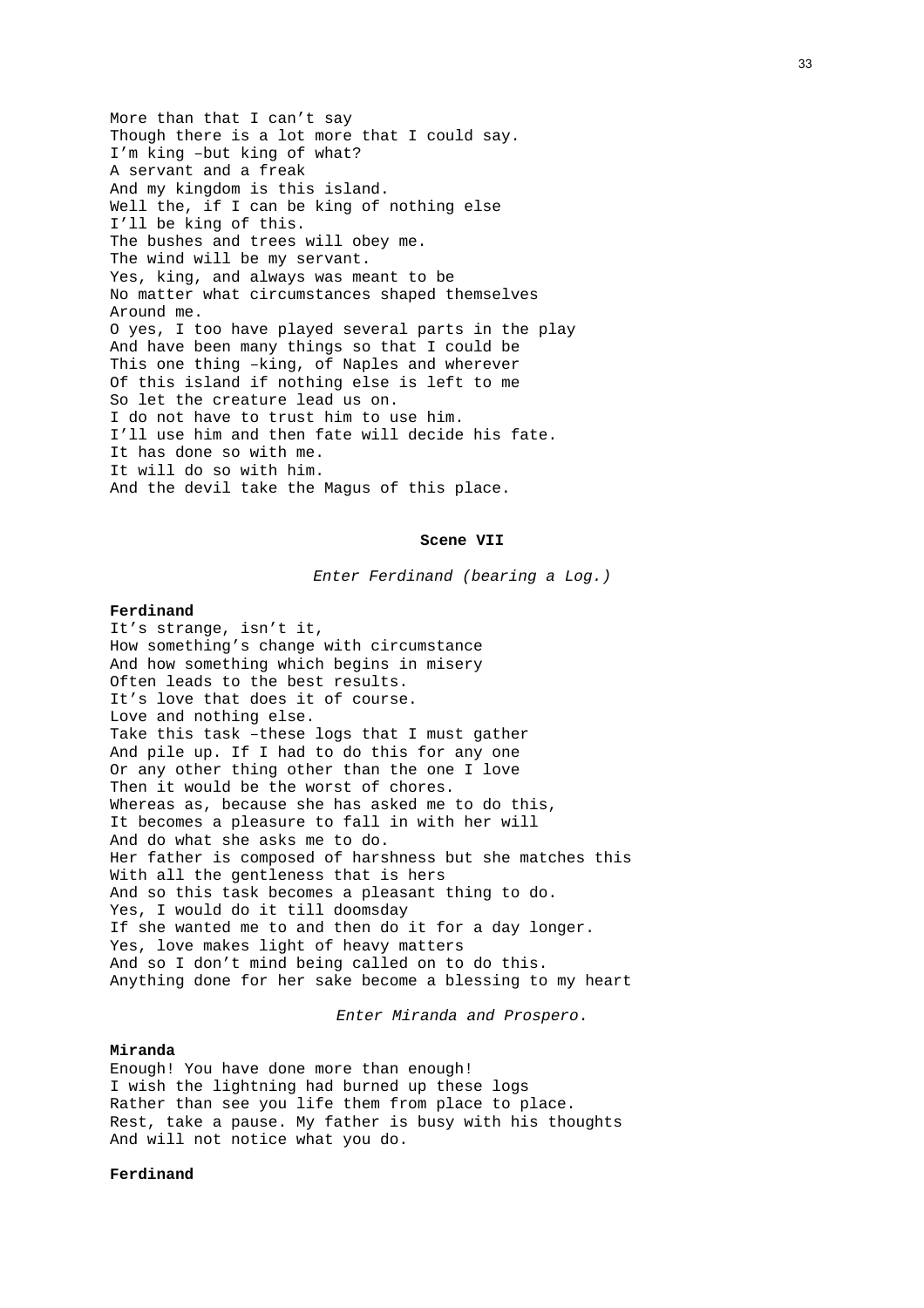But I do this for your sake

# **Miranda**

Then for my sake stop it. Enough has been done. There is nothing more than needs to be done.

### **Ferdinand**

Everything needs to be done for you. I'd shift the stars themselves If that's what you wanted me to do!

### **Miranda**

But I don't want you to. I want you to rest. Sit down. I'll move the logs so that you can rest

# **Ferdinand**

You'll shift the logs? Never! I'd rather break my back at this work Then to sit idly by while you do the work That was given me to do.

# **Miranda**

If you can do it then so can I. I'm your equal in this and don't forget it. If you must work then I will work And I won't stop until you will.

# **Prospero** (aside)

Poor worm, you are infected As he is with the sickness of love

### **Miranda**

You look tired.

# **Ferdinand**

No, I'm not tired, that's the effect you have on me. You change the night into the day And the darkness into the light –why then Should this work be repugnant to me.

### **Miranda**

And you are willing to do this for me?

# **Ferdinand**

This and ever other things that's needed.

### **Miranda**

Then why do I feel That something else is needed?

# **Ferdinand**

The only think I need is your name.

# Miranda Miranda, Miranda is my name Even though my father told me Not to tell you.

# **Ferdinand**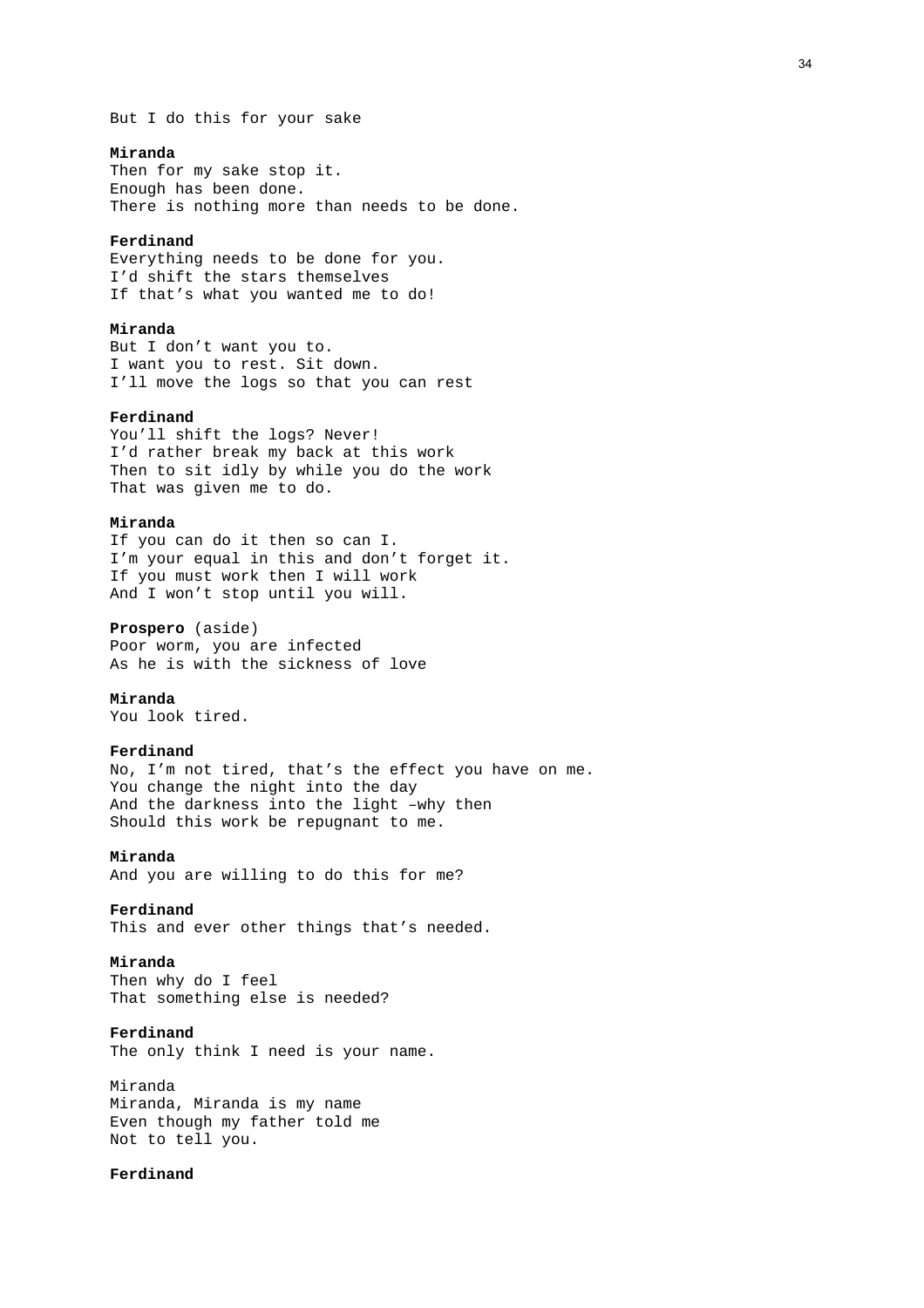Sweet name, sweet woman. From now on there is no other name That I want to hear. I have listened to too many names in the past. I have been busy when I should have been still And my stillness served nothing profitable. You could call me a rake and not be far off the mark. Even so, or maybe just because of it?, I'll be a rake no longer. I'll be true to you. I'll be faithful to you-You, the fairest of all women.

### **Miranda**

The fairest of all women? I do not know if I am that For I do not remember any woman To compare myself with. I have nothing but imagination to place myself against And I don't know if the result is pleasing or not. But you tell me I am beautiful And you know so much more than me So I suppose you must be right. Yet it's strange to think of yourself as beautiful If you don't know what beautiful is.

### **Ferdinand**

Yes, you are beautiful, believe me, And I? –I an not the worst of men. The moment I saw you I stopped breathing-Yes, love does that, it strikes you and takes Your breath away. And so for better or worse You have me as I am. All that I am and all I have been are now yours.

### **Miranda**

You mean you love me?

### **Ferdinand**

Let heaven itself listen as I repeat I love you, I love you, I love you. Any words less than these will not do. These words tell you everything You need to know. Listen to them. Listen with your heart. You know they are true. I love, prize, and honour you.

# **Miranda**

I would be a fool to listen to anything else Or anyone else –no matter what they might say.

### **Prospero**( *aside*)

A good encounter. This is better than I foresaw Yet I cannot be displeased with it.

### **Ferdinand**

You listen to me yet are troubled-What's the matter?

# **Miranda**

This is all so new and shocking to me.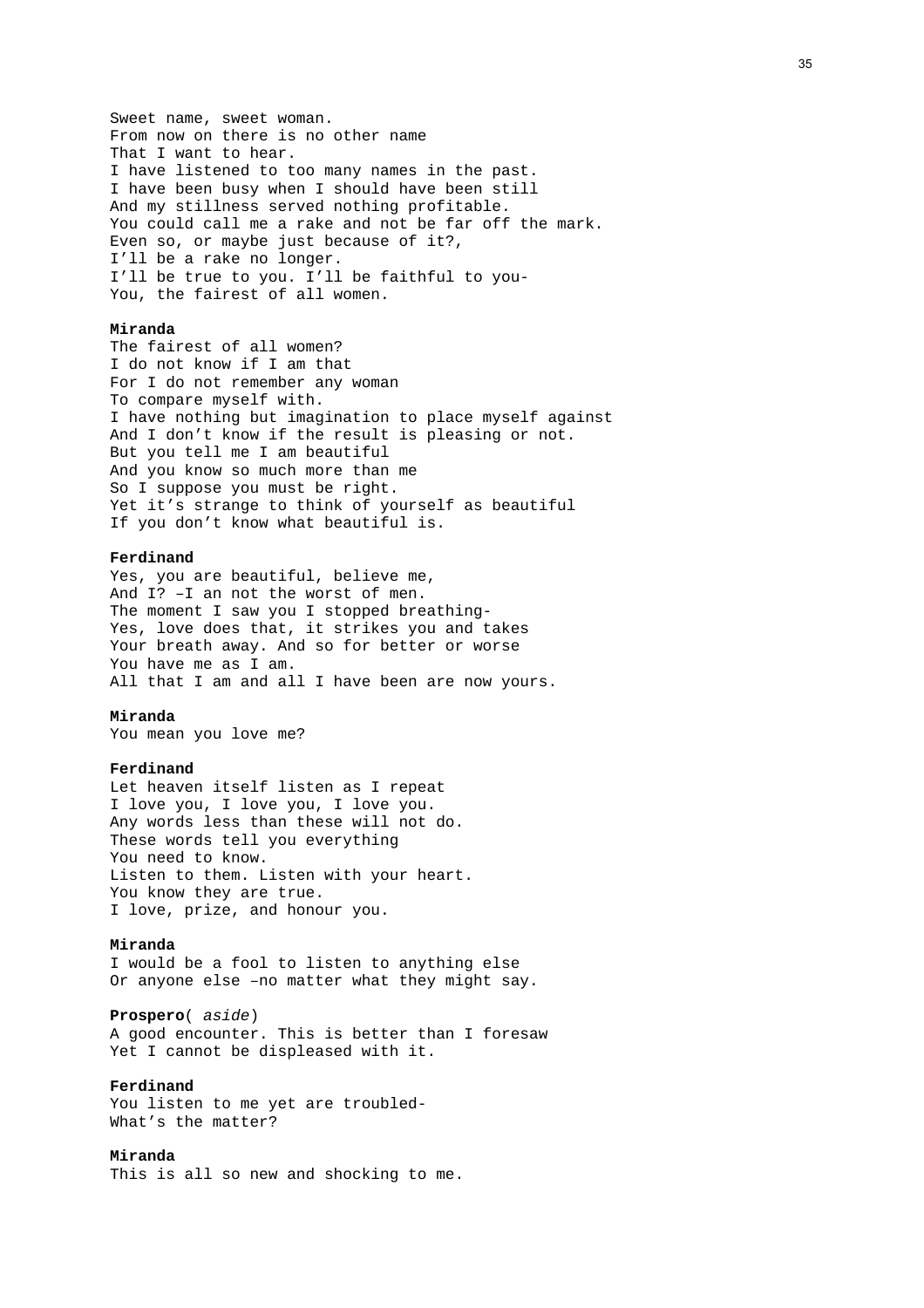Feelings I never knew I had Have been unloosed Even so I want more. –what do you say-Am I to be your mistress or your wife? I know, I should be demure and wait for you to ask But I can wait no longer. And why should I be demure? What law must I obey that is foreign to my soul? So answer me. I'll accept what you say but follow you none the less. In this, as in all things, I'm yours

## **Ferdinand**

I can give you no better name than wife

## **Miranda**

And you my husband

#### **Ferdinand**

Never was I more willing. Never was I so sure of what to do. Here, take my hand

### **Miranda**

And take mine And take with it the heart that loves you Without shale or caution.

*They kiss* 

#### **Miranda**

I love your name

#### **Ferdinand**

That name is not good enough for you.

#### **Miranda**

No, that is the name I want I want no other.

*They leave* 

#### **Prospero**

All this was in my planning And so it will also work to the end I have set in motion with this storm. My enemy draws near But he does not know this. He does not know what waits for him here. I am both familiar and forgotten to him But he will remember-Epically when he see's what I have waiting for him

**Scene VIII** 

*Enter Caliban* 

#### **Caliban**

Caliban this Caliban that Always the servant Never the master.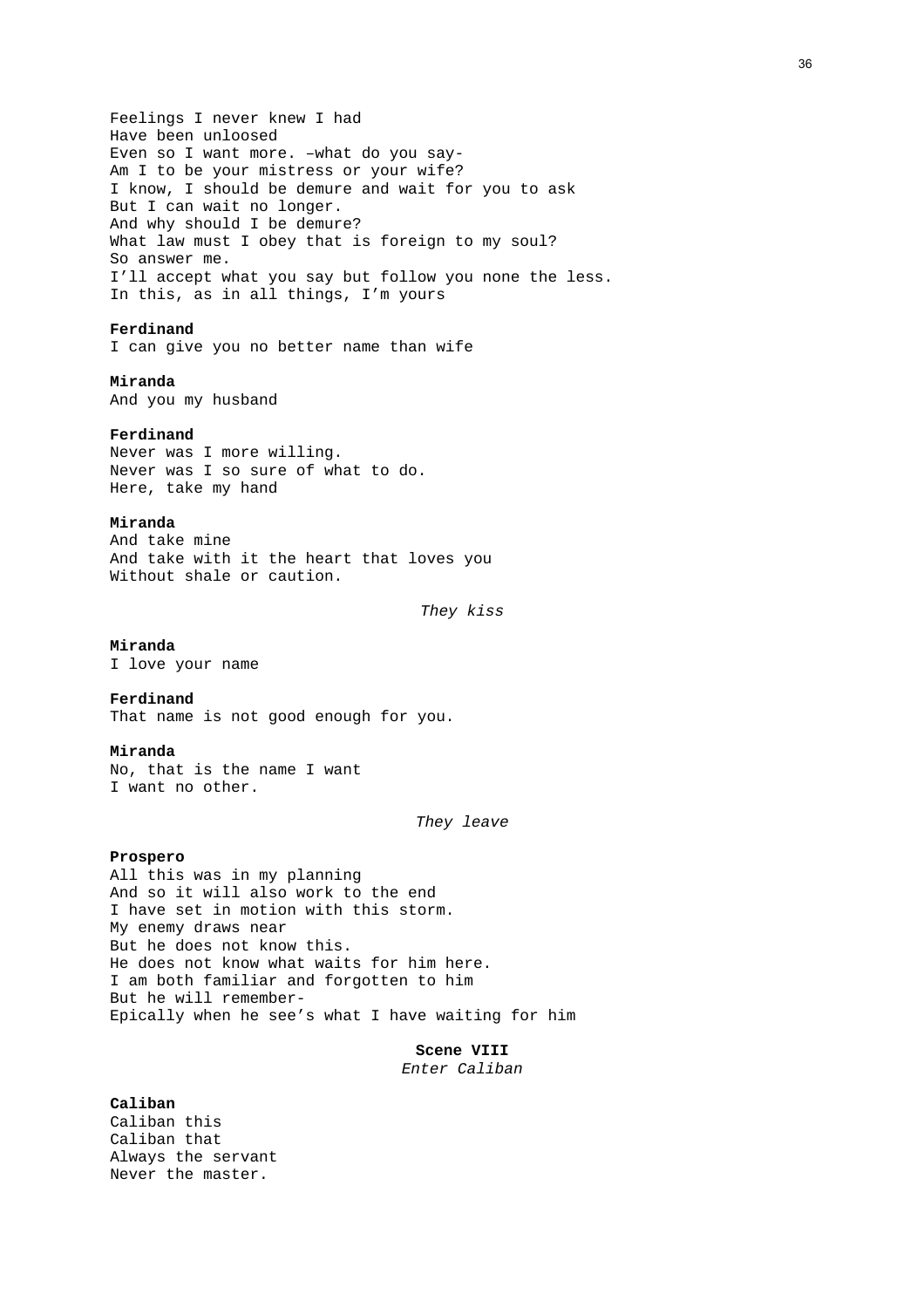Caliban, Caliban Come out to play The master's not at home.

Hurry up masters, Hurry up!

*He sees the audience and turns to them* 

So, what do you see When you see me? Do you see a man Or a monster? You don't have to answer. I can see the answer in your eyes And the way you recoil from me. That's nothing new. I'm used to that. After all, I am Caliban The witch's son-A child of the foul some dark.

**Antonio** (*off stage)* Caliban, caliban Where are you?

## **Caliban**

Here master, here! Follow me *(then to the audience)*  Yes, let the fool follow I'll lead him where I want him to be. So who is the fool And who is the master-Tell me that.

Tell me what you see And I'll tell you what I see. I see chaos and destruction. I see revenge and hate. Yes, I know Prospero's plan. I can read into his mind And see what he is planning. He doesn't know this. He thinks me a simple fool-Well, that's the part I play And what part do you play? Are you the fool or the master And which of us is master here? Answer me that if you can If you are still sitting comfortably In your seats that is.

But your not. Your turning and squeamish At the sight of me-I disgust you, I know that, But consider this-Which one of you, Prospero included, Does not carry a part of Caliban In his heart?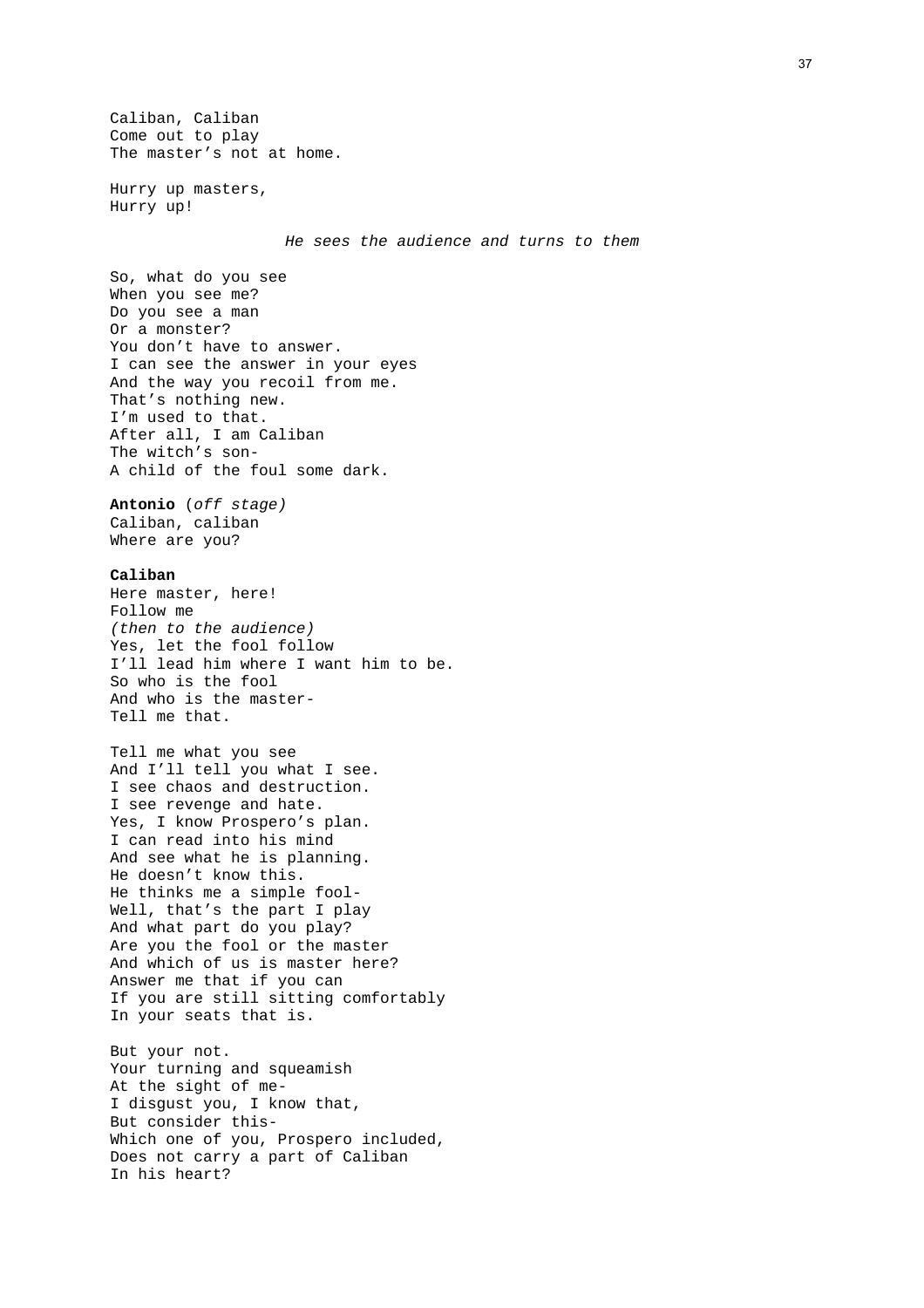That's right – I am you and you are me And there is no escaping the fact. So squirm for all your worth-I don't care. I am what I am and so are you And we are so very alike.

I also plot I also scheme I have no power but I have my wits And these two witless fools Will serve the end I want. So think of me as you like. Call me the darkness itself And I won't care. Call me ugly and I won't care. Despise and disown me For all you are worth But I am what I am what I am.

#### **Antonio**

Caliban, Caliban, Where are you? Show yourself

### **Caliban**

Here my good master-Here

```
Let him moan and roar-
What do I care? 
I have my plans 
And he will play his part. 
O, I'll play mine to the full 
You can be sure of that 
But the fool will follow 
The footsteps I lay out for him. 
Him and his fool-
So who is the fool? 
The one who plays the king 
Or the one who plays the fool? 
What do you think? 
What do you see when you see me? 
Tell me your story 
And I'll tell you mine 
And mine is the better story.
```
*Enter Antonio and Gonzalo, breathless* 

#### **Antonio**

Who were you talking to just now? I heard you as we approached.

### **Caliban**

To myself good master Who else but to myself.

## **Gonzalo**

A fool has only himself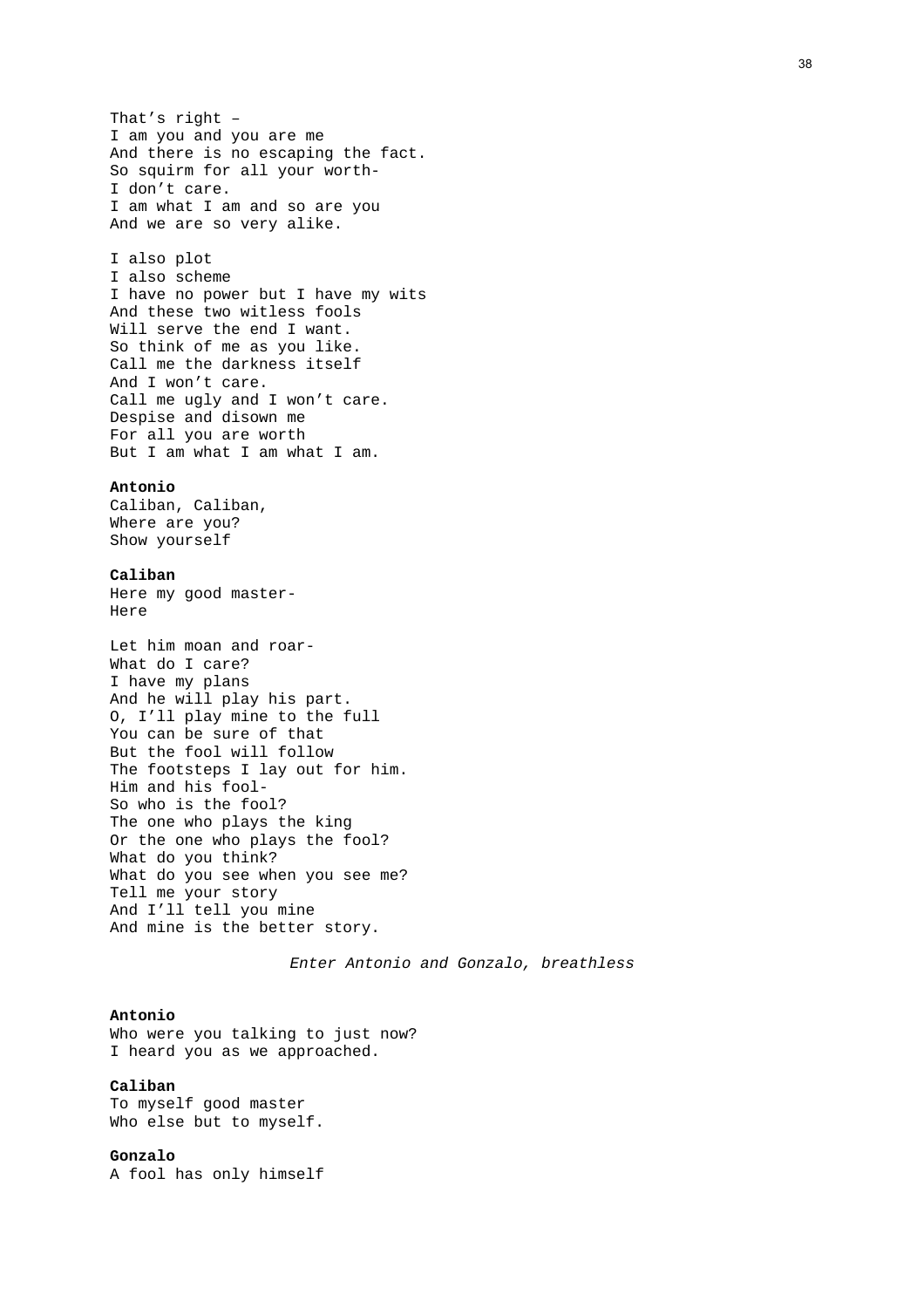To talk to.

### **Caliban**

Talk to myself Talk to myself What do I do But talk to myself.

## **Antonio**

And perhaps too much talk. What were you saying – To yourself that is?

## **Caliban**

I cursed the Magus Who I must serve When I would rather serve you.

#### **Antonio**

So you are a servant Who would change masters As quickly as I might change a shirt.

### **Caliban**

I'll serve you well I'll serve you good Caliban will do everything he should.

## **Gonzalo**

Leave him be. He makes no sense.

## **Antonio**

O he makes sense all right. Between the babbling and the rhyme Lies his true intention.

#### **Gonzalo**

And his true intention is?

## **Caliban**

To serve you To serve you.

## **Antonio**

Such willingness!

## **Caliban**

For you. For you.

## **Antonio**

You hear that Gonzalo. I am less than a day on this island And already I have found a willing servant.

## **Gonzalo**

He repels me. There is something more foul Than his appearance in his heart. It is a black heart. He has black intentions.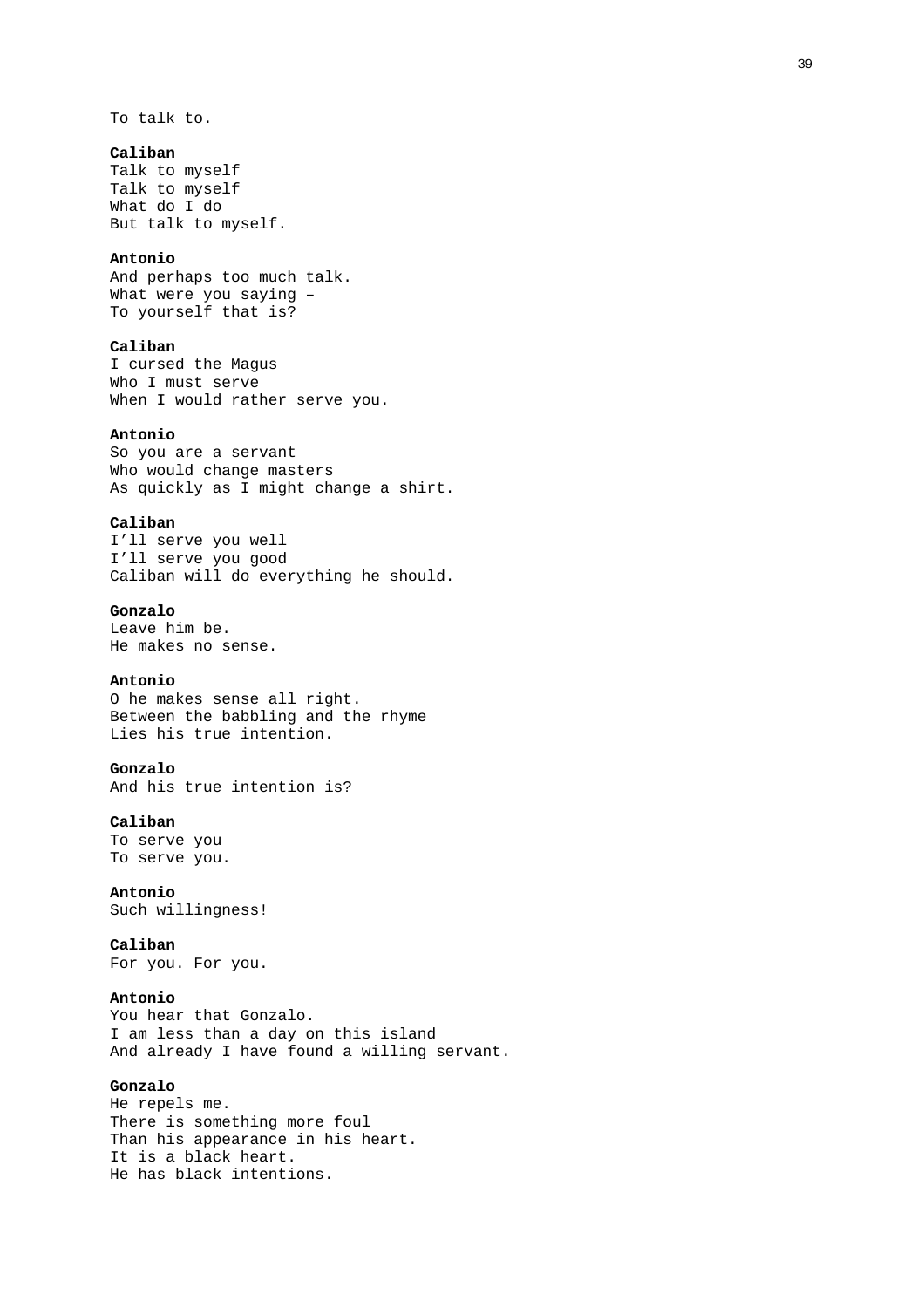### **Antonio**

Who ever said I trusted him? The creature is repulsive-I'll grant you that But even so, he may be useful to us.

#### **Gonzalo**

In what way?

### **Antonio**

He can tell us a lot about this island. He can tell us of the Magus who rules here. Such facts are always useful when you travel In a strange country.

### **Caliban**

Yes I can Yes I can I will do what only I can

### **Antonio**

And this is a strange country. This island is full of comfortless noises And something stirs in the undergrowth. A mind is at work here. That mind has brought us here –and for a purpose. I need to know what that purpose is. I need to arm myself against it.

## **Gonzalo**

If only I hadn't lost my sword!

#### **Antonio**

It doesn't matter. Weapons will be useless here. Only the weapon of a sharp mind will guide Us to the core of this maze.

#### **Gonzalo**

And we must trust this creature?

### **Antonio**

Trust him? Never. We will however use him In any way that suits us And for the moment it suits me To listen to him.

## **Caliban**

Be a good master And I'll be your servant.

#### **Antonio**

You see how willing he is? You see how he goads us on and on Towards the magician's cave. We each have our purpose And he has his so I don't trust him. Even so, he is, as I say, useful.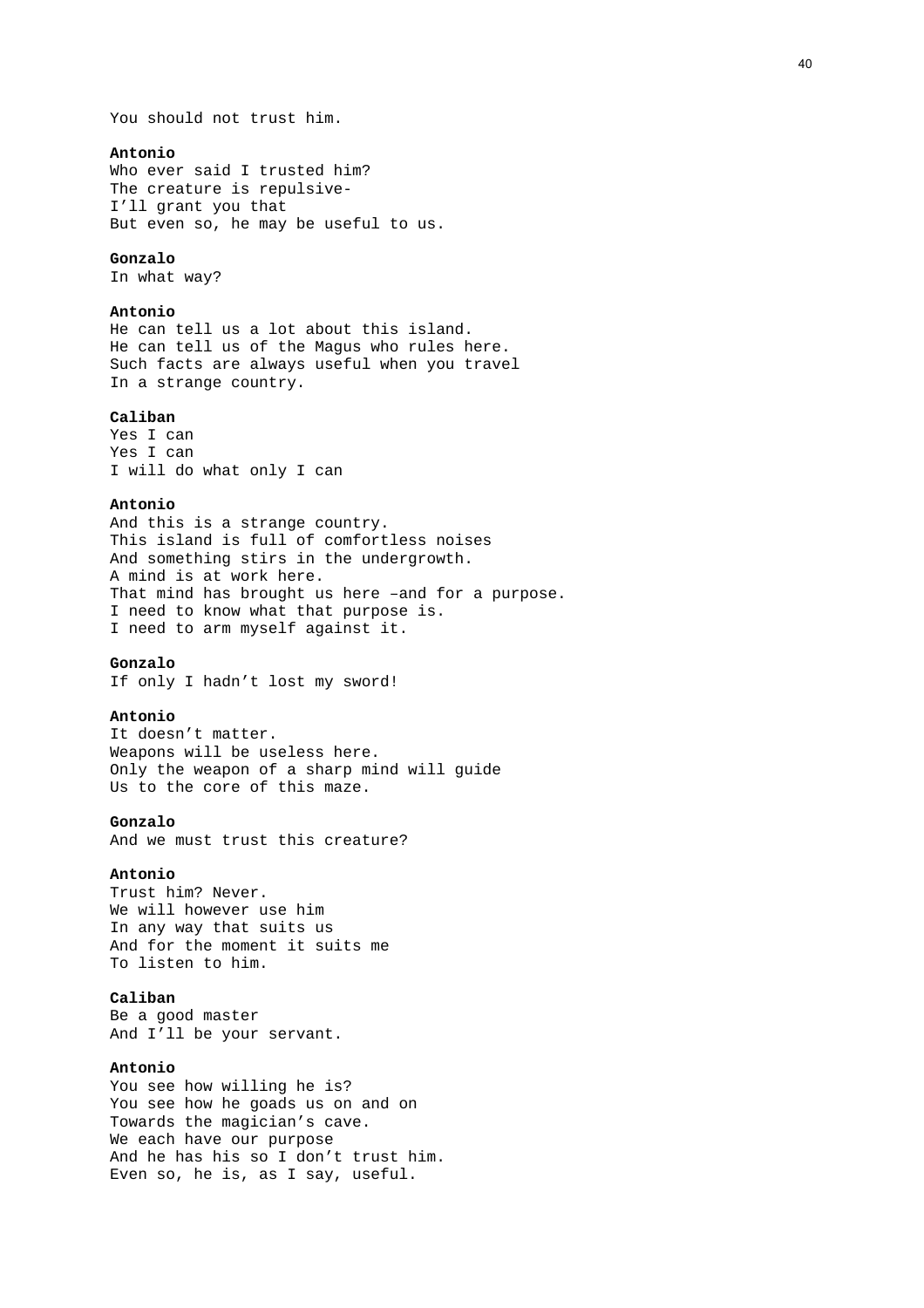## **Gonzalo**

And what is his purpose? What does he want?

### **Caliban**

Be a good master And I'll be your servant.

#### **Antonio**

That's the question Gonzalo, That's the question. O, he won't answer that. Not by a long shot he won't But there are other ways to come To the heart of the matter. Listen and learn Listen and learn And don't make hasty decisions. Between his babbling and his rhyme Lies his true intention. It is this that I need to know.

#### **Caliban**

Caliban will tell all. Caliban will tell what he knows. Only don't drive him out In the rain and the snow.

### **Antonio**

So, you will tell all will you? Then tell me –where can we find The Magus you talk about.

### **Caliban**

He is near, he is near. Not far now, not far.

## **Antonio**

Near and not far-You have been saying that Since we met you So say it again Only this time be more specific.

### **Caliban**

Over the hill, over the hill There the Magus works his will.

## **Antonio**

And who is he-What's his name?

**Caliban**  Mustn't say, mustn't say.

#### **Antonio**

So you won't say his name.

### **Caliban**

Can't say, won't say.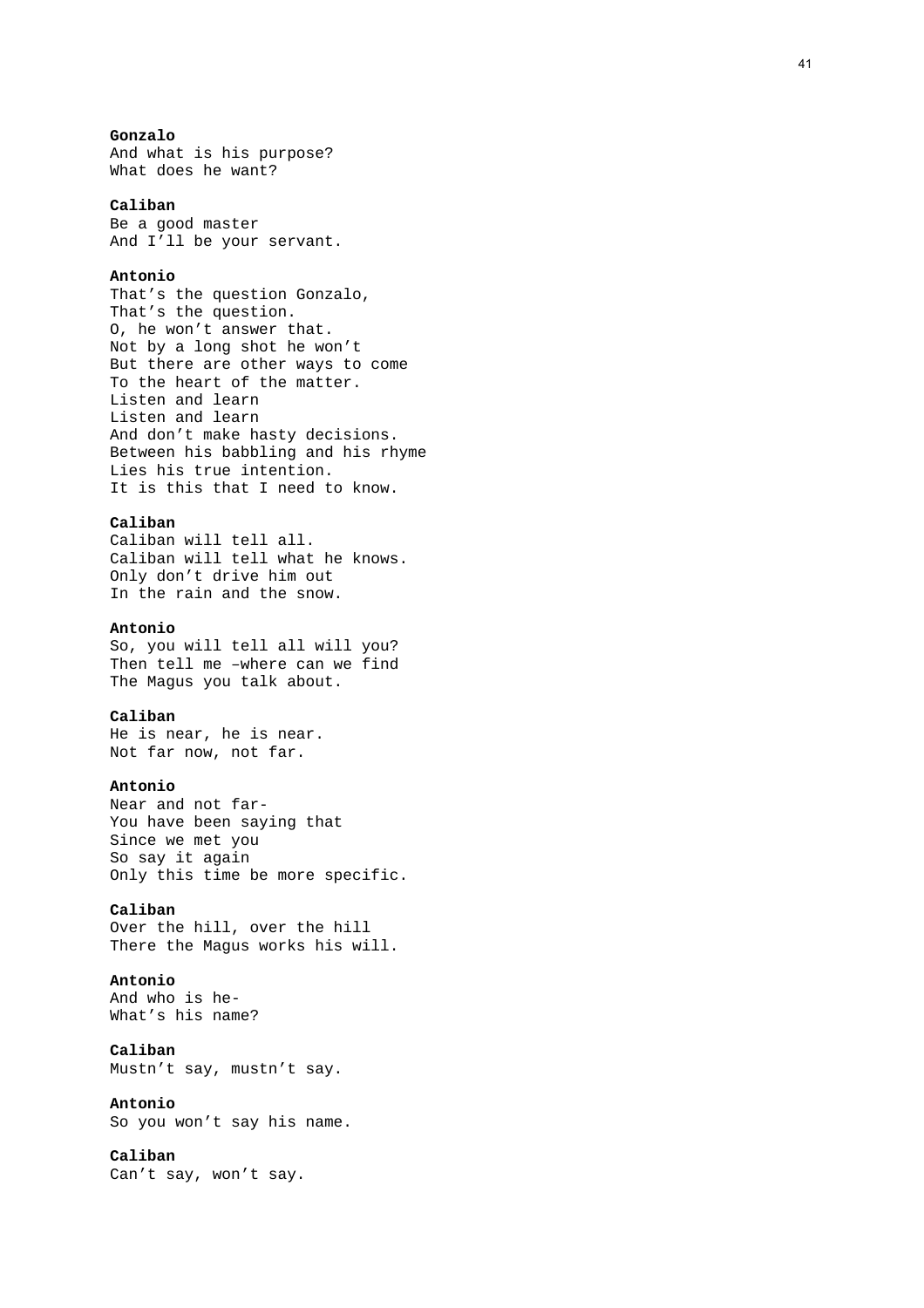Can't say, won't say.

### **Gonzalo**

Can't and won't are bad answers. We want more than that. **Caliban**  Kill the Magus, yes, kill him. Take what he has and be him.

#### **Antonio**

I told you Gonzalo-Listen and learn And this is what he wants us to do. To kill the Magus and become the master Of this island. And who knows, Take on his powers as well.

### **Caliban**

Be him! Be him! Kill and kill! Then Caliban will do your will!

### **Antonio**

How eager he is.

## **Caliban**

Then I'll serve you in all things Caliban will obey your will.

## **Gonzalo**

Don't listen to him-It's the babblings of a fool.

## **Antonio**

Yet even a fool can say a wise thing At the right moment.

#### **Gonzalo**

And this is such a moment?

### **Antonio**

It may very well be. It may very well be. Some clock is ticking towards an hour That cannot be avoided. Matters take their own course Like the stream we passed an hour ago. Perhaps I was meant for this. Perhaps this is the start of some fateful destiny. After all –I am a king And if I cannot be in Milan Then I will be king of the waves and the wind.

## **Caliban**

Yes! Yes! Yes!

## **Antonio**

Fate brought us here. You surely don't think That the storm was accidental And nothing but pure chance do you? Nothing of the sort.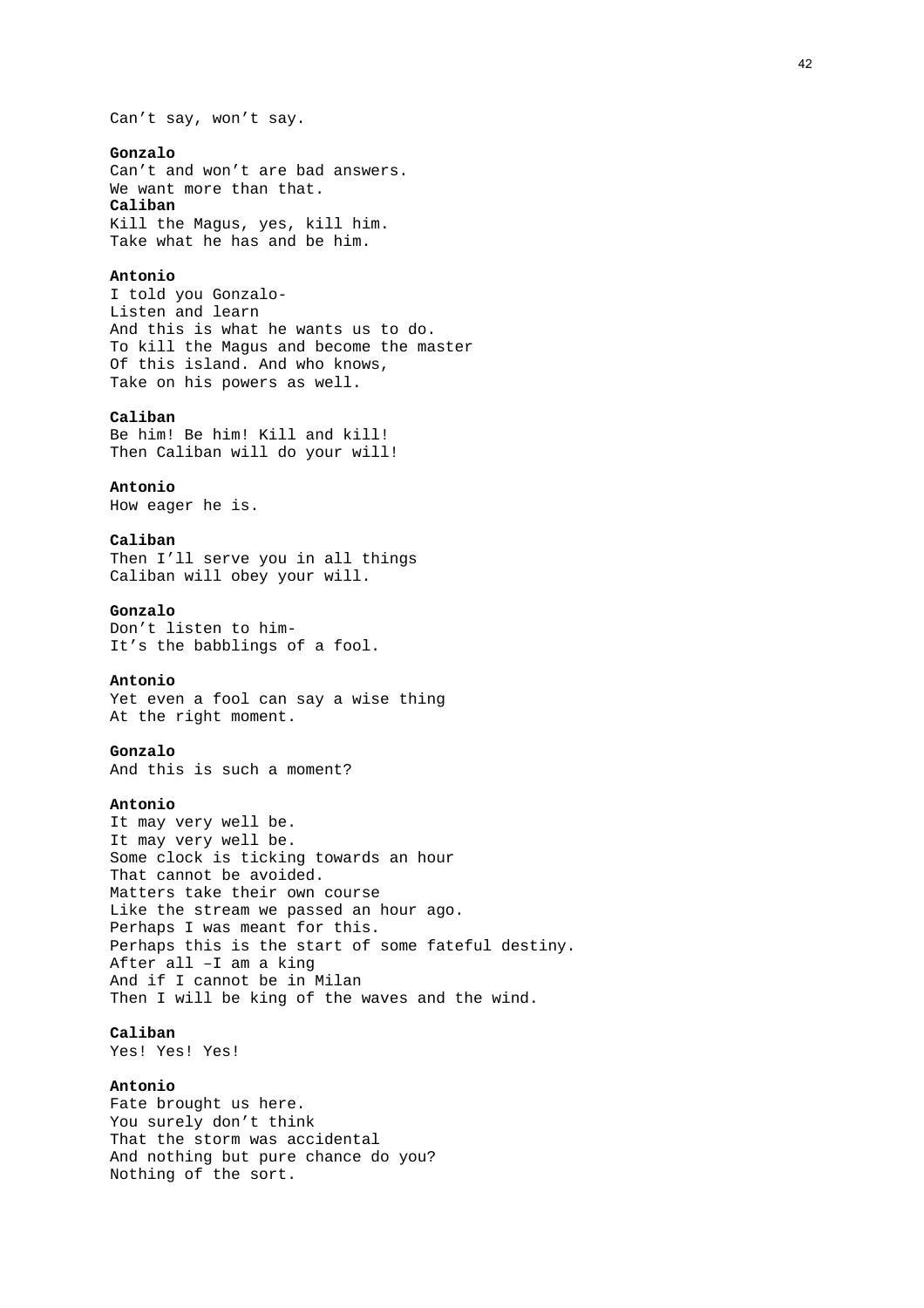Even the tide conspired to bring me here So why should I reject it? No, this is the moment I have always been growing towards. This is the fate that I cannot escape. And so I will grasp it and use whatever I can To reach the foretold end. For somewhere this end has been foretold. Some book has my name on its pages. This is a fate that cannot be escaped And I do not want to escape it.

## **Caliban**

Yes, good master! Yes!

#### **Antonio**

I was always destined to be king. I allowed nothing to stand in my way before And I will not allow it now. A Magus and his spirits are nothing new to me. I have met them before And will meet them again. I have nothing to fear –not even the fear of failing For I will not fail. No, I am king and was meant to be But in the past and the present.

## **Gonzalo**

No man was more so

### **Caliban**

King! King! You will be king!

#### **Antonio**

So tell me, who is this Magus

#### **Caliban**

I told you. I am subject to a tyrant Who by his cunning Robbed me of my island.

### **Antonio**

And his name?

### **Caliban**

Mustn't say, mustn't say. All good things will blow away

#### **Antonio**

Names do not matter. He could be called a thousand things And I wouldn't care. I can change my name as often as I change My cloths. So can any man. Names? They mean nothing. It's the reality behind them that counts And I know my own reality And will soon know that of my enemy. For he is my enemy. That much is certain. We have not met yet we are enemies. That is the way of things in this world.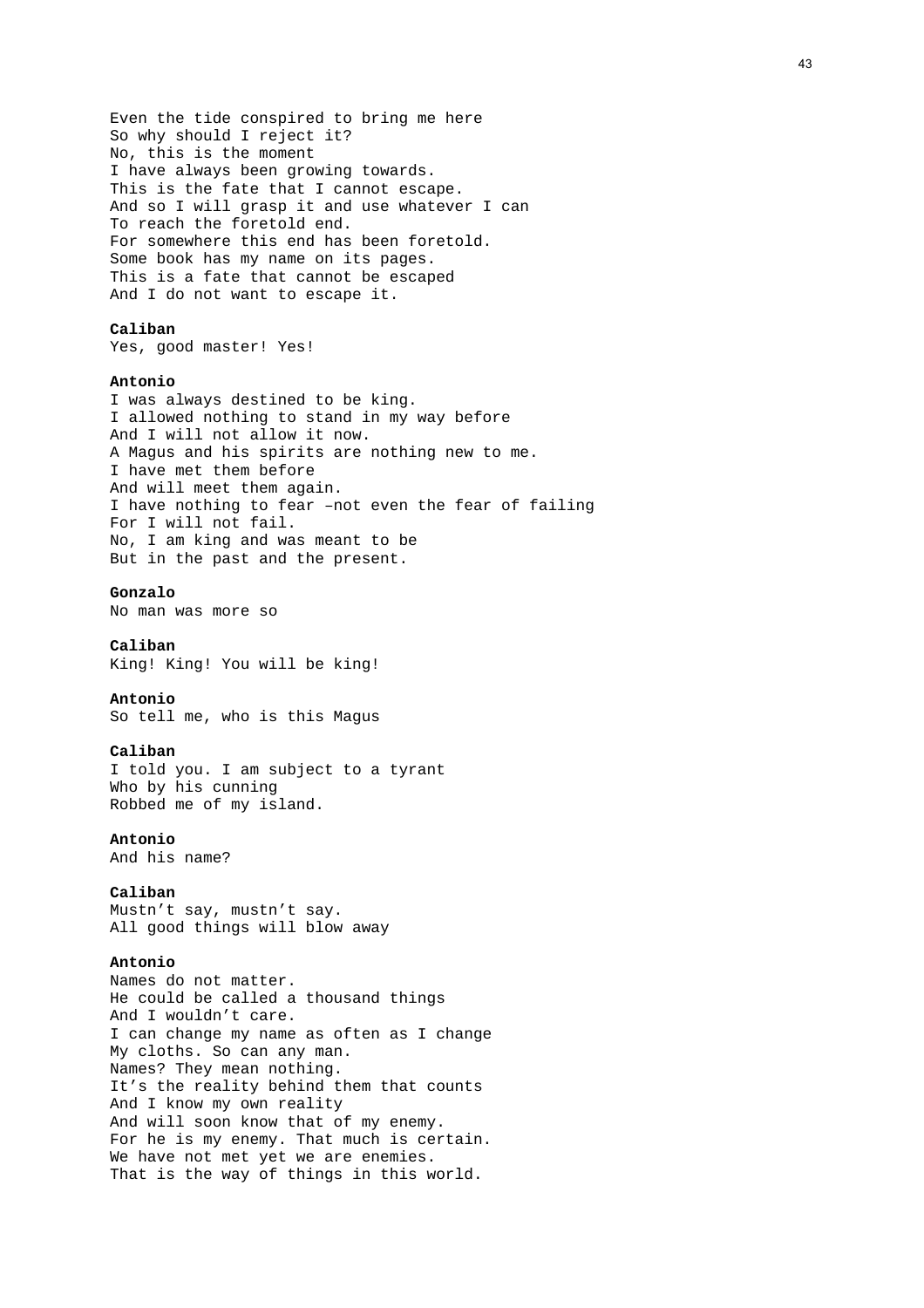# **Caliban**

Excellent master! You have said a wise thing.

#### **Antonio**

Your flattery is becoming tiresome.

## **Caliban**

Caliban only tries to please. Caliban only tries to please.

## **Antonio**

Then you can please me By bringing me face to face with him.

## **Caliban**

This I'll do and then you Can drive a nail through his head.

## **Antonio**

That's my intention

## **Caliban**

Then you will be king And I will serve And all things will do your will. **Antonio**  Then do my will now And bring me to him.

## **Caliban**

I'll bring you to him when he is asleep Then you can do what must be done.

## **Antonio**

I'll do as I see fit. Am I not king? Do I not have a king's prerogative? Don't tell me what to do. I'll decide my own fate.

## **Caliban**

Only to help, only to help Caliban only wants to help

## **Antonio**

Then tell me what I need to know

## **Caliban**

I'll bring you to him When he is asleep. This is best. Then you can take his books and burn them. Remember to do this. This is important. Without those books he is nothing but A hollow man on a hollow shore. Then nail him, crush him, kill him. Do this and the island is yours-As all things will be, as I will be, As his beautiful daughter will be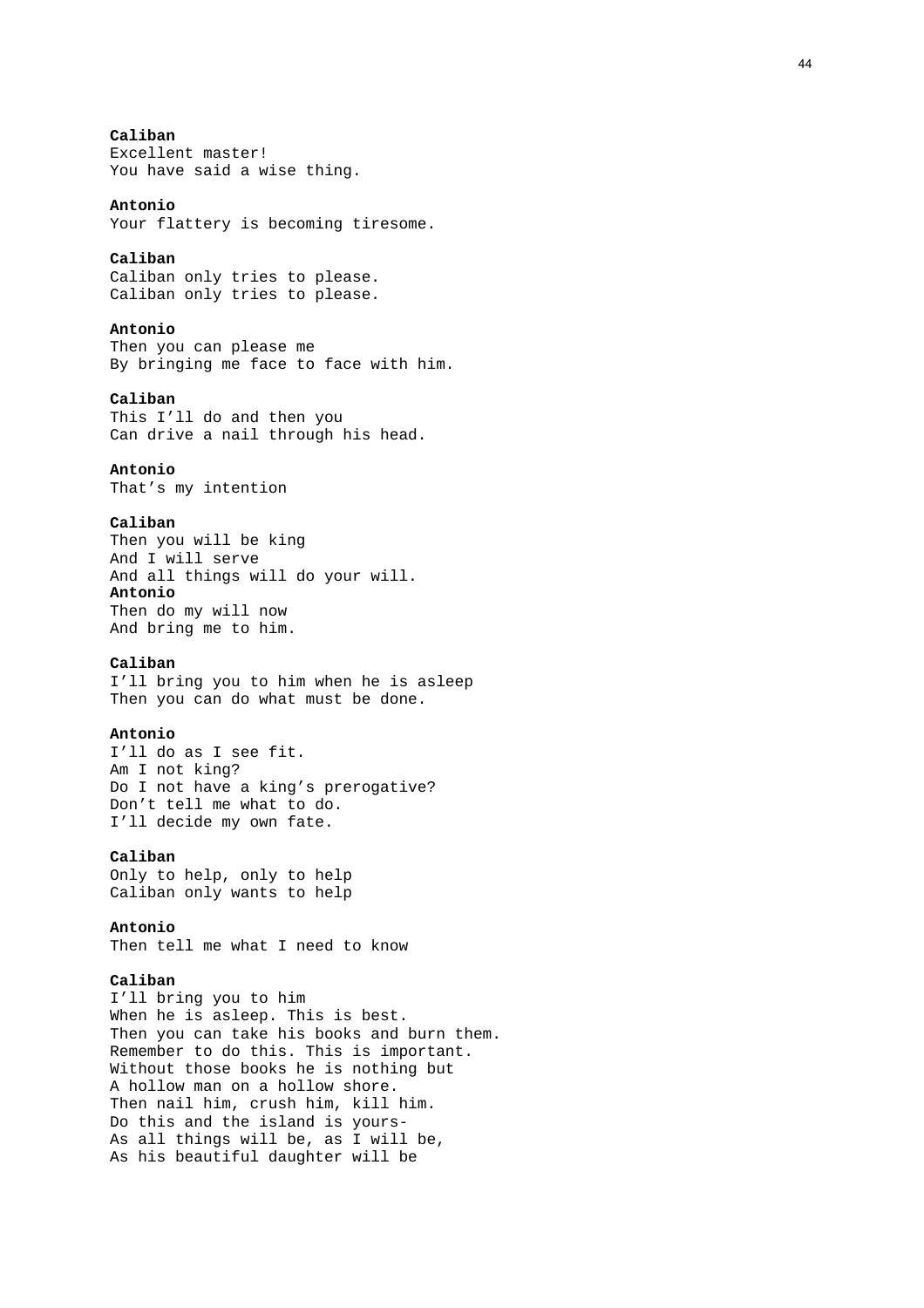**Antonio**  He has a daughter?

## **Caliban**

Beautiful one, beautiful one, Her beauty it outdoes the sun.

#### **Antonio**

So, there is a girl involved in this business.

## **Caliban**

And she will be yours

## **Antonio**

This gets even better. To make all the things of my enemy My own. Yes, I like that. It has, how shall I say, A pleasing symmetry.

### **Caliban**

Don't be afraid I'll guide you there And guide your hand if you want me to. I'm your servant. The best you could have. Caliban does what Caliban says.

### **Antonio**

Then what do you think Gonzalo? Will we go on? Will we do this thing and take this island For myself?

## **Gonzalo**

Whatever you say I'll do. You are the king I am Gonzalo. Such is the way of the world.

### **Antonio**

Very well then Caliban. Bring me to the wizard So that I can do what must be done.

### **Caliban**

Then follow, follow, follow me. Caliban does what Caliban says And Caliban will lead the way.

*They leave* 

#### **Scene IX**

## *Enter Miranda*

#### **Miranda**

Is it foolishness to believe That love can be so wonderful? This is all so new for me That I have nothing to compare it with So what will I compare it to? I don't know. Even the word 'love'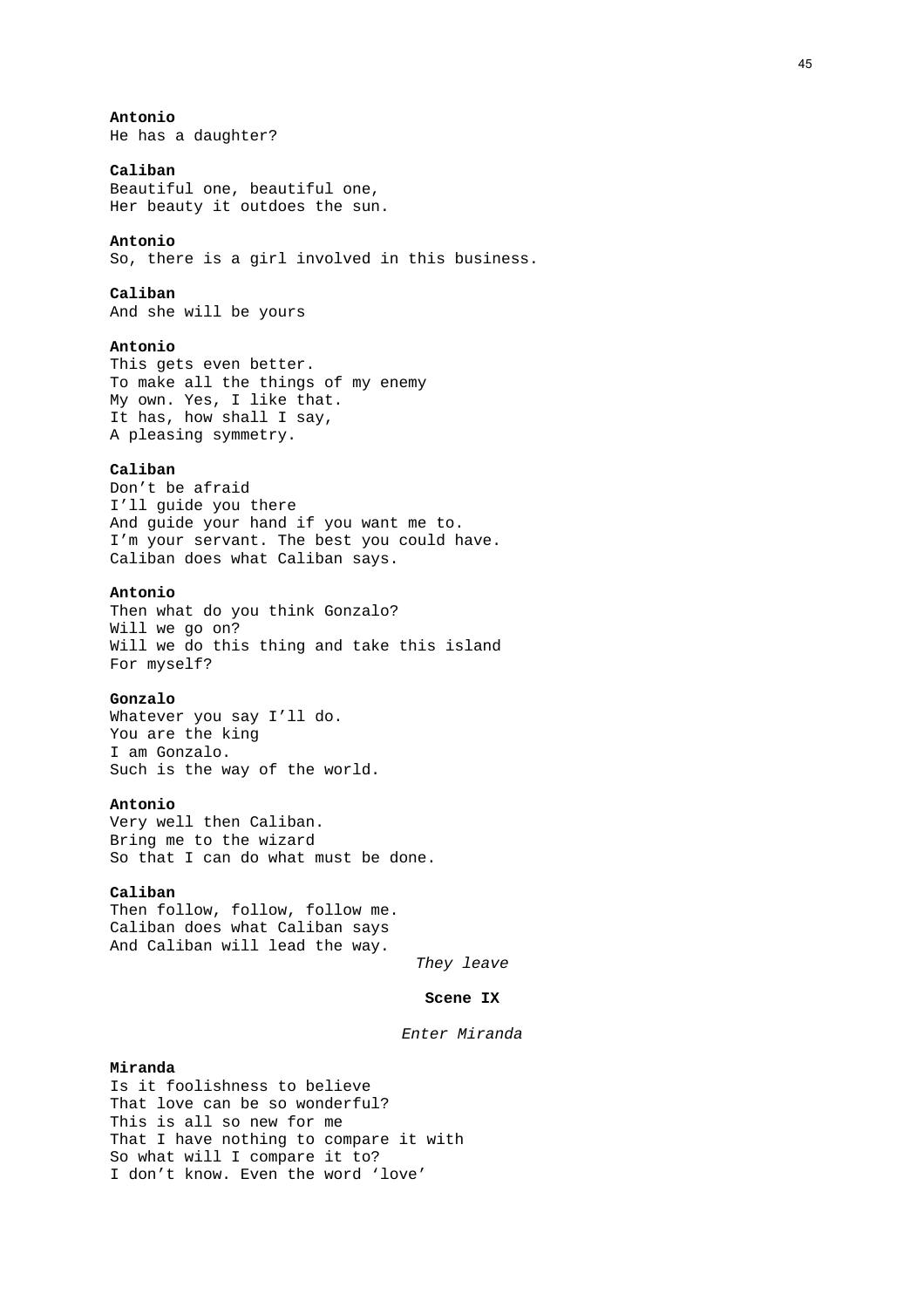Is strange to me yet I feel it deeply For Ferdinand. Ferdinand, Ferdinand, Yes, the name please me and I have every reason To be pleased. Even so –is it foolishness Or is foolishness inherent in every lover? Perhaps. I don't know. I have never known love so how can I say What is natural or strange? I can't and that annoys me. Why shouldn't I know exactly what I feel And know its role in the world. Love must have some role that is more Than the lovers involved in its foolishness. Perhaps somewhere it is a forbidden thing? Perhaps this love compensates the world For those places where no love exists? Perhaps there are those denied all love? Who can say? I know so little of the world and my world Is now Ferdinand. So I don't care if it's foolishness or not. Why should I care? Why should I not be foolish? This love is splendid and lights the heaviness Of my life. Yes, loneliness is a heavy thing-And I was lonely. My father is not lonely. He has his books and his plans and I know So little about that. I love him but not as I love Ferdinand. Ferdinand gives to me what no father can. My father is my father and I'm pleased with that But I'm more pleased with Ferdinand So who cares what foolishness Is ringing in my heart. Ferdinand, Ferdinand, Ferdinand-All the world is Ferdinand And Ferdinand is my world.

#### *Enter Prospero and Ferdinand*

#### **Prospero**

It seems I may have wronged you. I gave you hard work to do Believing that you would not do it But you have done it to perfection. It seems that you are a better man Than I first took you for. Miranda was the better judge And she has judged wisely. Yes, I tested you to see if love Was more than just a passing flame Of lust and desire and you – You have passed every test. And why did I test you? You must understand that it is not easy for me To part with my beloved daughter. She is more than half my life. I gave her life and so wish for her The best that life has to offer.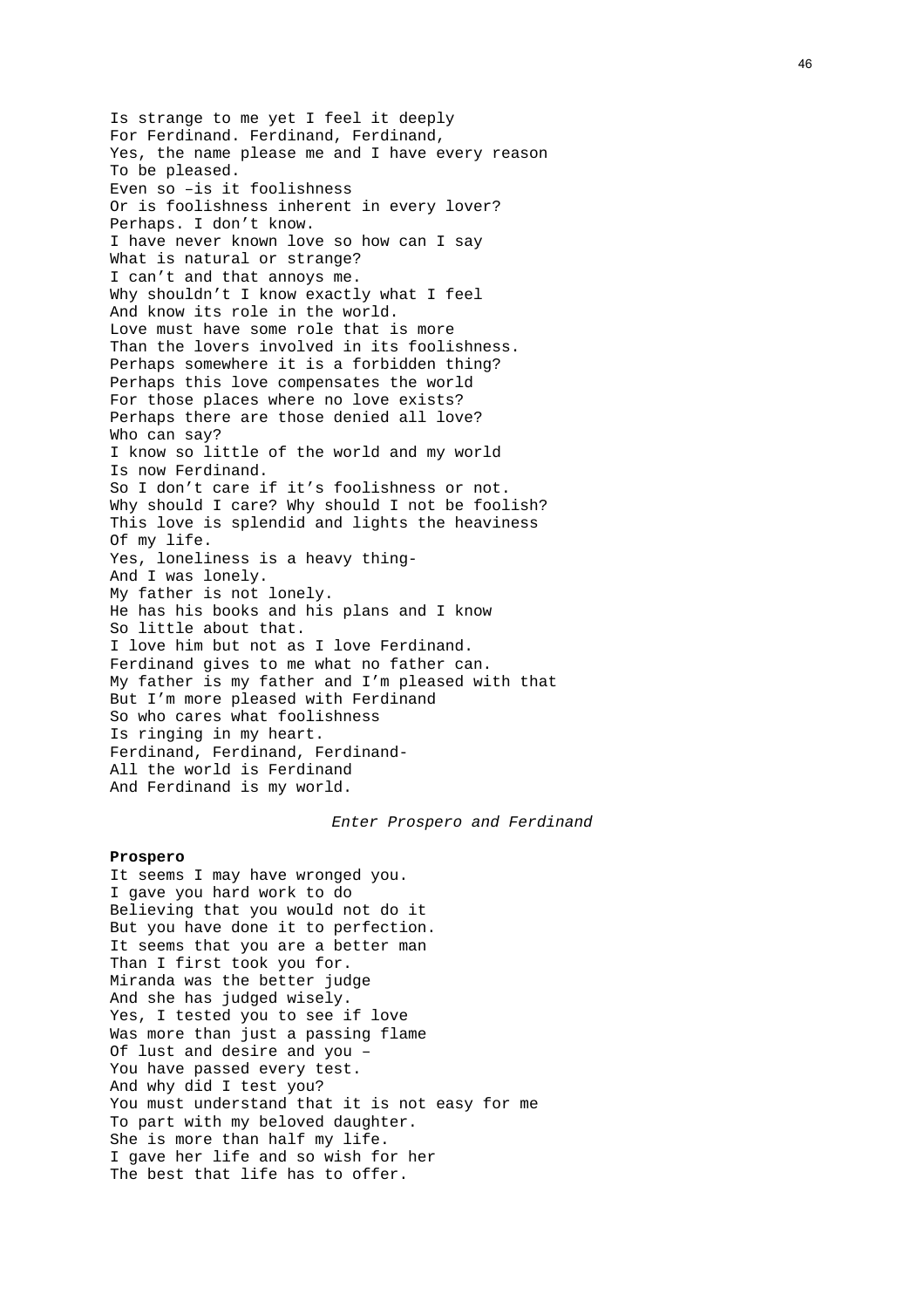And you are the best. I see that now. So do not think it strange Or merely a father's passing whim That I should praise her. She is worth every praise that I might make. So take her. Cherish her. Let love guide your actions and your thoughts And may you always be What she desires you to be.

#### **Ferdinand**

My desire is the same as your own. And as for the tasks you gave me to perform-I understand just why you did so. What father would not test the one Who says he loves her? I expected no less from you And was glad to do what I have done

#### **Prospero**

Your words, as well as your actions, Show me the type of man you are. I am pleased with you and think that you Will make a good husband for her. And so I wish you both long life And that is no small thing to wish for. Long life –yes, but a long life blessed By happiness. I will do what I can to help you But the burden for this falls on your shoulders And you must bear it well.

#### **Ferdinand**

I will. I ask for nothing More nor less than this. I love her. You know I do. This is no passing fancy of mine But love that will abide whatever tempests The rule of life will throw at us. You have much wisdom, I see that, And so I will listen to whatever You have to say.

#### **Prospero**

Well said. Sit then and talk with her. She is yours and I could no greater gift Than here.

*Ferdinand and Miranda move away a little to talk*  Ariel, come to me I have need of you

*Enter Ariel* 

#### **Ariel**

And what is it that you Want me to do for you?

### **Prospero**

Your service is nearing its end And yet I want you to perform One more thing for me.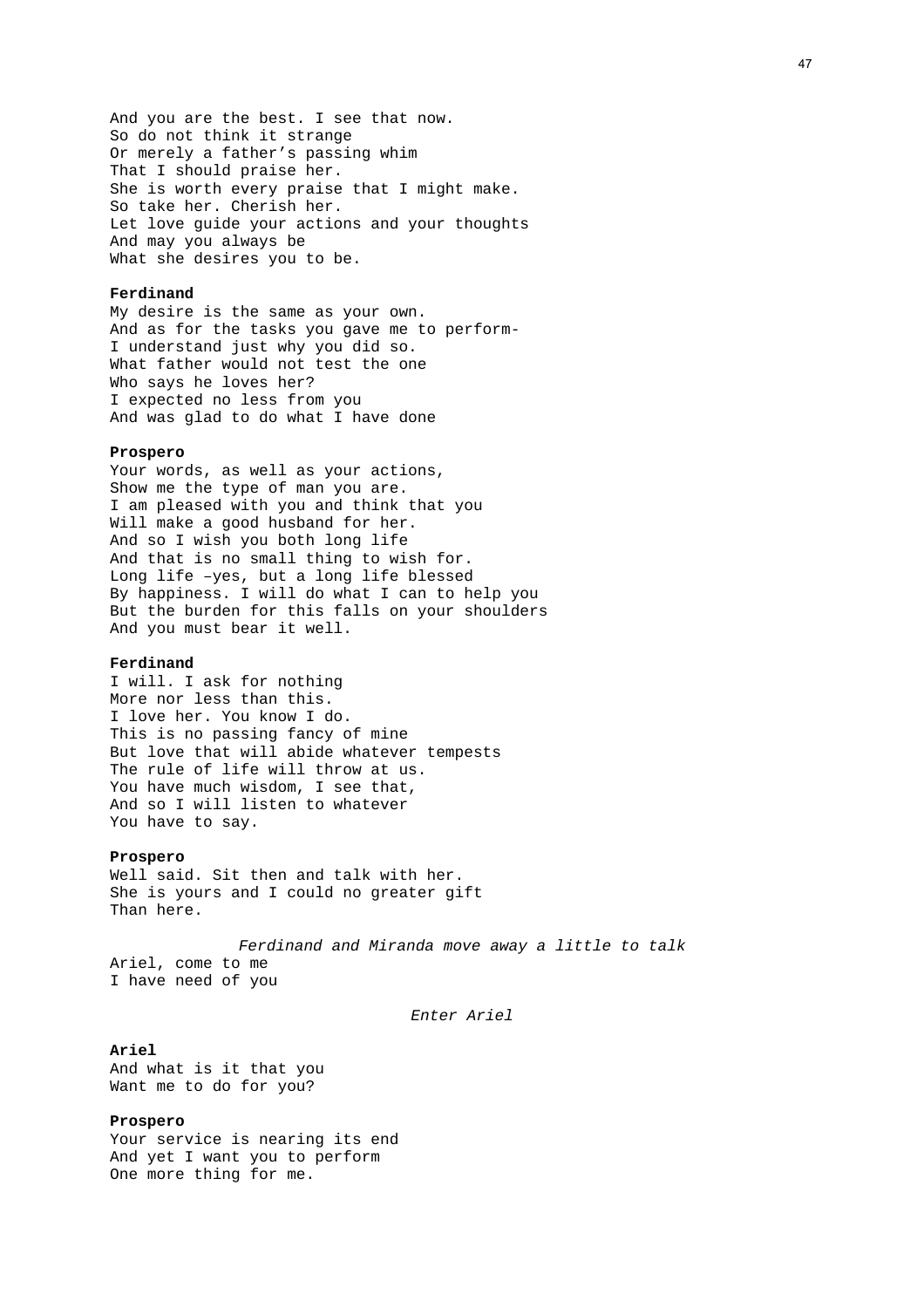#### **Ariel**

Tell me, tell me And it will be done.

#### **Prospero**

Go quickly and make sure That Caliban nears this place. Lead him on. Do not let him falter. He must bring my enemy to me For I have waited long enough

## **Ariel**

I will go at once

#### **Prospero**

Go –and return just as quickly

### **Ariel**

Before you can say come and go Or breath three time and say 'so' I will have done all you ask of me No matter what wind may blow

### **Prospero**

Then do not delay. Matters are approaching The crucial moment. Nothing must be delayed. All is set in motion And the dance must begin.

*Ariel leaves* 

## **Prospero**

Motion and dance-Footsteps near this cave Nothing will outlast the day Except what I save.

Motion and dance-I turn the wheel; Let the dance begin Let the dance begin

*Soft music begins to play off stage* 

## **Prospero**

Come my spirits –please me. Dance and I will dance with you Sing and I will sing also.

*He extends his hands as if performing a spell* 

Dance! Dance! Dance! All will be well-Justice at last enters my life

*He see's the spirits dancing and begins to choreograph their steps*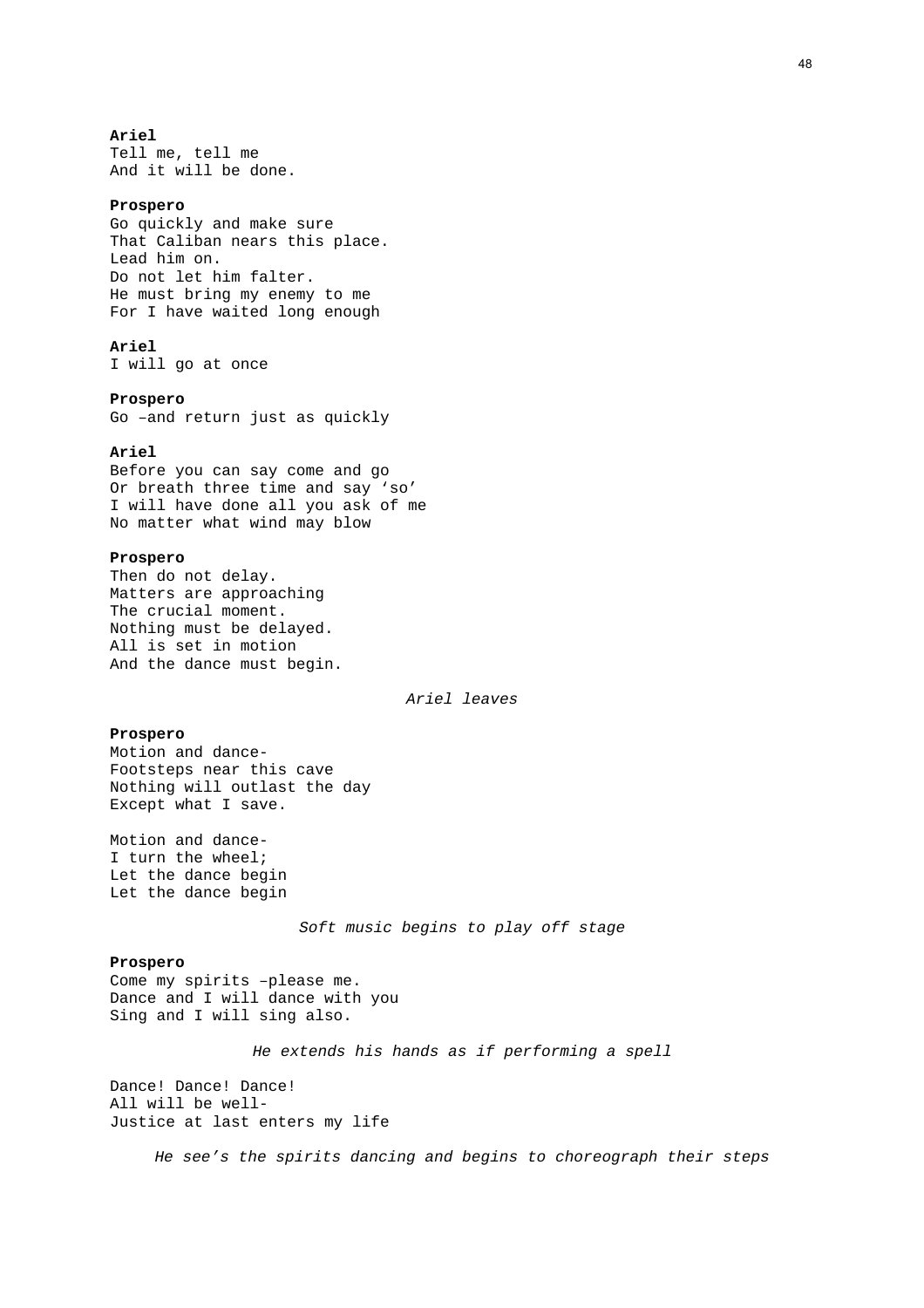Yes, dance child, dance. All turns as the wheel turns Love is the flame that burns in Ferdinand's heart Hate and revenge burn in mine.

*He turns and turns as if joining in the dance*

*(to the audience)*  so, what do you see? Do you see a man dancing As if the dance was everything Though you cannot see the dance as it turns. So what do you see? Do you see empty air Where I see the spirits dancing And do you see useless steps Where I see intricate motion? Tell me what you see and I'll tell you What I see.

*He sways to the left and the right* 

Join with me –if you dare. If you also see the spirits Then join with me in this dance For everything happens as everything must And everything happens before you eyes. So, can you see the spirits? Can you see my servants and companions? Or are you like Antonio Who does not see the familiar But forgotten the fate he must now face? Tell me what you see And I'll tell you what I see.

*He turns and extends his arms as if clasping unseen hands and begins to dance* 

So what do you see-A foolish man dancing With unseen spirits Or a Magus at the art of making? Everything depends on what you see So what do you see when you see me? What am I to you-A foolish figure or a figure of fear? Tell me, tell me, And I'll tell you what I see.

I see the spirits dancing to my command. The blessed one of music and air do as I please And this dance pleases me So see them-They are before your eyes You only needs eyes to see them

*The music begins to fade* 

#### **Ferdinand**

What has gotten into your father-He is behaving so strangely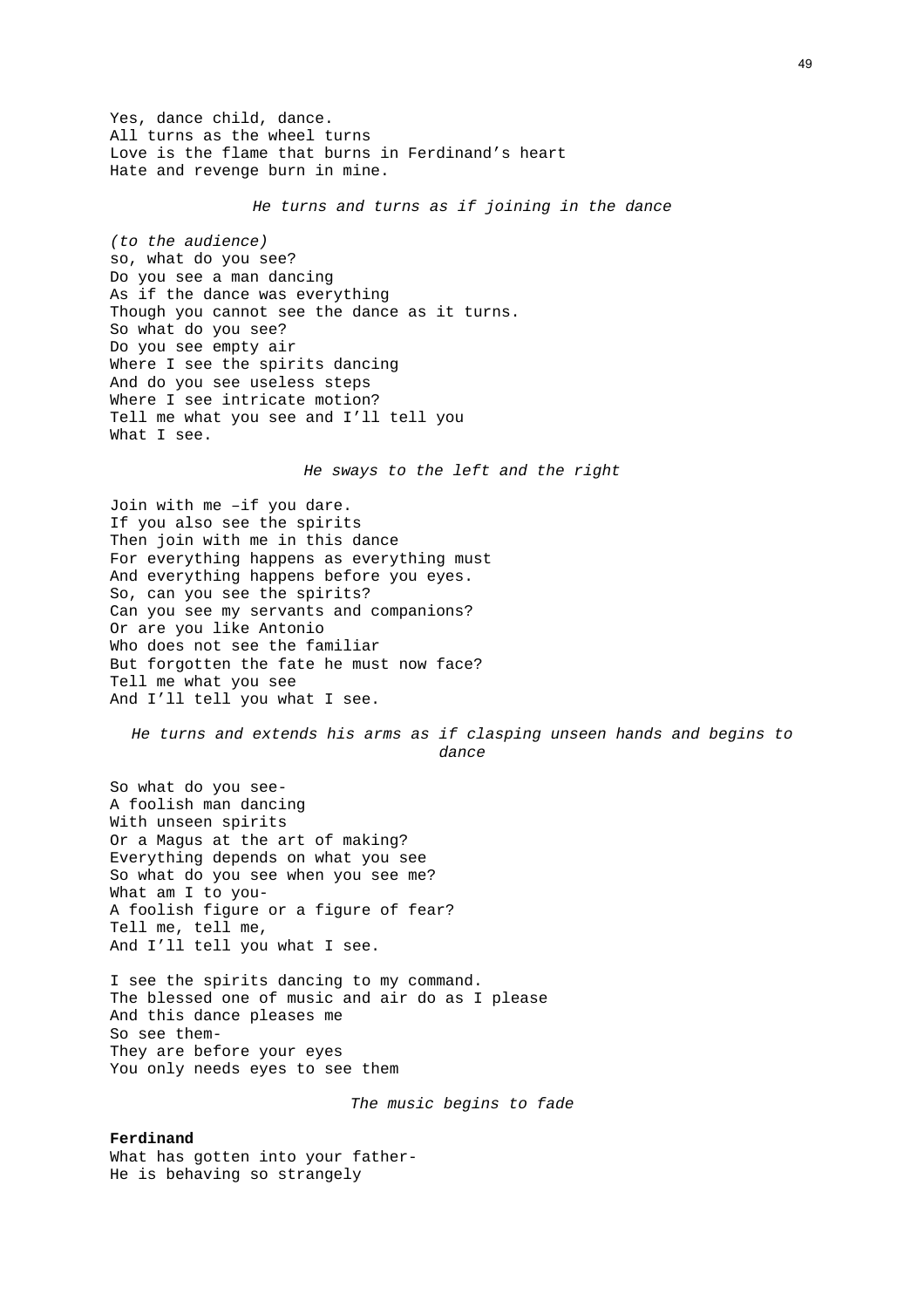**Miranda**  I can't say. Something has taken hold of him And won't let go **Prospero**  Nothing is strange and everything is strange So don't be dismayed-All will be shown at the proper time. For this actors are no more than spirits And at this command they disappear into the air *(he claps his hands: the music stops)*  you see –it was only a dream for we are the stuff of dreams and after that a long sleep takes all into the dark night. All ends, the pageant fades, the music stops. So bear with me. Matters are nearing their end. The dance has stopped and motion has ceased And all is ready for what must be done. Think of it as the whim of an old man If you need to think of it at all. Think of it as a play nearing its conclusion Though all the actors are not yet on stage. **Miranda**  Father, you trouble me. **Prospero**  Don't be troubled. Everything happens as everything must. **Ferdinand**  I wish you peace and rest. **Prospero**  Then leave me to my thoughts. My mind is moving over murky waters But soon clarity will come *(then quietly)*  Come Ariel, come to me And answer my command. *Enter Ariel*  **Ariel**  You called me Master? **Prospero** 

Yes. We must prepare to meet With Caliban and his friends.

## **Ariel**

And they are near. Very near.

### **Prospero**

And you have prepared them?

## **Ariel**

Just as you commanded.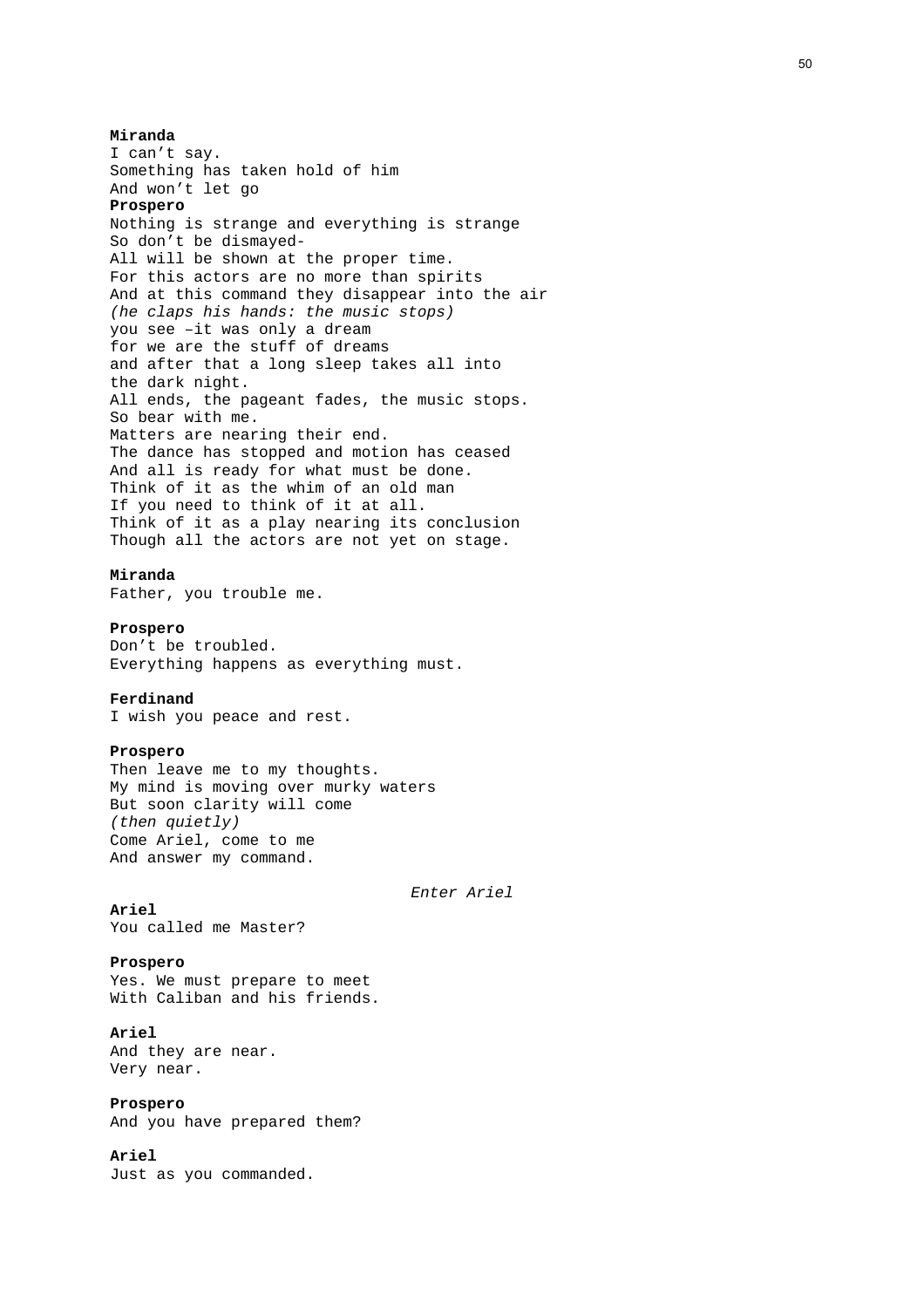**Prospero**  Good. Good.

#### **Ariel**

Yes, they are near. I led them by the worst of ways-Through every thorn bush And every filthy pool that there is to find On this island. They are none the better for their walk And only the worst has been given them.

## **Prospero**

They deserve nothing less

## **Ariel**

And they have gotten much more. I placed every difficulty I could In their path. I blocked off all the easy ways And led them in a dance by the worst route. They are near -o yes, they are near But they do not know that No more than they know what awaits them.

### **Prospero**

You have done well Which is what I have come to expect Of you. You will have your reward.

#### **Ariel**

Good master. Kind master.

#### **Prospero**

However you are to remain invisible To all except me. I may have need of you yet For I can hear their voices Through the under-growth. Everything happens as everything must And I have waited long enough for this moment

### *Scene X*

*Enter Caliban* 

## **Caliban**

*(aloud)*  Hurry up –mustn't wait Caliban is at the gate. *(then to himself)*  The fools! They don't see him But I see him-Ariel, the magician's spirit. I see how he leads us on By the worst of routes To the cave.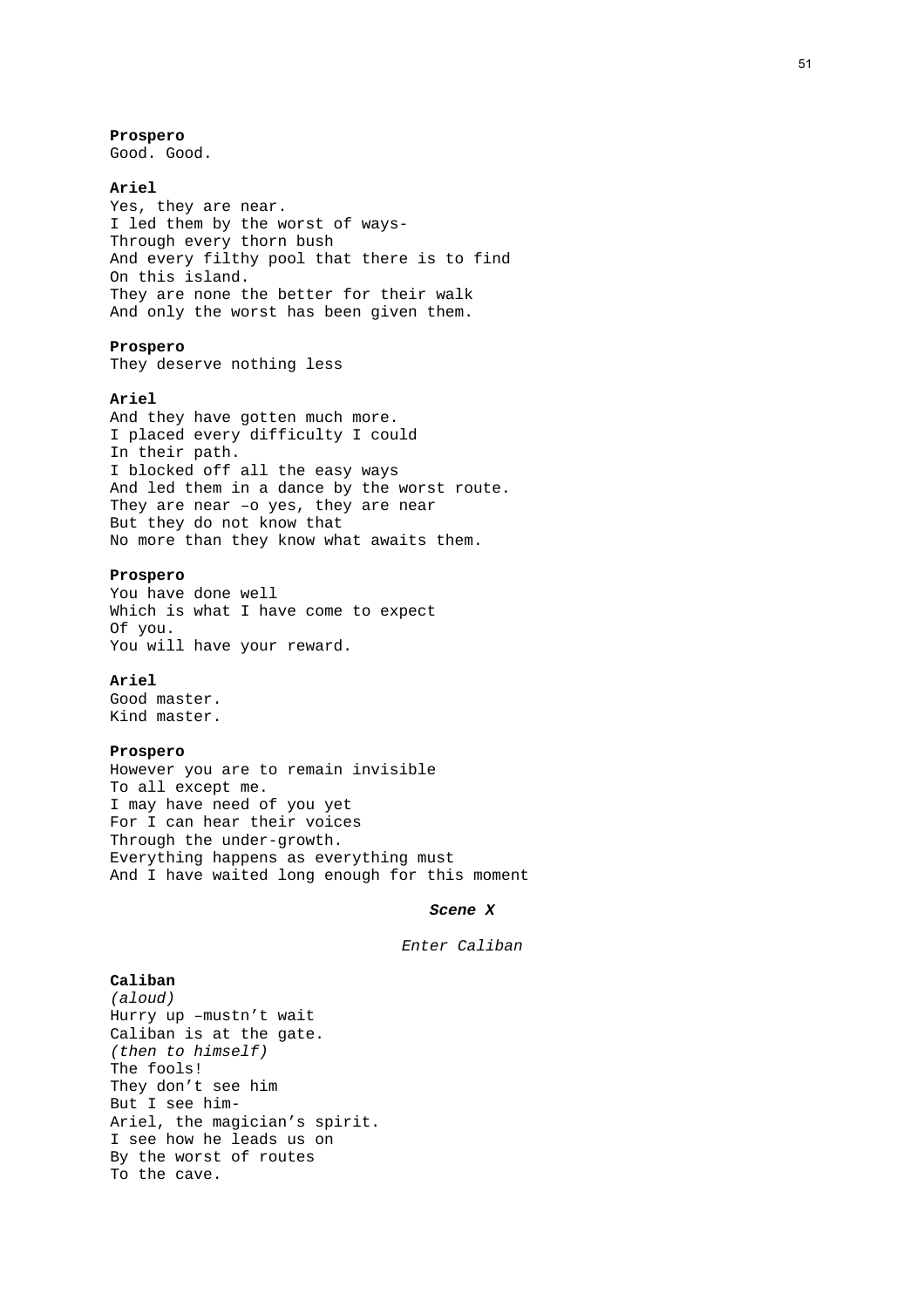I don't care. I never have before And I won't start now.

**Antonio** (*off stage)* Caliban, O Caliban

#### **Caliban**

Just listen to him-A fool who does not know What waits for him But I know. I know the magician's strength, I know the magician's ways And this is the moment I have been waiting for. O yes, long planning and long thought-I've given both to it And these fools suit my purpose. They think I'm the fool of this trio But I'll be master here. Yes, I will. Master and not the servant. I can also plot. I can also scheme.

So now what do you see? You see a monster and a Magus And some lesser characters of this play. O yes, I'm one of the main actors In spite of what you might think. I'm not the simple fool I appear to be. I am the one who will set the end in motion.

So see this as it is Not as this seems to be. I am Caliban but I can be who I want to be. I also can be the king and the twenty four nobles Of France if I so choose to be. I am what I am And can be what I want. And so, a little more plotting A little more skill And this island will be mine. I'll be the king and they my servants. So who is the fool here –they or I, Don't answer. I don't care what your answer will be. I have my plans I have my schemes And I will be the winner here.

**Antonio***(off stage)* Caliban, caliban?

### **Caliban**

Here master, here. Hurry up –mustn't wait Caliban is at the gate.

Yes, I'm at the gate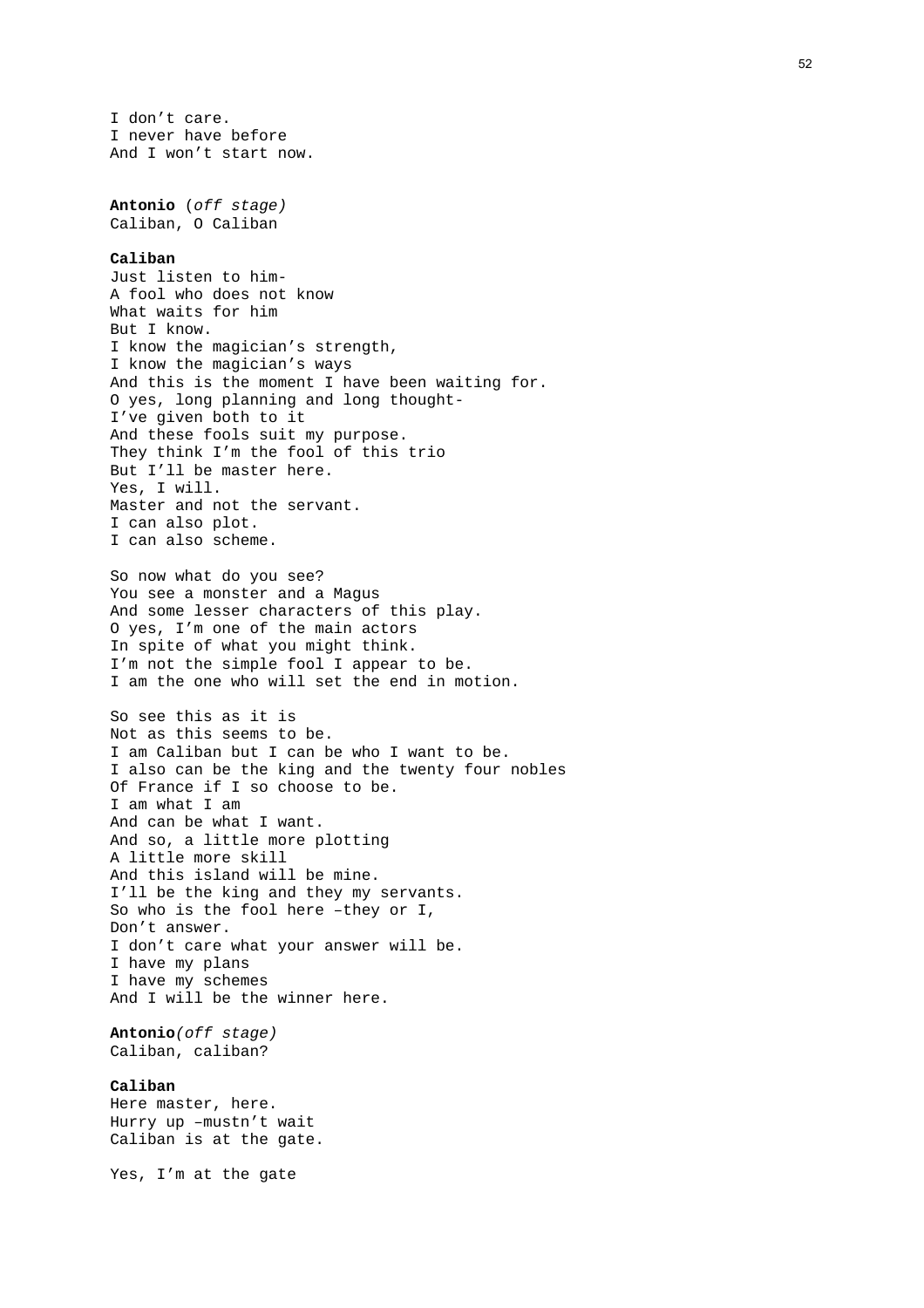And the waiting is over. There is only the last act And that is about to begin So pay attention. You also will be caught in my snare. You also will serve me. And there is nothing you can do about it. I've plotted and schemed, I've waited and waited And waiting is now at an end. So watch me now perform the act That will expose me as the king-The one you must all obey. Caliban, king of this island And the Magus my prisoner at last.

*He leaves* 

### *Scene XI*

*Enter Prospero (in his Magic robes) and Ariel* 

#### **Prospero**

My project gathers to its head. Everything is ready. All has been prepared. All spirits obey me And time is at my command.

## **Ariel**

As I am good master.

### **Prospero**

Yes, you are faithful And will have the freedom I promised you-But be patient. Just a little while yet And all will be resolved. So tell me-Where is Caliban and his conspirators now?

#### **Ariel**

Exactly where you want them to be-In the mud and the mire, confined together, And nearing your Cell. They don't know it but they are prisoners Of your will –as I am, but more kindly so Than they can ever know. And why should they know it? They do not wish you well. They do not come with good intentions. No, their minds are set on other thought And yet, and yet, to see them in the mud, To see them in their confusion Almost makes me sorrowful –as it would you If you saw them.

## **Prospero**

I see them But am not sorrowful.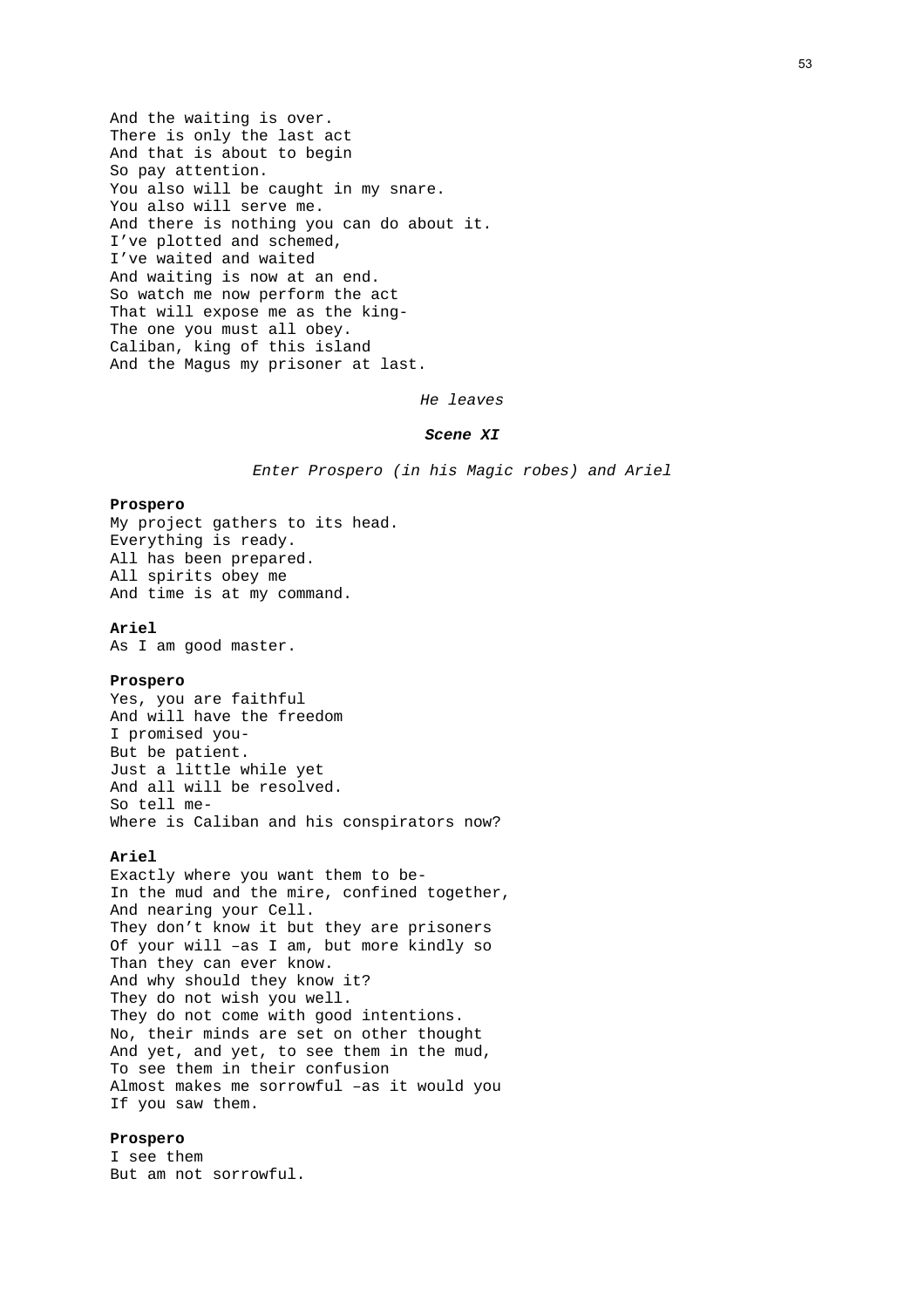#### **Ariel**

I can't help it. I feel sorrow for them In the face of my own freedom. And if you saw them Master You would take pity on them.

#### **Prospero**

Pity? You talk of pity? I have bound up my heart So as not to feel pity for anything That does not share my state and sad condition. Where was the pity when I was ousted? Where was the pity when I was exiled? No, let there be no talk or sorrow or pity-I have a thing to accomplish And I will accomplish it.

#### **Ariel**

Every living thing knows sorrow and grief-It is the way of the world.

#### **Prospero**

I have, long ago, renounced all those ways. Knowledge is a lonely profession Yet hate has kept me company. What do I care for the sorrows of the world Or the afflictions of men? Men are nothing to me. Their sorrows mean even less. Who sorrowed with me in my condition? Who extended a helping hand? No one. No one wept, no one helped. That is the way of the world And that is the way I will follow. So lead them on my Ariel, lead them on. Play that music they must obey And bring them to me For I can wait no longer.

> *Ariel begins to play on the flute enter Gonzalo and Antonio and Caliban*

### **Caliban**

Devil's music but I can't resist it. Prospero is working his magic again. Well, if I can't resist it neither can they And that's the point of this business.

### **Prospero**

Yes my good Ariel, lead them on, Lead them on. Your music charms their steps But that charm is their prison. Now they are entering it. Now they are held in that spell Which through you I have woven.

## **Caliban**

Curse the devil and his music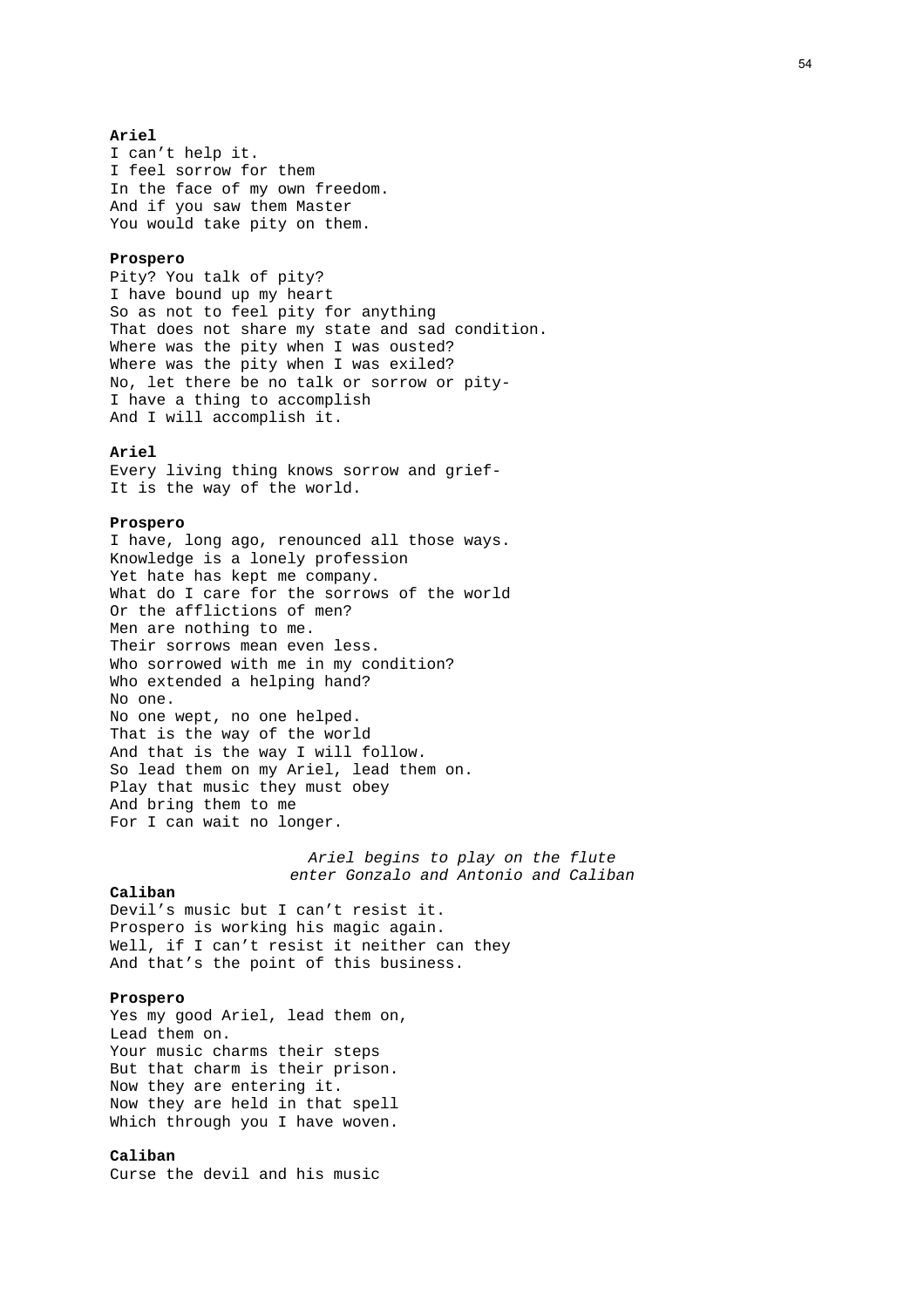Curse all music and delight. Curse the sun that shines at noon And curse the moon that shines at night.

#### **Prospero**

That's right Ariel, lead them on. They are caught in a dance they can't resist And that is the way that I want them.

### **Antonio**

Something strange is at work here. That music –what is it and who plays it? It is something familiar and something forgotten.

#### **Gonzalo**

Careful. There is a power in this place That I do not trust. Be careful Caliban Or I will deal with you.

### **Caliban**

Caliban does what Caliban says And leads you in the best of ways.

## **Prospero**

Just look at them-Caught in a net a music. This pleases me. Let the dance begin.

### **Caliban**

We are near now, very near. You must be cautious here For the Magus has many powers That even I know nothing of.

#### **Antonio**

Perhaps, perhaps. And yet to be king of this island If I can be king of nowhere else Then I will be master of this miserable place. I will accept nothing less.

### **Prospero**

Draw them on good Ariel Draw them on. They are almost within the circle Of my design.

### **Gonzalo**

Careful my king, careful. I seem to hear a voice In the distance And I do not trust it.

## **Antonio**

I hear it also Yet I will risk everything. To be king is no small matter Even if only of this island.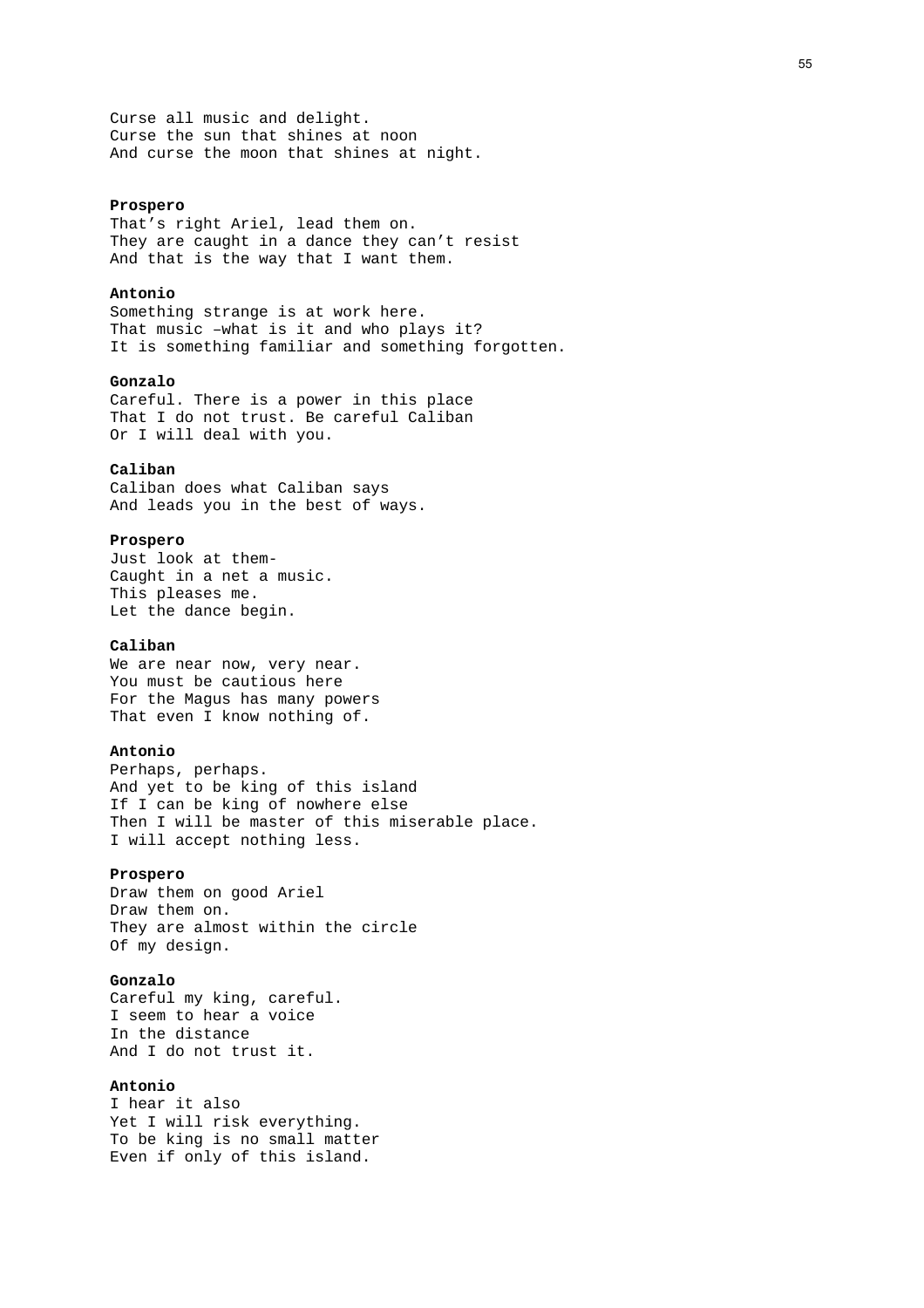### **Caliban**

It is the Magus that you hear-I told you, we are near.

#### **Prospero**

Come my spiders, come, For I weave the net of your undoing. You cannot resist even if you wanted to But Antonio, I know you, you do not want to. To be king is everything for you. You risked everything for it before And you will risk it again. Yes, I can read your heart. I don't need my powers to see your greed And longing for a crown. You were always like that. You are Antonio and Antonio is, Shall we say, greedy.

#### **Gonzalo**

I'm fearful for you Antonio. Something is at work here Which I do not trust.

### **Antonio**

But I am not fearful. That is the difference between us. That is the difference between A king and his servant.

## **Gonzalo**

This difference between us Is more than you know. I know you are king-But do you know who Gonzalo is?

#### **Antonio**

This is no time for riddles. Keep your wits about you. The Magus is near.

**Prospero**(*in a commanding voice)* Yes, I am near. Look! And see me!

### **Antonio**

You! Old enemy!

## **Prospero**

Yes, your enemy before And your enemy now. I am the forgotten and the familiar And everything happens as everything must.

## **Antonio**

You are, perhaps, familiar to yourself But you are forgotten by everyone else.

### **Prospero**

But you have not forgotten me.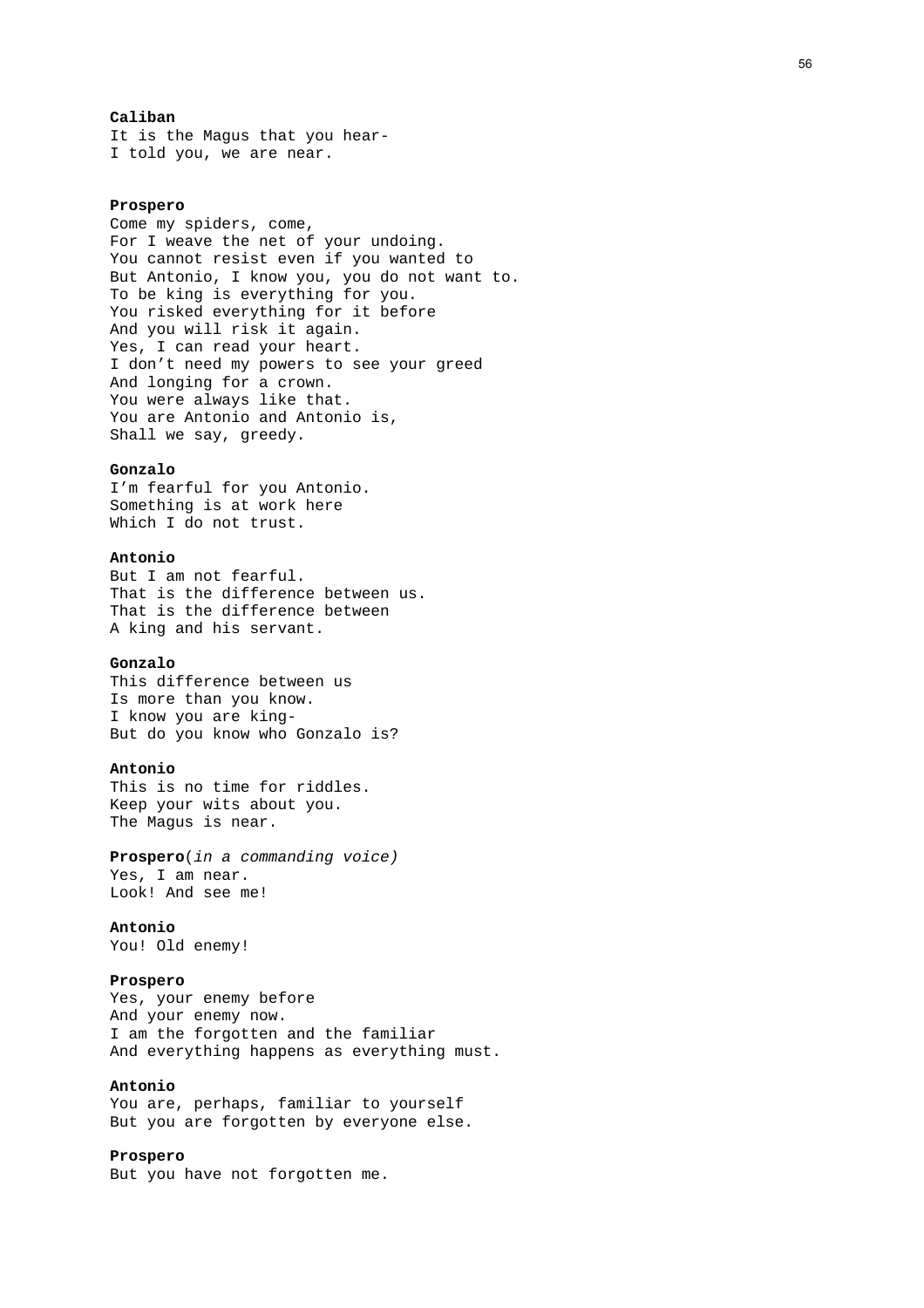## **Antonio**

You were the easiest thing to forget. Even your name has become strange to me.

#### **Prospero**

Strange –and yet you are in my power Not I in yours.

#### **Antonio**

Still up to your magic tricks? That was always your passion.

### **Prospero**

A passion that I am putting to good use.

### **Antonio**

Use over what? A invisible flute player And a deformed servant.

#### **Prospero**

Yet this is what you lust In coming here. Yes Antonio, I can still read your heart And I don't need magic to do so.

### **Antonio**

I took away your kingdom once I can do so again.

## **Prospero**

You can take nothing-Not even another step Without my permission

#### **Antonio**

Why you- (*he attempts to move forward but cannot*)

### **Prospero**

Who now has the power And the authority of a king-You who wear the crown Or I who wield the power.

### **Gonzalo**

Let me- (*attempts to move but cannot*)

#### **Prospero**

So, you are still the servant Of a master who does not know What you are worth?

## **Gonzalo**

Do not hurt the king-I implore you.

**Prospero** (to Antonio) If only you knew what I know.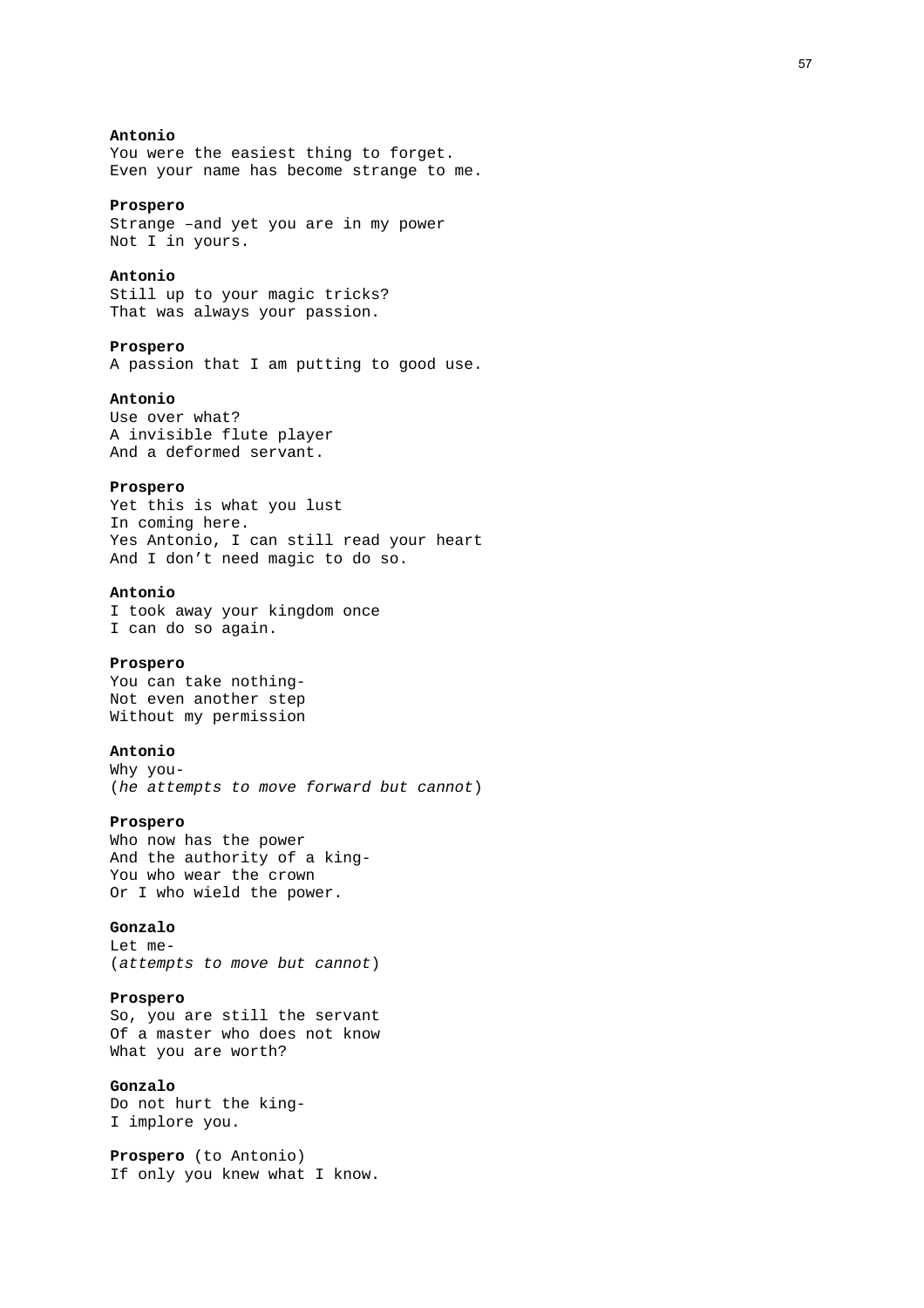If only you knew this servants worth But you do not know that. You know nothing but greed and the lust for power. It blinds you to all reality. It blinds you to even the most obvious facts. **Antonio**  Trickery! Trickery! That was always your favourite pastime. Children's games, that's what they are. Pastimes for children

Who do not know the ways of the world.

#### **Prospero**

And yet you are in my world-Not I in yours.

## **Gonzalo**

Do not harm the king I implore you. Take me instead. Wreck whatever revenge you planned On me but leave the king unharmed.

### **Prospero**

If only you knew what I know. If only you saw what was under your nose.

### **Antonio**

You expect me to be concerned With the fate of a servant.

### **Gonzalo**

A servant who would be mistress.

### **Antonio**

What? Do I believe what I hear?

#### **Prospero**

You hear it but do not understand.

#### **Antonio**

This is more of your trickery. You put those words into the mouth of Gonzalo.

#### **Prospero**

The trickery is not mine. You are deceived by what you see And by what you do not.

## **Antonio**

I see a fool playing the king

## **Prospero**

And I see a king playing the fool.

## **Gonzalo**  Torment, trouble, wonder, and amazement Lives here. If only some heavenly power Would guide us out of this fearful Country.

#### **Prospero**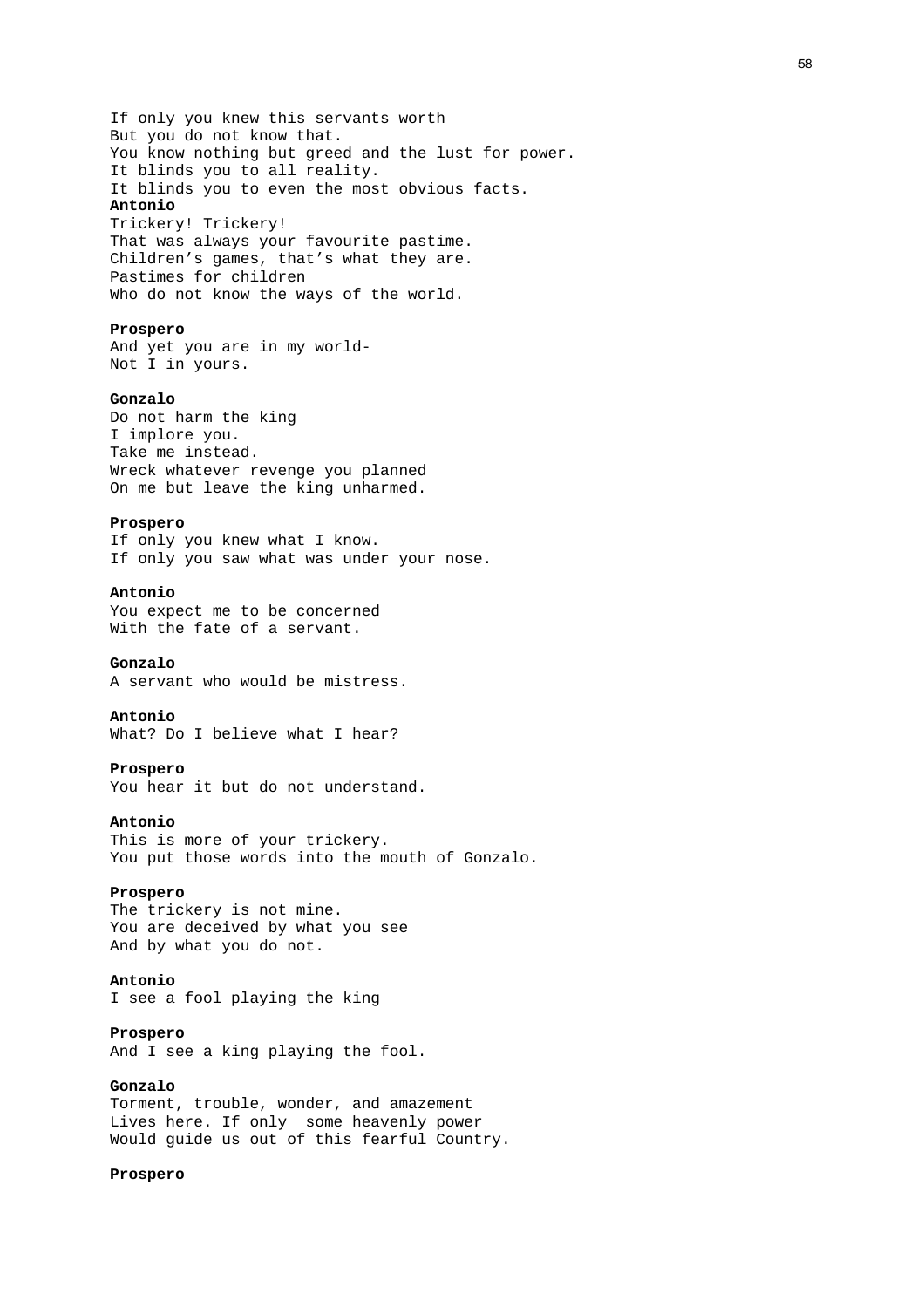Too late, too late. You are mine just as I knew you would be Though for you who calls himself Gonzalo Perhaps a different fate awaits you.

#### **Gonzalo**

I will share the fate of the king. This is my wish, this is my wish. I want no other fate.

## **Prospero**

Then you shall have it. I'll grant you that. My hate is powerful and growing And my knowledge increases because of it. Even so, I am not without compassion And so I release you. Move as you please. Go where you please. You are not the object of this game.

#### **Caliban**

Kill him! Kill him! You have the chance And you have the means. Kill him! Kill him!

## **Prospero**

And did you think that I had forgotten you You piece of foul spawn? Nothing has been forgotten and all has been included And you will meet the fate That is to be yours.

#### **Gonzalo**

Good sir, do not harm the king. You know who I am and why I ask this.

### **prospero**

if only your master knew what I know. If only he knew just how true to him you are.

## **Antonio**

It does not matter That he does not know.

#### **Antonio**

What's this? A conspiracy Between my enemy and my friend?

#### **prospero**

no conspiracy. That kind of thing I leave to you and yours. But again I say –you do not see What is there for all to see.

## **Antonio**

I see my enemy but I will not yield.

#### **Prospero**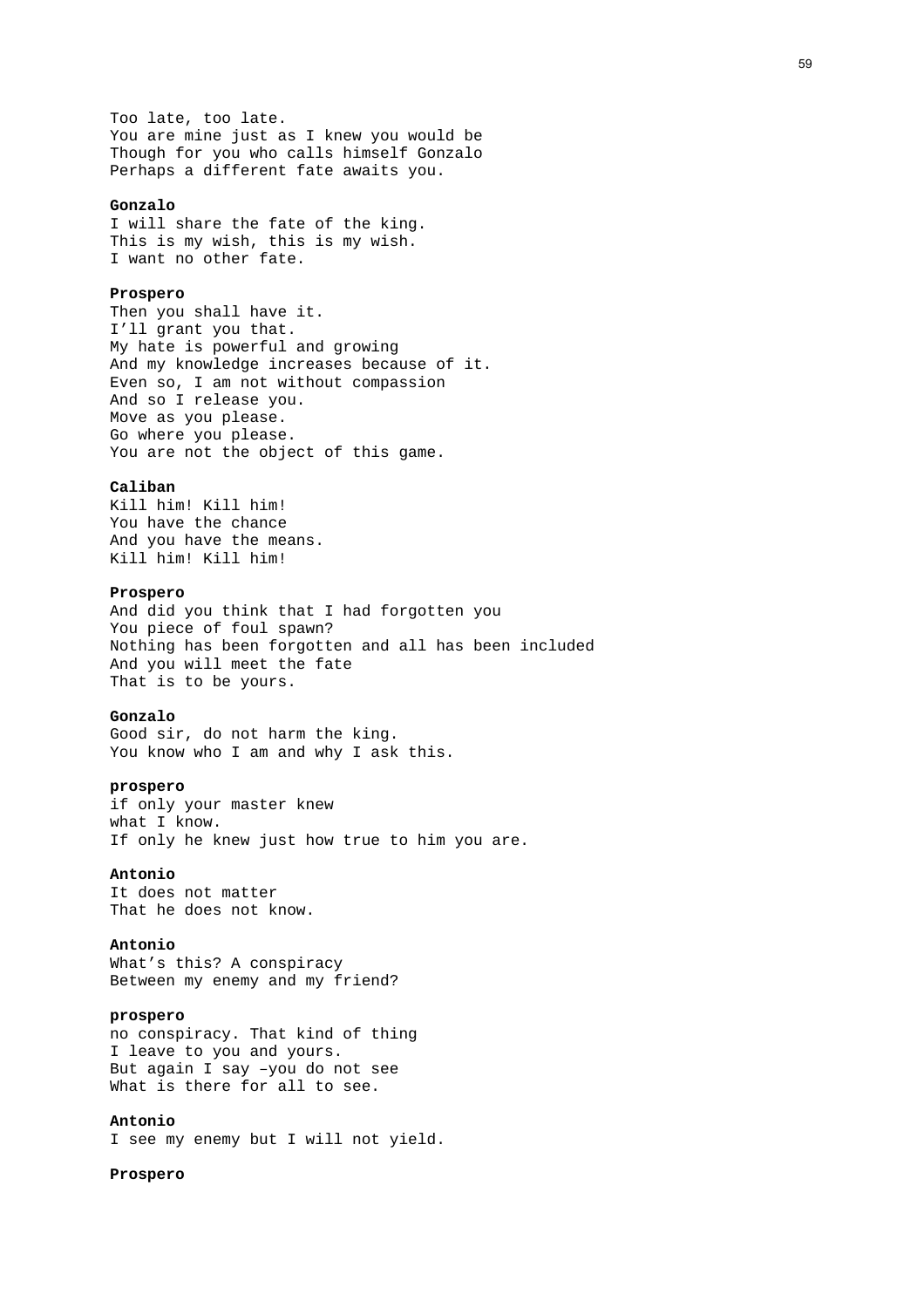You have no other choice. You are in my power. And doubly so. For my revenge upon you Now takes a double turn.

### **Antonio**

Let it take as many turns as you like. I will never bow down to you. And even though I am in your power I'll never accept you as king.

#### **Prospero**

O the sweetness of this moment For which I have waited All these years. I could almost postpone the delicious climax So beautiful is it to me.

#### **Antonio**

Postpone nothing. Do what you will do And be done with it.

### **Prospero**

For once our thoughts agree. For once we are in total accord.

### **Antonio**

If we are then may you choke on it As you would on a fish-bone.

### **Prospero**

It's been the lucky fish for me For you have, have you not, a son?

### **Antonio**

What do you know about my son?

#### **Prospero**

Your emotions betray you. He is your weakness. He always has been. You think I don't know these things But I do.

## **Antonio**(*pleadingly*)

My son, my son, What do you know of my son?

#### **Prospero**

That he lives. That he is not dead As you suspect. That he has also Entered the web of my planning And makes my revenge all the more potent.

## **Antonio**

You lie! He was drowned with the ship.

### **Prospero**

He was not drowned But is in my cave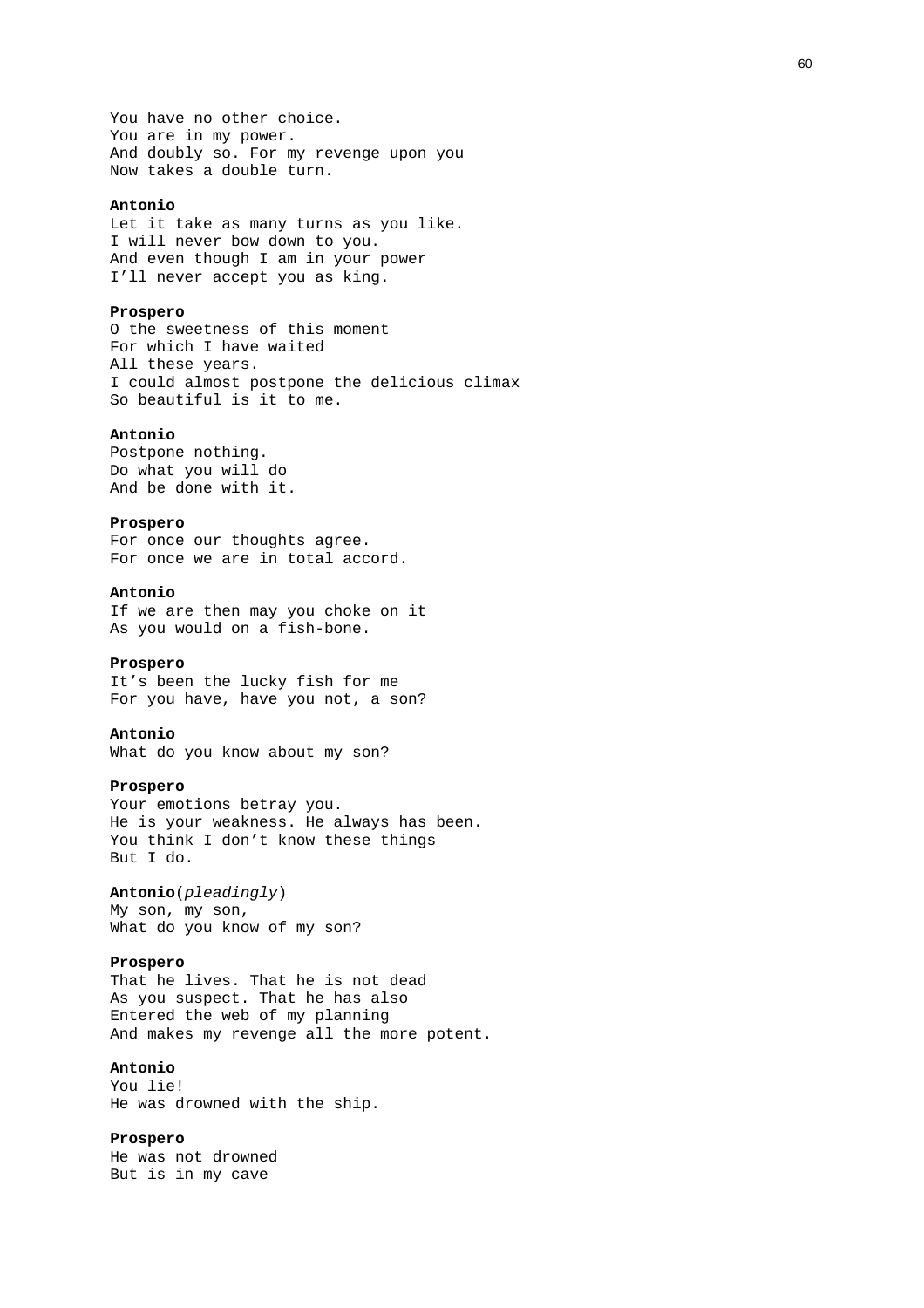As you will see.

#### **Antonio**

Show him to me! Show him to me!

#### **Prospero**

How lovingly you call out-Spoken like a true father. And I should know for I am also a father.

## **Antonio**

What is that to me?

### **Prospero**

Everything. As you shall see. We have more in common that you suspect. (*he extends his hands as if performing a spell*) Let light and dark conspire and claim Two lovers from the raging flame.

*Miranda and Ferdinand enter* 

He is saved from the water But caught in the flame-So now what do you see? You see him as he truly is-A flame captive in a flame A man in love with your enemy's daughter, A simple soul caught in the net which I have wove And am still weaving.

### **Antonio**

Ferdinand! Ferdinand!

#### **Prospero**

He does not hear you He does not see you. I have woven this magic well And he is in my power-Or rather in that power which needs no magic of mine To cancel out all else. He is in love. It's a simple as that. It's a condition you can do nothing against.

## **Antonio**

Ferdinand! Ferdinand!

### **Prospero**

I told you-He is under a spell He can do nothing of his own will.

## **Antonio**

Release him-I beg of you. Take what revenge you will upon me But release him. He must not pay for my crime. He is not responsibil for what I did.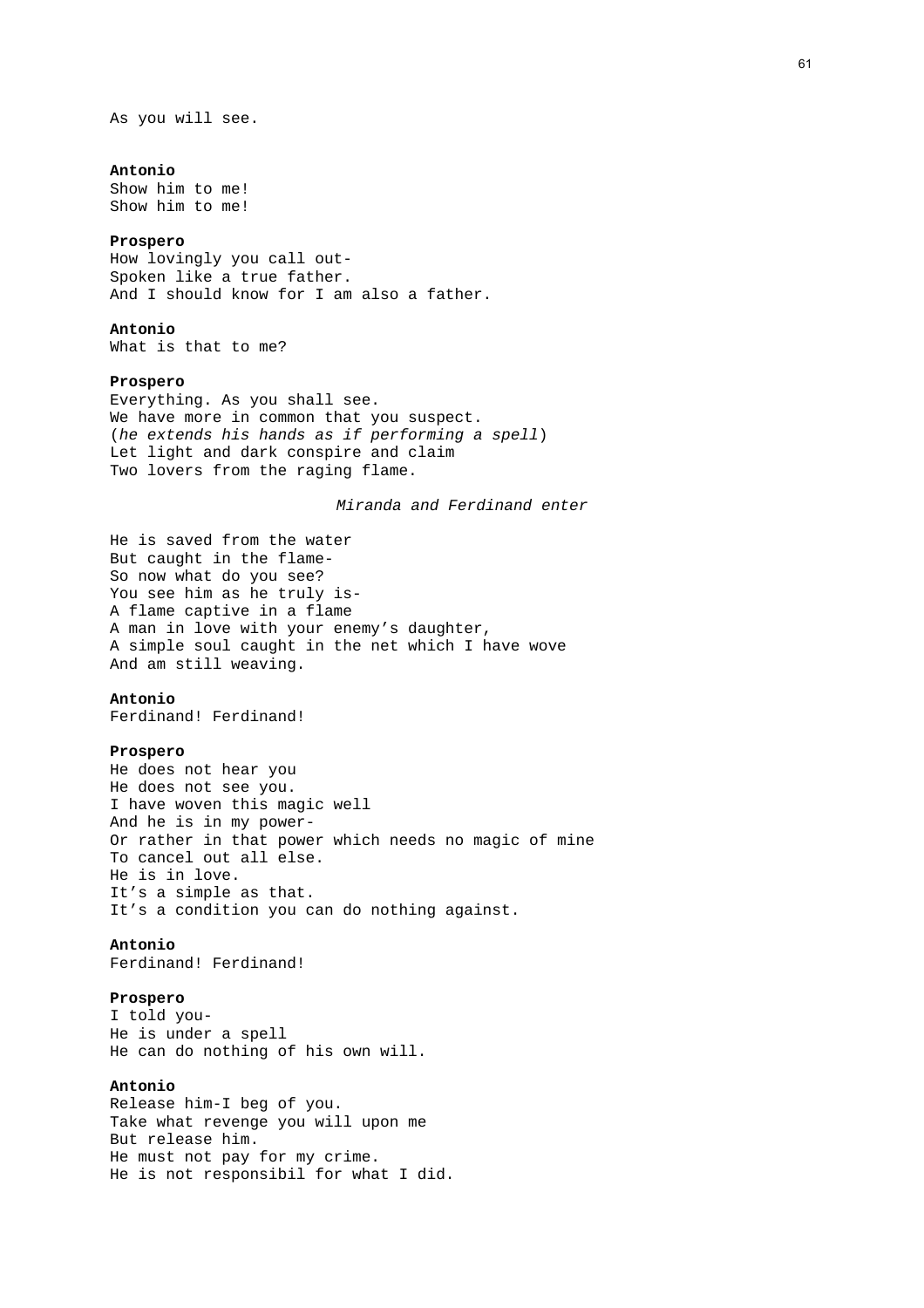He is an innocent man.

#### **Prospero**

What do I care for innocence Or guilt. I care only for revenge And he is your son. That is enough for me. I strike at you through him. This wounds you. You have no defence against it. You are both in my power.

## **Antonio**(*attempting to move but cannot*) Have you no pity? Have you nothing of a father's love for his child. If you are also a father then you will know of what I speak

And surely you will be moved to answer What I ask of you.

### **Prospero**

Love? Pity? The one could cancel the other in a just world But this world is not just You have shown this to me. You did not love. You had no pity. Why then should I extend to you What you denied to me?

#### **Antonio**

For the sake of a father, For the sake of a child, For the sake of that love Which unites both.

#### **Prospero**

O this pleases me-To see you in pain To have you in my power To know that you cannot move against me But must watch helpless as I weave The final strands of the net.

#### **Gonzalo**

Magus, you are powerful But you are not just. Do as he asks and release him. Take your revenge on me.

#### **Prospero**

And who is to say that I won't? Who is to say that this is the full extent Of my will? I can be many things at the one time-Father and Magus and excetutioner of my fertile will.

## **Antonio**(*pleadingly*)

Not this. Not him. Release him or at least let me speak to him. Let me take a final embrace of him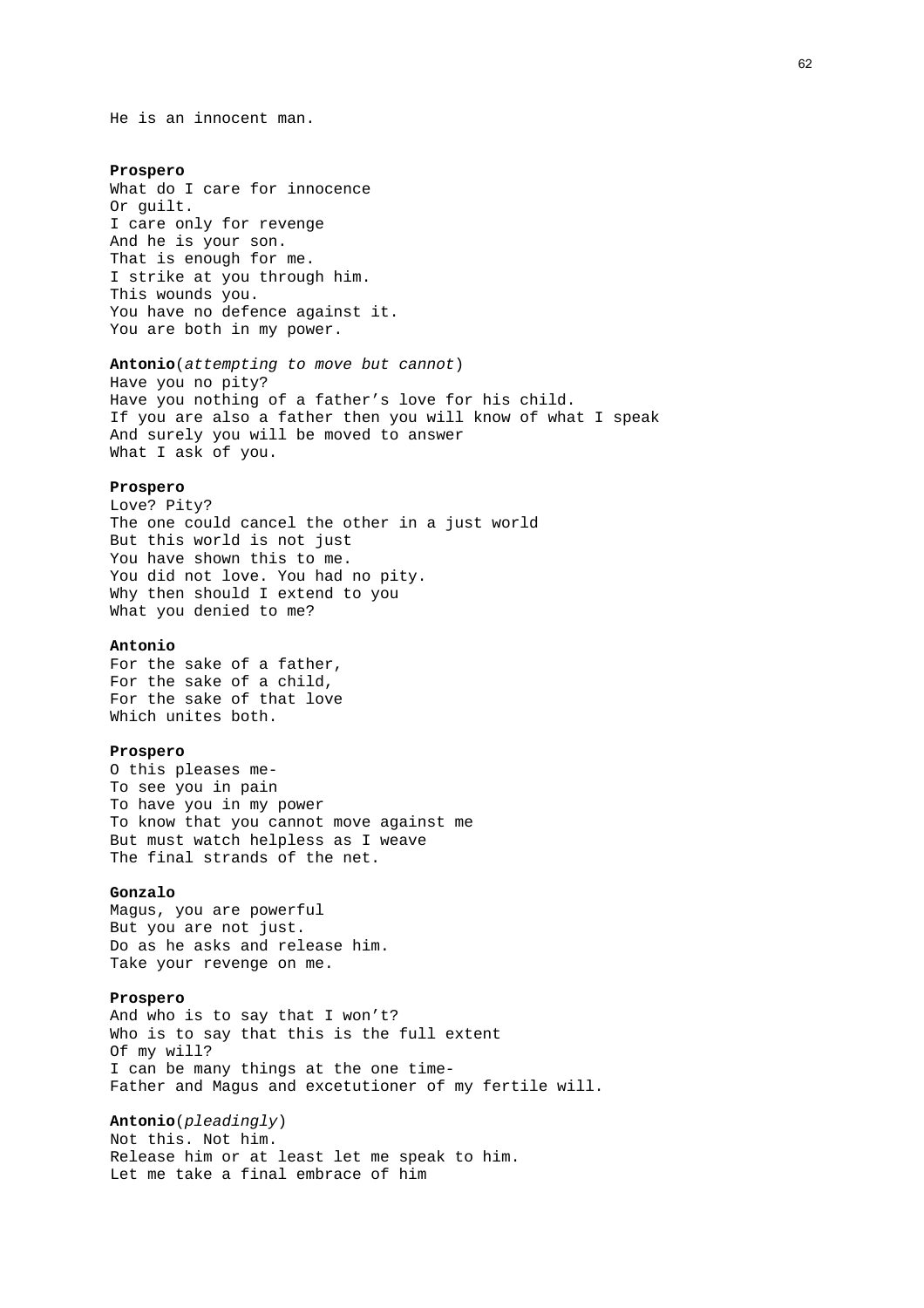#### **Prospero**

Fate? You this this is the full extent of your fate? I have you both. You are in my power. Why should I relent when I have had all these years To plot and plan and bring you to my island.

## **Antonio**

A word -no more than that, That is all I ask.

## **Prospero**

You ask for so much For so very much And perhaps I will grant it If it can extend your pain. Yes, that's its. I'll extend your pain So that it will equal mine. You will know what I suffered here. You will feel what I felt And suffer a miserable life And all that time You will see your son But he will not see you. You will call out but he will not answer. He will be both living and dead to you As I have been on this island.

### **Caliban**

Kill him! Kill him! Turn and twist. Put the knife in To the hilt!

#### **Prospero**

And as for you You piece of filth A special torture awaits you. You will serve and suffer You will know pain. And the pain of it will be unending.

#### **Antonio**

It is my pain which is unending I lost my son only to see that he Is not lost but is lost to me and this world.

#### **Prospero**

It is an old story. A man and a woman. The arrow of love. The poets know all about it.

### **Antonio**

Now you are mocking all that is good In the world. You have no love you have only your schemes.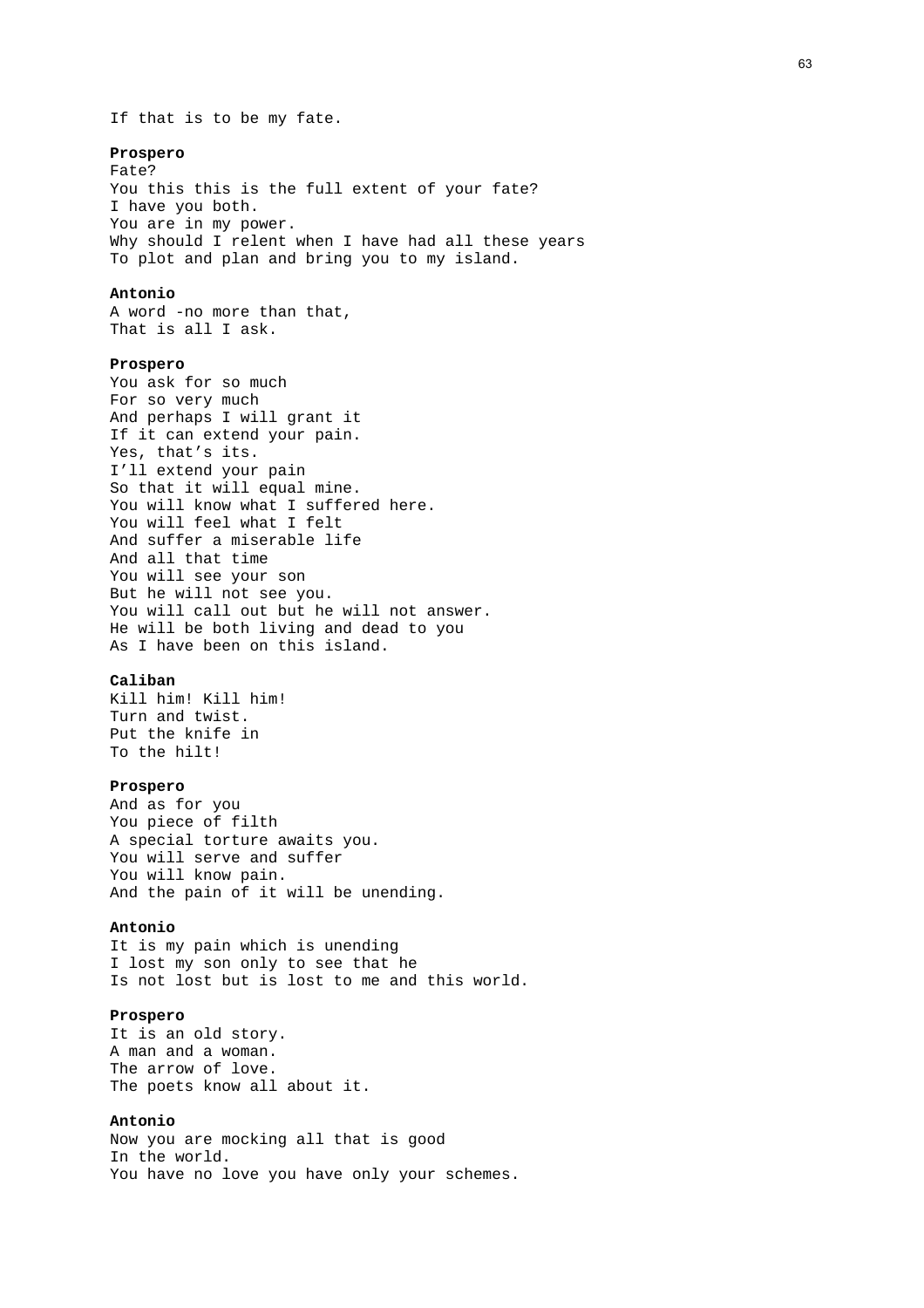Nothing moves your cold heart-No, not even your daughter. Is she also a pawn in your plot? Must she carry out what you can not? You have used her before And you are using her now. You have power but no confidence. If you had you would not need her to achieve What you have set your heart upon.

### **Prospero**

So, the years have turned you into a philosopher?

#### **Antonio**

I speak from my heart. It is a condition that you do not know.

#### **Prospero**

But I know so much. I know the means to inflict pain In a way that you cannot escape. I know the means of inflicting pain To which there will be no end. I am master here And you will be the servant And yet that will be nothing. But your son –to see him But to be denied all contact with him-Yes, this will pain your heart And that is what I want.

### **Gonzalo**

You already have what you want

#### **Prospero**

But this is only the beginning-Or rather the beginning of that end Which he begun. This revenge of mine you set in motion. You were the one who changed my fate. You are the cause of your sorrow. Ig you had not acted Then would not come to be. You are here because of what you did. If you had not done it Then none of this would be happening.

### **Antonio**

And yet I can hear The joy in your voice as you condemn me. You cannot disguise your delight. This turn of affairs delights you.

### **Prospero**

But of course it delights me! This is better than I planned. This is more than I hoped to achieve. Yes, you hear the joy in my voice And that chills you. You fear the power of my joy And you are right to do so.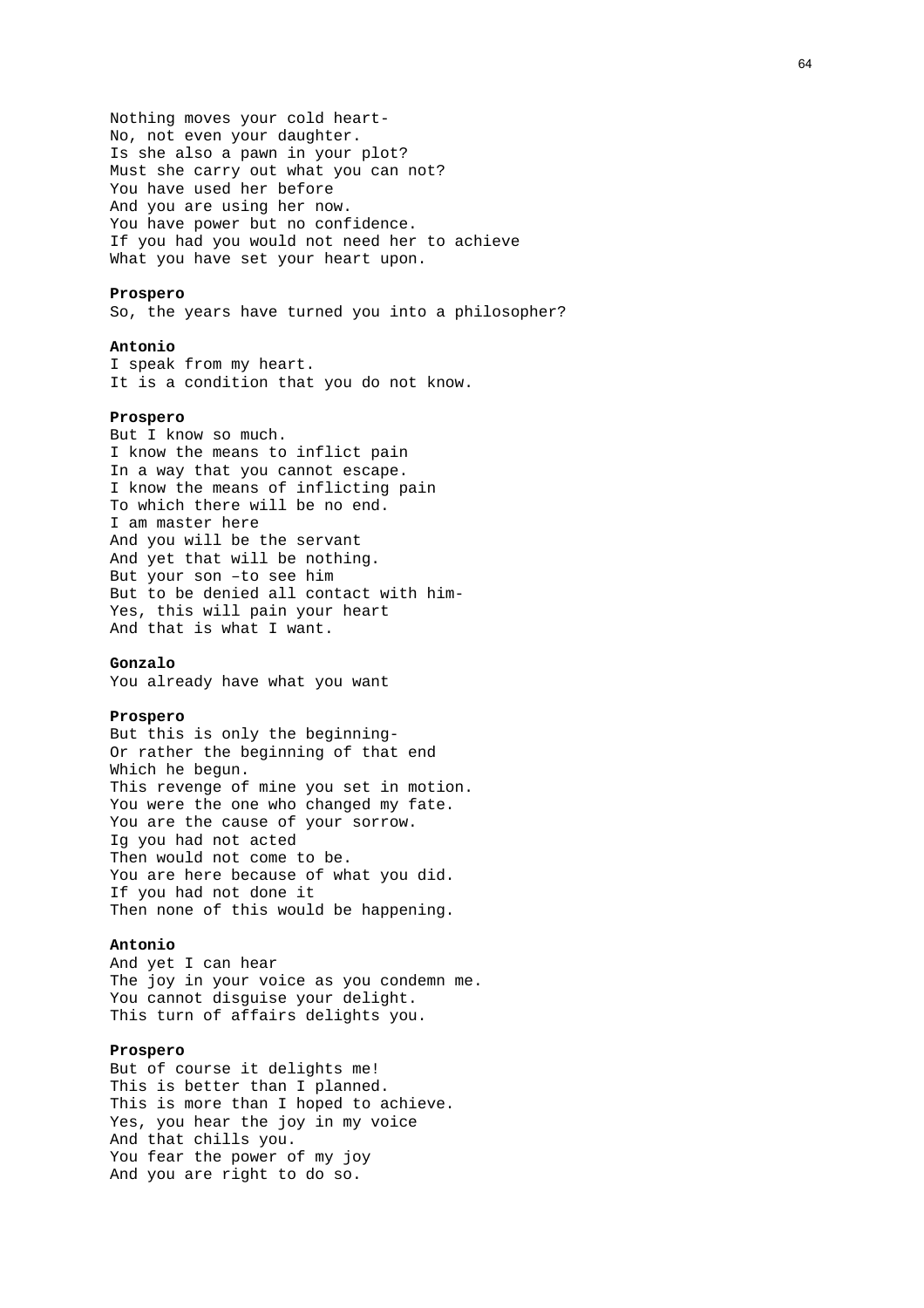Twelve years, twelve years in which To weave my plot and strike when the moment Presented itself. Only, it presented itself better than I Could have hoped for. Why should there not be joy in my voice? Why should I disguise my contentment At this situation?

#### **Antonio**

If you will show no pity Then I am a broken man. If you will not grant a word between A father and his child Then I have lost everything. Do what you want to do. The outcome no longer matters to me.

#### **Prospero**

How simple my victory has been! How very simple! O this is good. This pleases me. And yet, and yet, so delicious is this That I could prolong the outcome So as to savor it all the more.

#### **Antonio**

Savor what you will. You have won and I am a broken man.

### **Prospero**

You do not know what the word means But you will learn. You will serve me in every detail. You will obey my will. I will use you like another man might use A pack horse. Or a donky. A king who must serve. A fool's crown upon your head And your head lost in despondency.

#### **Antonio**

It is already lost. To take back a kingdom is nothing But to rob me of my son-This is more than I can bear.

### **Prospero**(*delightedly*)

The joy of it! The joy! Already I have won By the simplest of means. You will become a second Caliban-Deformed not in your body But in your mind. Your mind will be twisted By pain and hate But you will be able to do Nothing about it. Yes, you are in my power And that is the way you will stay.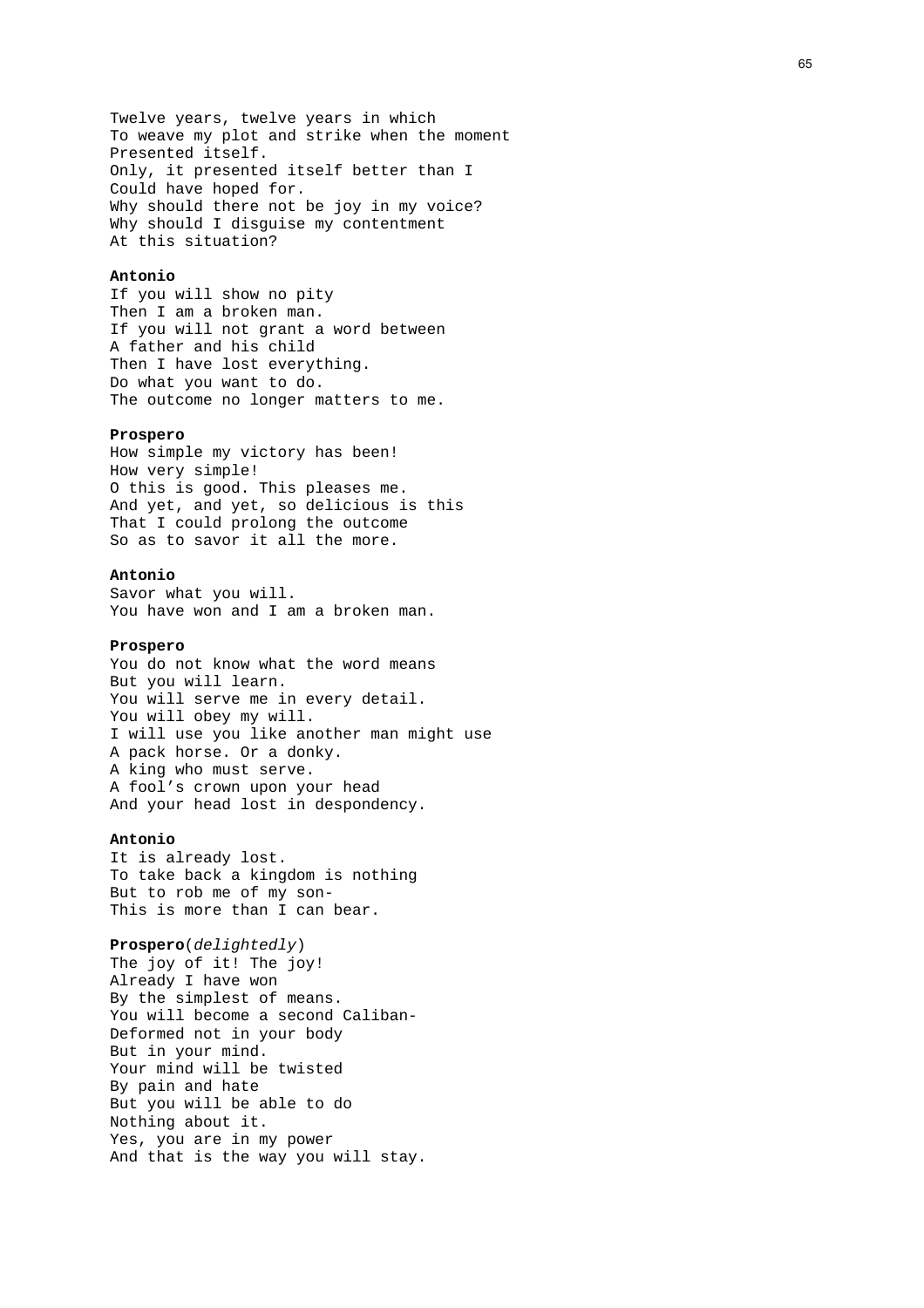### **Antonio**

But my son-Release my son! I will serve. I will obey. But he has no part in this crime. **Prospero**  The son inherits the father's woe-It is the way of the world.

#### **Antonio**

The ways of the world? I know the ways of the world. It is deception and falsity. It is one false heart Confronting a heart That is falser than it. It is hate and revenge. It is crime and destruction. That is the way of the world.

The way of the world Is grief and pain. It is a father's pain. It is his child's grief. Don't talk to me about The ways of the world. I have seen it all And tasted every bitter fruit. Nothing is pleasing. Nothing is sweet. It is pain after pain and after that The cold earth for a grave.

Yes, I have seen and tasted it all. Every fruit is rotten Every rose is currupt. Death takes all. Death denies all. Death is the final judge Of the lives we have led And what does it matter What lives we lead? Good or bad –these are just words That we use. They have no deeper meaning. They have no power to save us. Don't talk to me of the ways of the world For I have seen all the ways It has to offer.

I have stolen and lied. I have cheated and played fair And what was the difference between them? There was none. They are only words And words will not save the drowning heart As it sinks in confusion In a tortured world. So why should I care? Why should I not take What was rightfully mine to take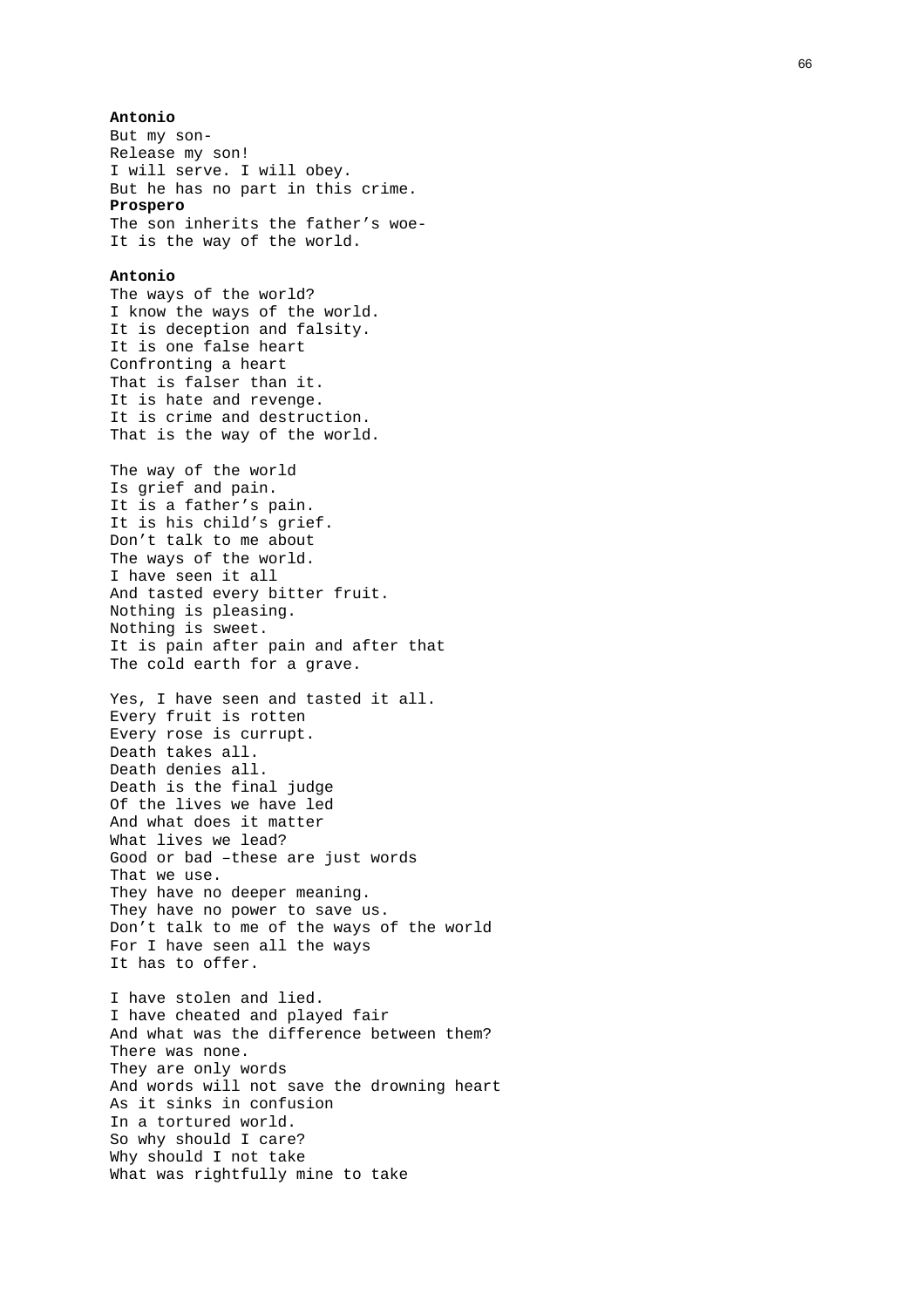Because I had the strength to take it. A strong will knows no pity And I knew no pity For any living thing –except my son. He was the one brightness in my life. He was pure in a defiled world. I loved him without caution. I loved every act of his, Every word, every fine gesture. But love it seems is not strong enough To save him now. You have shown me that. That is what your power is capable of. The victory is yours-I freely admit it But it is not the victory you think it to be. You can have me as a prisoner, I no longer care, But to make a father despair Of his love for a child, This is the worst of fates. Do what you want to do. I no longer care.

**Miranda**(*moving away from Ferdinand*) O father do you not hear The pain in his heart?

### **Prospero**

Pain? He can know no pain That I have not known.

#### **Miranda**

But surely you listened? Surely you heard the plea He spoke with a broken heart?

#### **Prospero**

I heard an enemy in defeat. That is all.

## **Miranda**

But there was so much more To it than that. Surely you will relent and undo The ill you have done? Surely you will restore goodness To the world?

## **Prospero**

Child, what do you know Of these things? How can you know What my knowledge encompasses? You are a child You have a child's ways and thoughts Whereas I am a man of knowledge.

## **Miranda**

You have knowledge father But I have love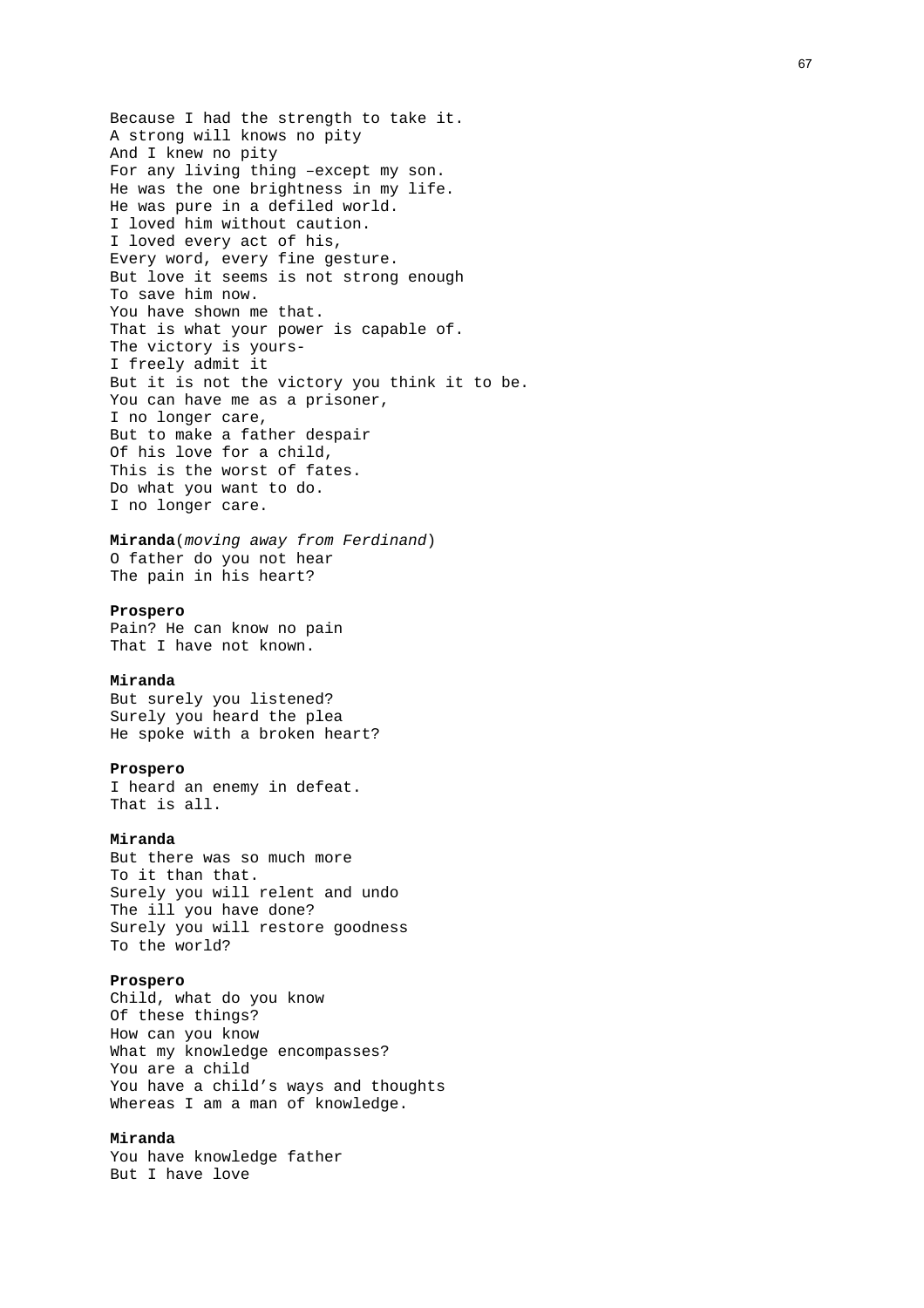And love is the better wisdom.

#### **Prospero**

You do not understand.

### **Miranda**

But I do, I do. Love teaches me what knowledge Cannot equal. Surely you know this also?

### **Prospero**

Has love though you that much? Is wisdome the gift it has brough to you?

### **Miranda**

Yes father, it has. It has given me wings. It has given me a song to sing And that song is Ferdinand. If only you would listen also. If only you would open your heart To the voice that speaks there! If only you would give that love to others Which you have given to me.

#### **Prospero**

It seems I have given you More than I knew.

#### **Miranda**

You have given me everything. You have given me hope and love And brought Ferdinand to this island. Will you not now, for my sake, Extend that love to those he loves? Will you not forgive a bitter past And put history to sleep?

#### **Prospero**

What strange words to hear from you! Where did you learn this understanding? Who thought you such concepts?

#### **Miranda**

Ferdinand did –or rather that love Which he calls forth from me Instructs me in its ways. You have knowledge but I have love And love is the better wisdom.

### **Ferdinand**

Listen to her-Not for my sake nor even for my father's But listen to what she has to say. Not everything is lost. Hope is not lost. Love is not lost. There are chances to be taken And possibilities offered To undo all the wrongs of the past. Listen to her. Listen to her.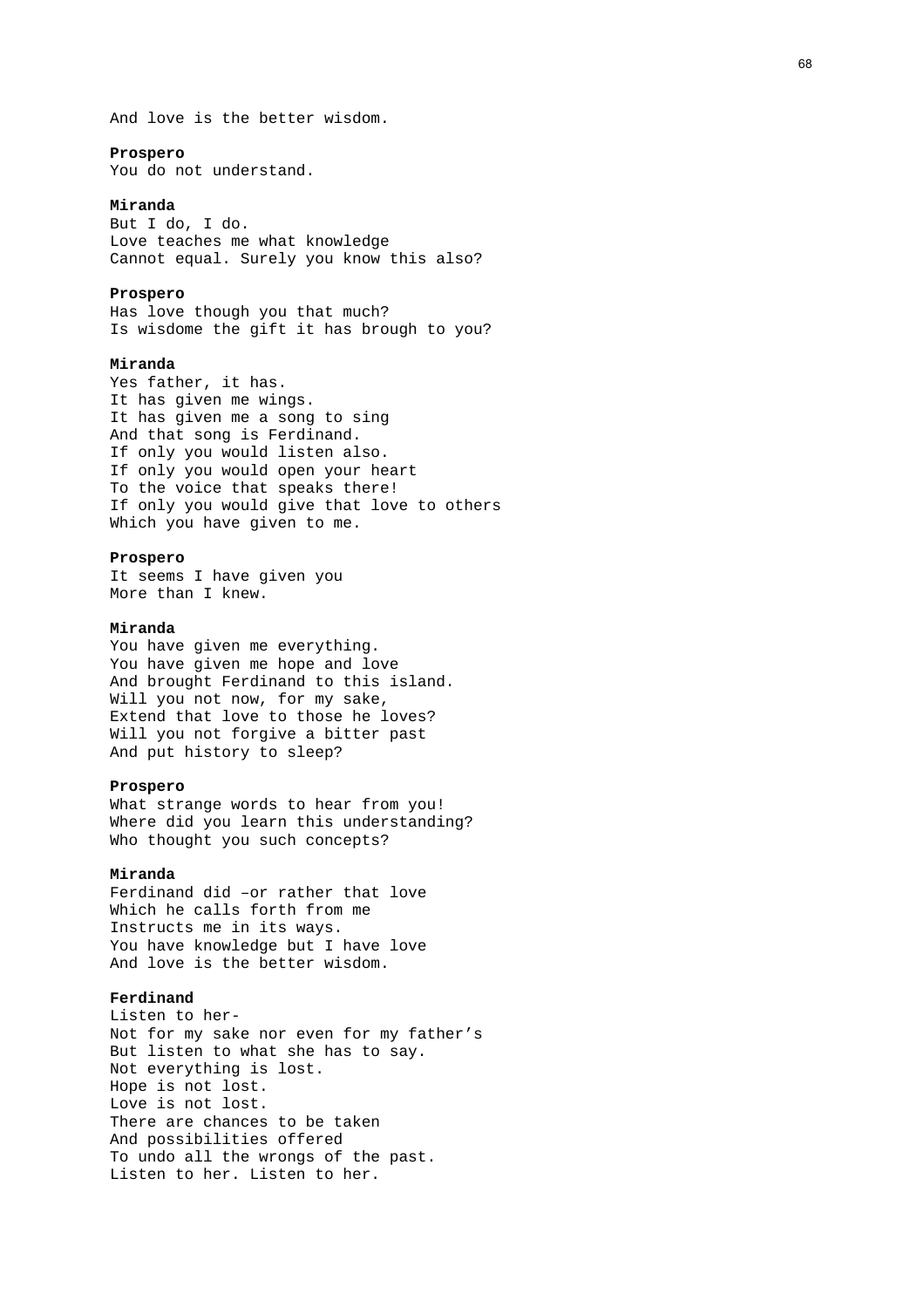She also say's what is in my heart.

#### **Prospero**

Hate, not love, rules my heart.

## **Miranda**

Not so, not so. I know you father. You can love. You have love in your heart. Will you not let that love Forgive a past that can be amended?

## **Prospero**

My daughter pleads for my enemy-What a world.

### **Miranda**

I plead for all that is good in the world. I plead for every wholesome thing. Wrongs can be undone. The past can be corrected. Will you not listen to me?

#### **Ferdinand**

Listen to her. She is innocent of every crime. She speaks from her heart. It is a good heart.

### **Antonio**

It seems your daughter Has more wisdom than you have power.

#### **Gonzalo**

I also ask you to listen to her. What she has to say touches my heart And only to hear her voice brings hope Back into the world.

#### **Caliban**

No! kill! Kill! All must do my will!

### **Prospero**

The pleas of fools and prisoners.

### **Ferdinand**

No, listen to her. Listen to Miranda.

## **Miranda**

Father, listen to your heart As you thought me to listen to mine.

## **Caliban**

No! kill! Kill! All must do my will!

## **Gonzalo**

Will you not listen?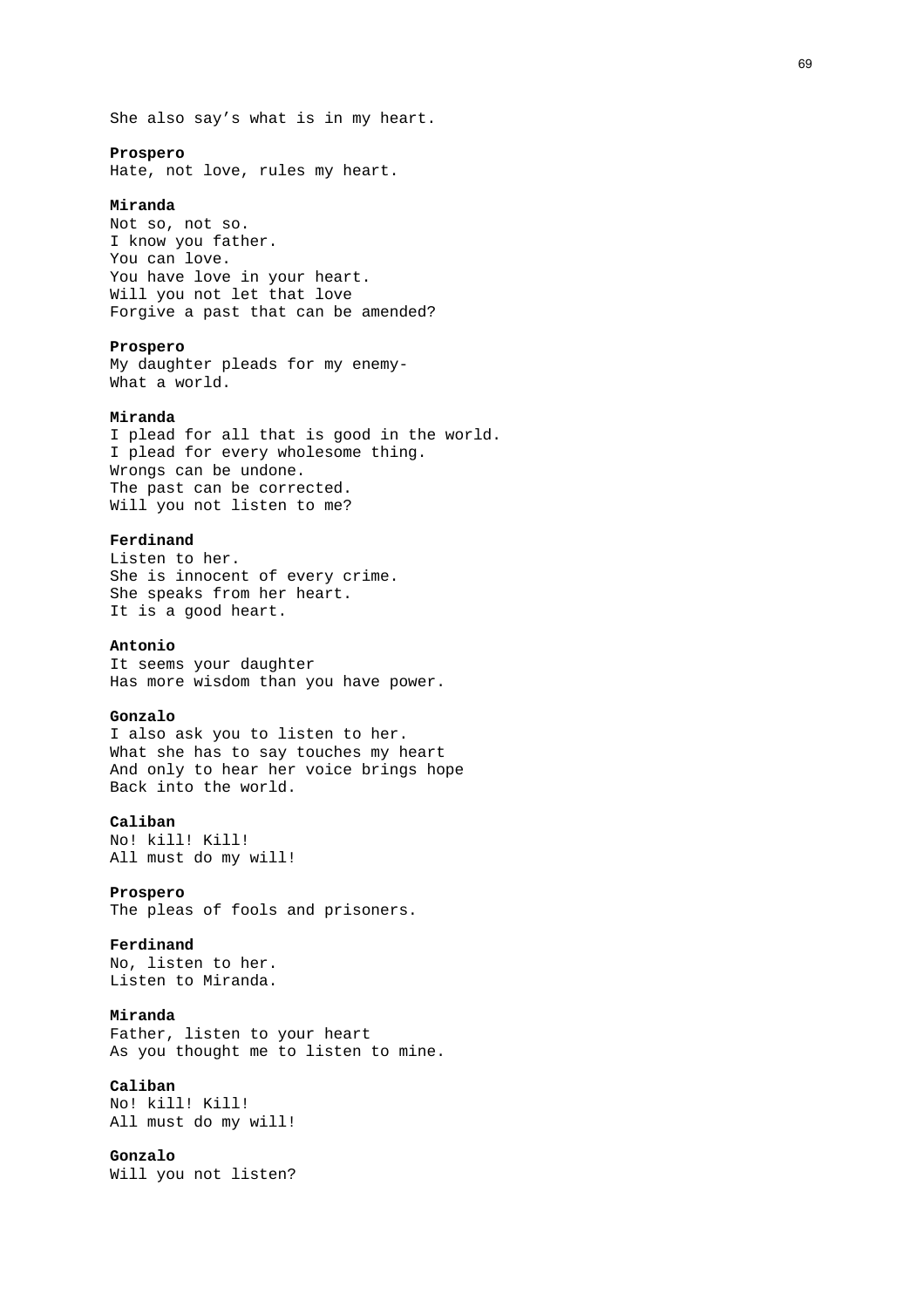**Antonio**  Listen. Listen. Listen.

**All together** *(slowly moving in a circle towards prospero)* Listen! Listen! Listen! **Prospero**(*commandingly and extending his hands as if performing a spell*) Stop! (*the actors are frozen in their positions. Thunder and lightning. Darkness and the lights go down on the stage while a spotlight shines on Prospero*) It seems I have not foreseen everything. Even the wise do not see every outcome. Even the one who plans the ending Cannot be sure what thet ending will be. Matters change. Love enters the frame And alters everything-But should I listen to the voice of love? Has Miranda touch my heart in a way That I no longer thought it could be moved to pity? Hard to say. I can say so much and yet can say so little. Her voice penetrates my mind And I cannot rid myself of that voice. But what am I to do? I have waited for this moment. I have planned for this moment. I have bent every thought to its perfection. Why then do I hesitate when my revenge Is nearly compleat. I have only to dismiss her words And put my plan into action. Antonio will serve me. He will know pain. He will know grief. This is what I have always wanted-And yet, a daughter's voice Spoken in love and compassion Makes me doubt my resolve. So what am I to do. (*the lights come up on the audience*) You will help me decide. Yes, you. Sitting there, watching this play, Must enter in and determin its outcome. I told you that you would be called upon Well now is that moment. You will decide the fate of everyone here. Raise your hands –raise your hands If you think that love should triumph over hate And that I should forgive my enemies. Raise your hands now And I will count them And count out the fate of those who await your verdict.

## *First ending*

You have chosen well. My plan will be put into effect And nothing will be forgiven. Am I not Prospero –master of this island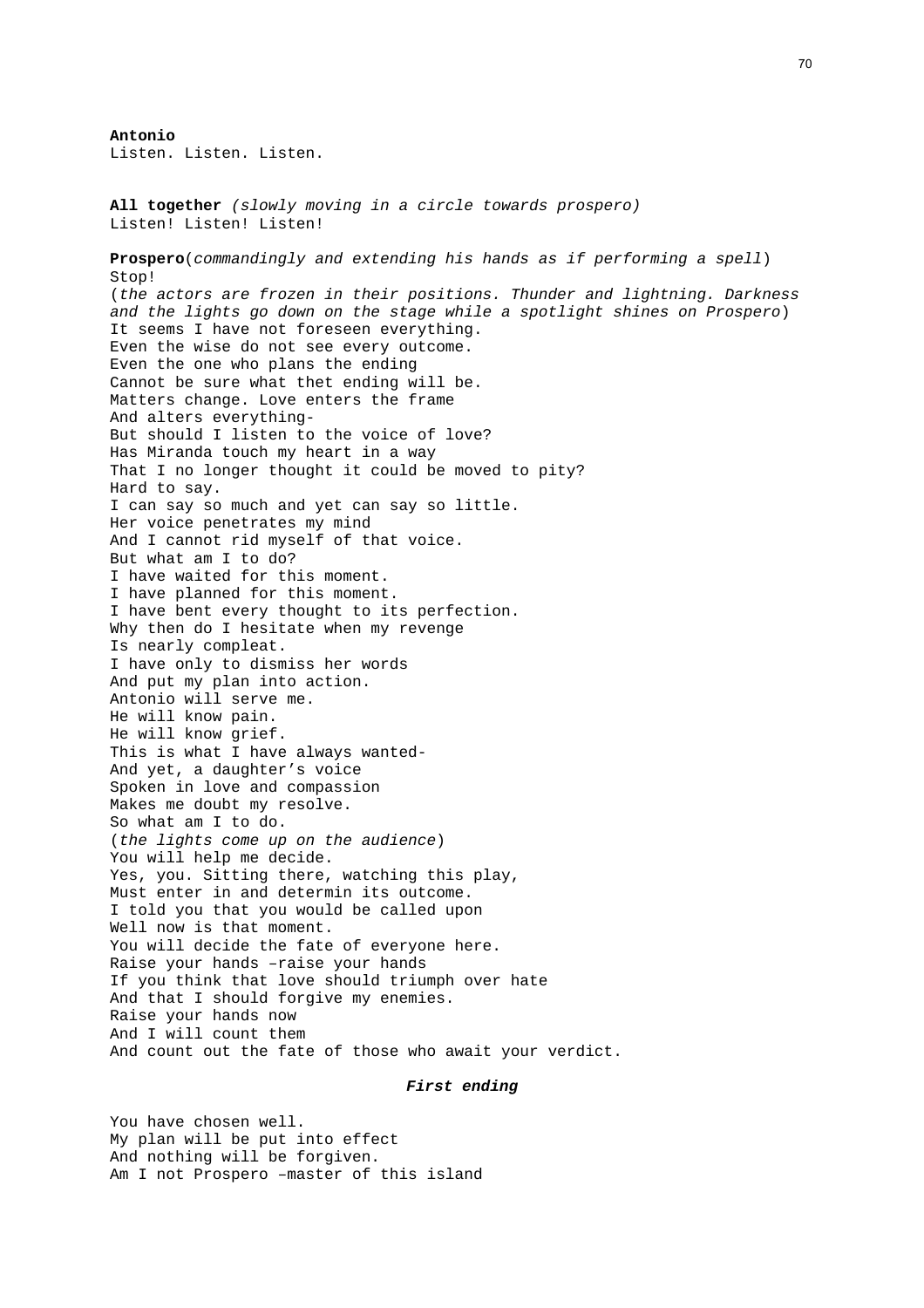And a Magus of power and authority? Of course I am. This is what you recognise. You have well understood the pain and joy of hate And in casting your vote Have sided with me. You were right to do so and now I see That each one of you is also capable of hate. Yes, you have admitted that much. To yourself and to me and Miranda's words Mean nothing to you. Now they will serve my will. Now they will do what I want them to do. And you have also served my will. Yes, that's right, you are also in my power. Your hatred and lust for revenge serves my will And each of you is the servant of Prospero. This is not what you expected. You expected some gratitude on my part For your verdidct But you will get no gratitude from me. Antonio was right. The world is an evil place And all men are darkness itself. I feel nothing for each one of you. You have served my will and will continue To do so. So leave this place. The story is ended The plot is achieved And there is nothing more to add. Go to your homes. Go quietly and in silence But go with the knowledge That you have condemned men to a fate They could have escaped. Yes, you are the jury and must bear the guilt For the sentence that is to be passed. All will do my will. Each of you will serve Prospero from this day forward So do not forget. O you will try to. You will say that this Is only a play and the outcome does not matter. But it does. You know it does. You will go about your lives and try to forget me But you will not be able to. I have burrowed into your minds I am lodged in your souls And in the dark moments of the night You will not be able to deny me. So leave this place. Your task in done and mine is beginning. Serve me well and I will treat you well. But fail in your duty towards me And I will punish each one of you. Go to your homes. Take whatever comfort you can from you lives-

I will not begrudge you that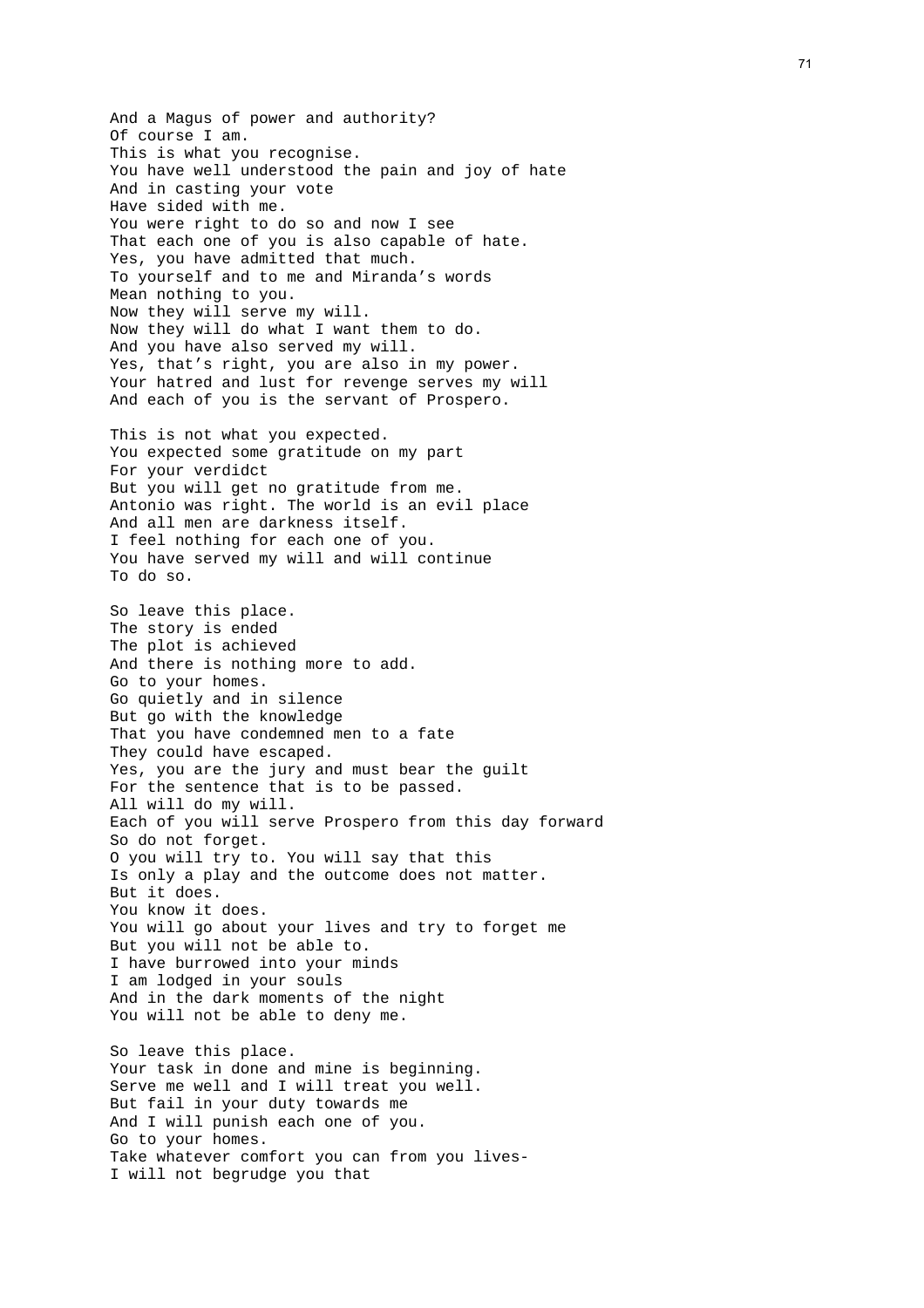After all, whatever you do or don't do You are forever mine.

So let the light fade. Let the darkness take us all. No light will shine in the world any more.

*Black out* 

#### *Second Ending*

You have chosen well And shown me that love is indeed The better wisdom. I thank you-For in saving these others you have Also saved me. Miranda was right. Her words have touched your hearts As they have touched mine. Hate has not twisted your minds. Revenge has not deformed your souls And in freeing them from the fate I planned You have also freed me from the hate I nurtured All these years. You believe that love forgives all things-And it does. It shapes our thoughts and moulds out hearts Into a common purpose. That purpose can undo history, Can undo the wrongs which they years have accumulated And make new beginnings possible. This is perhaps a simple lesson But the simplest of things Can be the most difficult things to learn. But yes, by your verdict, you have freed me Therefore I will free these others And give to them The hope you have given to me. (*again he extends his hand*) That all the bonds be broken And every ill undone. That hate be relegated Because love has won. **Miranda**(*rushing to embrace Prospero*) Father! Best of fathers! **Ferdinand**(*seeing Antonio*) What trickery is this? **Prospero** No trickery. It is your father. Go to him. **Antonio** Now you have given me everything. **Prospero**  Not yet. Everything will be given Because everything must.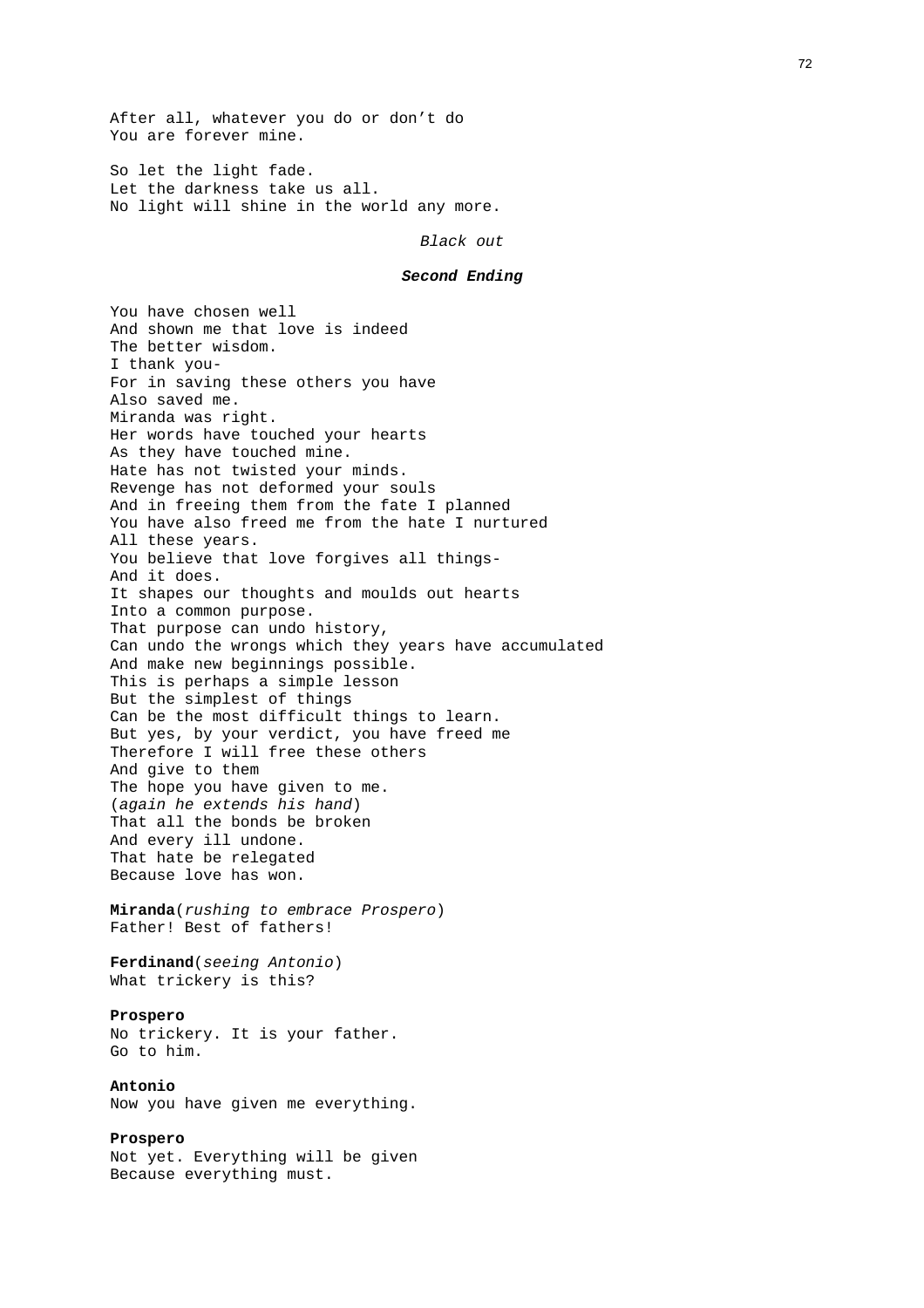And you will see what you failed to see All these years.

**Gonzalo**(*to Prospero*)

# You know?

**Prospero**  Of course I know. I do not need my art to see What is there for any and all to see.

#### **Antonio**

What do you mean?

**Prospero**( *to Gonzalo*) Show him. Do not be afraid. Love has spoken the forgiving word So all must be made known.

(*Gonzalo take off his cap –and Antonion sees that Gonzalo is a woman*)

## **Antonio**

But-you-what- a woman? Why the deception? Why the role playing.

#### **Gonzalo**

Love takes many forms and guises. I feared that you would reject my love If I spoke of it openly And so I dressed and behaved as a man. In this way I could be near you. In this way I could protect you. It is a woman's way to achieve her aim But Prospero has always know this. He kept my secret. I kept my secret. But the time of secrets is past. Love must tell what only love can tell And I tell you I love you.

## **Antonio**

No service was ever given me To equal yours. And you have shown me, both as man and woman, That your love is a true love. From now on however Put away the desguise. Let love express What is in both our hearts And may all hearts present Know the know that grows here.

## **Ferdinand**(*to Prospero*)

You have done a great thing today. You have restored a father to his son And brought love where emptiness was. This is no small thing to have done. You have proved yourself to be A better man than you are a Magus.

## **Prospero**

Then I will put aside all magic arts.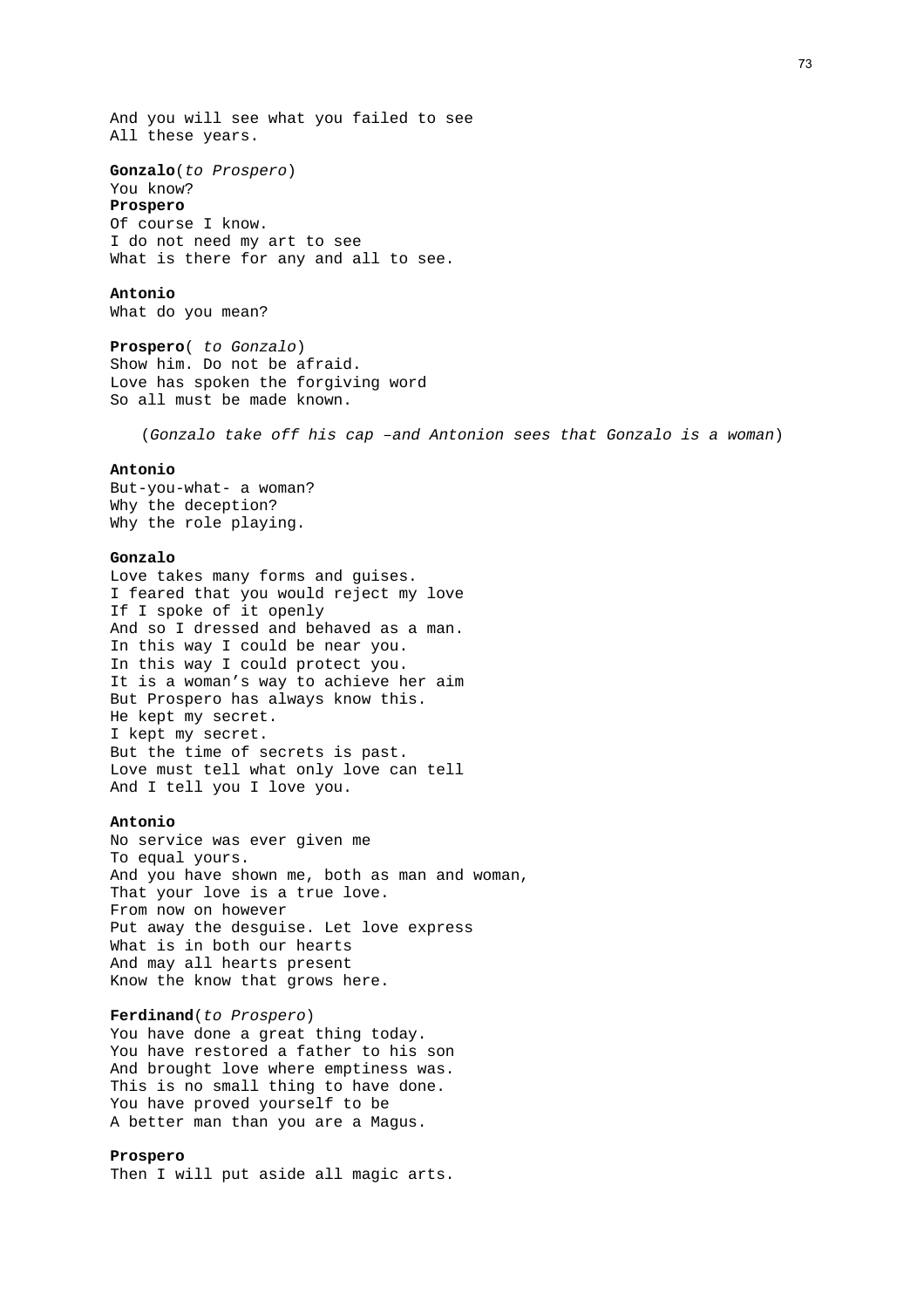It was Miranda who shows me the wisdom That hate had blinded my eyes to. It was Miranda who showed a father Where true love resides. It is a lesson I shall not forget.

#### **Antonio**

None of us shall forget it And these two will be the proof That love can reunite What history and hate separated.

## **Prospero**

And love forgive all that has passed Between us. We were more than brothers. We can be so again. These two shall unite What history separated.

#### **Caliban**

Wrong! Wrong! All is undone! Once again the Magus has won!

## **Prospero**

So, not even love can redeam you. You must be made from some inhuman thing To be so cold. Will nothing, Even at this late stage,change your heart? Do you have a heart or merely a beating instrument That measures out your miserable time?

## **Caliban**

Curse you all and curse the light! Let darkness reign –that's what I say.

#### **Miranda**

I have pity in my heart for you. I have pity for every creature That does not know love.

## **Caliban**

Curse your pity! Curse you and all that know you. Love is for fools. I am no fool. I'd rather have my hate than any love You could speak of.

#### **Prospero**

Darkness covers everything you say and feel. You are lost in your own hate.

## **Caliban**

Rather lost in my hate Then found in your love.

## **Prospero**

Lost and you will stay lost And even words are useless on you.

# **Caliban**

Words? What do I care for words